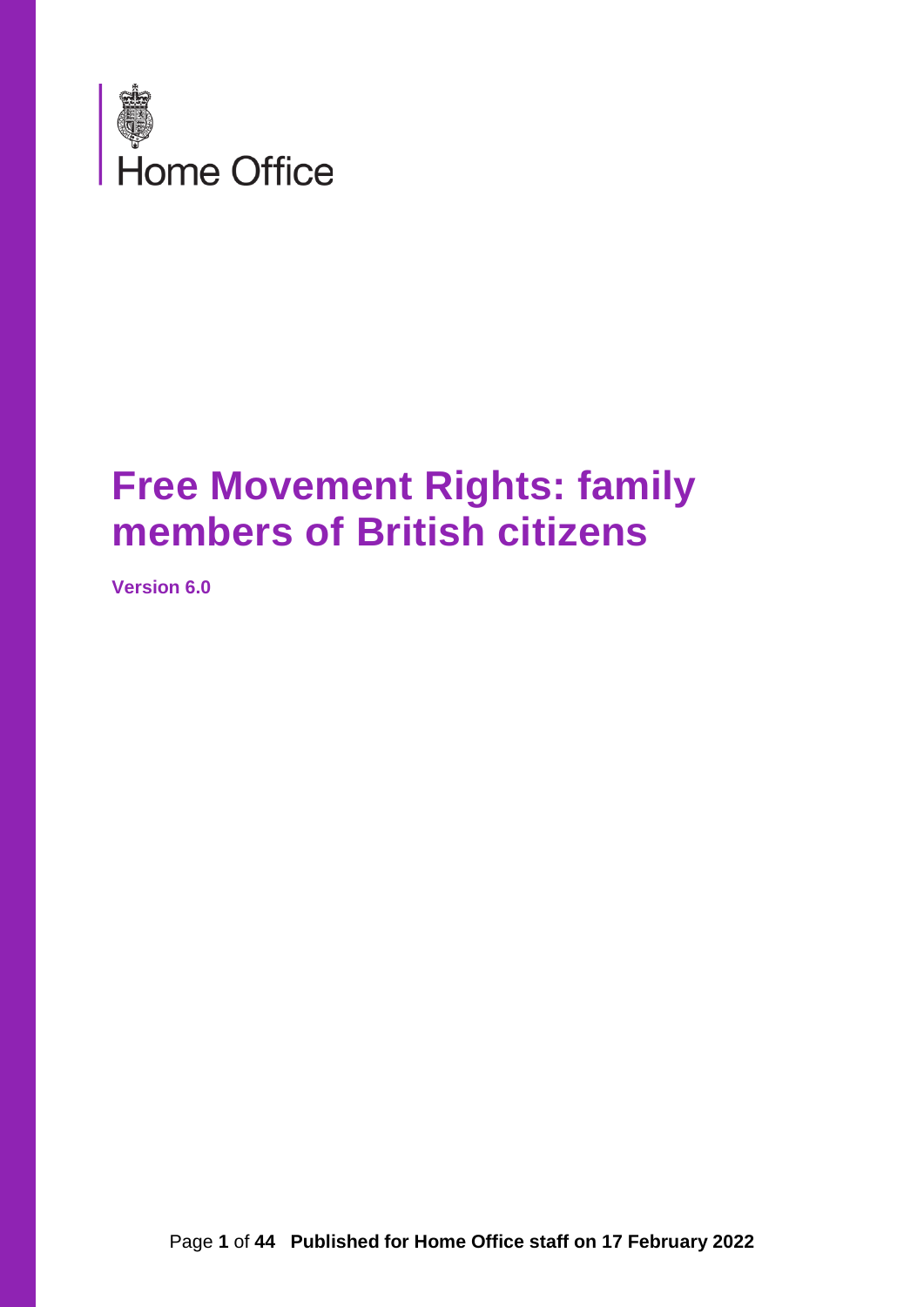# <span id="page-1-0"></span>**Contents**

| Stage 1: verify the family member's or extended family member's eligibility to apply |  |
|--------------------------------------------------------------------------------------|--|
|                                                                                      |  |
|                                                                                      |  |
| Assessing whether the British citizen is a qualified person in the UK 15             |  |
|                                                                                      |  |
|                                                                                      |  |
| Stage 2: establish whether the British citizen exercised free movement rights in the |  |
|                                                                                      |  |
|                                                                                      |  |
|                                                                                      |  |
|                                                                                      |  |
| Stage 3: determine whether residence in the EEA host country was genuine 21          |  |
|                                                                                      |  |
|                                                                                      |  |
|                                                                                      |  |
|                                                                                      |  |
|                                                                                      |  |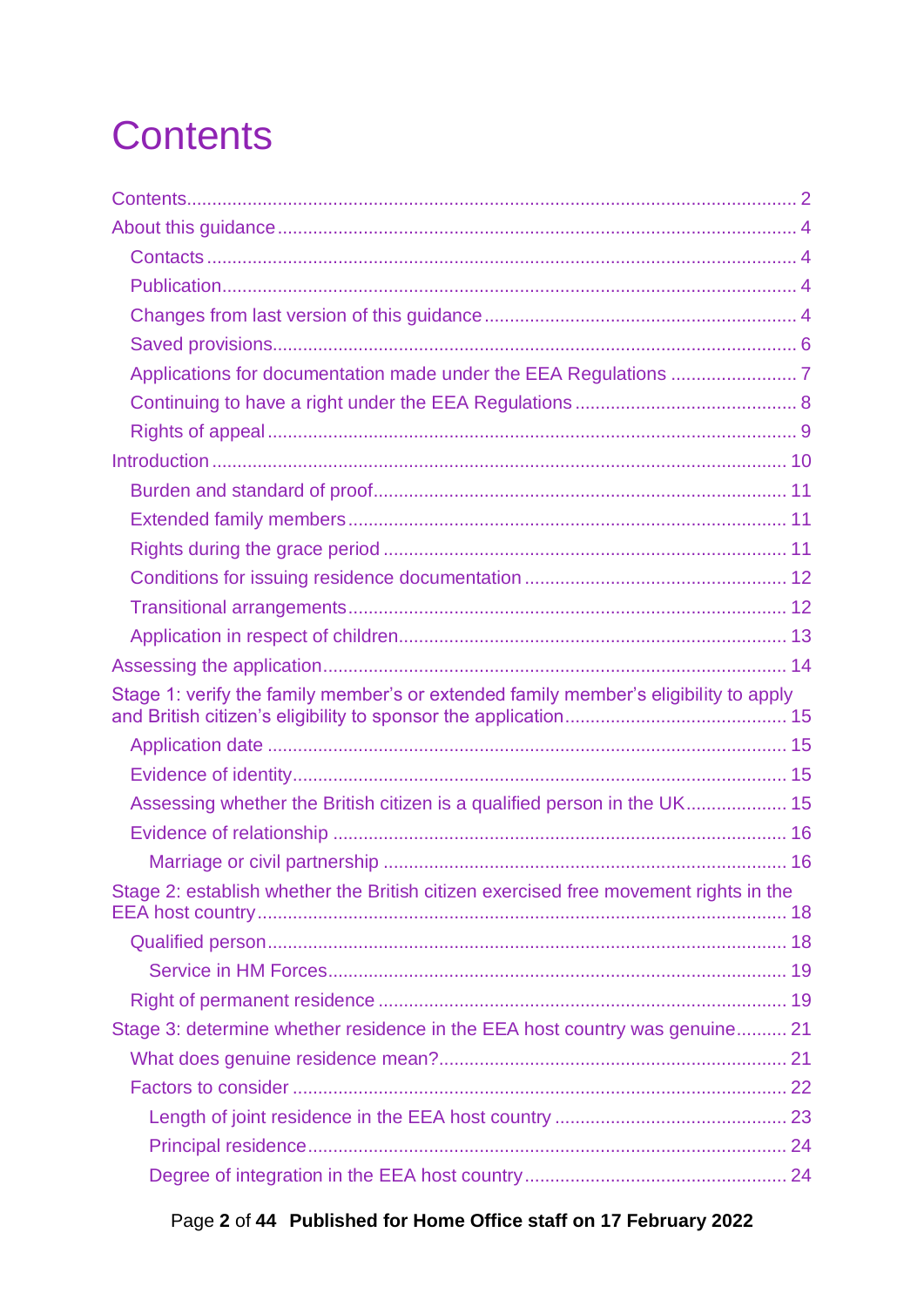| 'Family member' or 'extended family member' status during joint residence in    |  |
|---------------------------------------------------------------------------------|--|
| Genuine family life created or strengthened in the EEA host country 26          |  |
|                                                                                 |  |
| Stage 4: determine whether the purpose of the residence in the EEA host country |  |
|                                                                                 |  |
|                                                                                 |  |
|                                                                                 |  |
|                                                                                 |  |
|                                                                                 |  |
|                                                                                 |  |
|                                                                                 |  |
|                                                                                 |  |
|                                                                                 |  |
|                                                                                 |  |
|                                                                                 |  |
|                                                                                 |  |
|                                                                                 |  |
|                                                                                 |  |
|                                                                                 |  |
|                                                                                 |  |
|                                                                                 |  |
|                                                                                 |  |
|                                                                                 |  |
|                                                                                 |  |
|                                                                                 |  |
|                                                                                 |  |
|                                                                                 |  |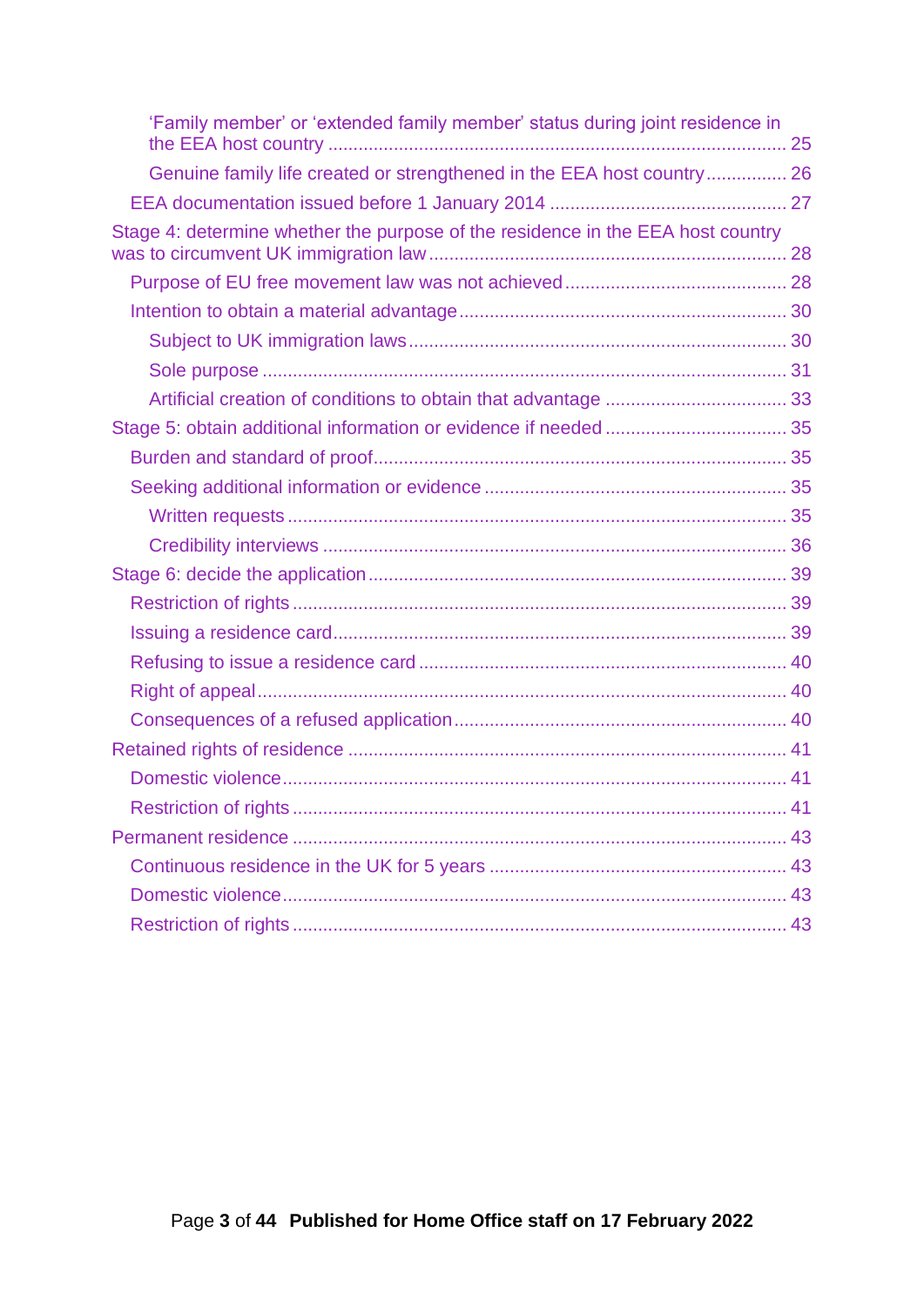# <span id="page-3-0"></span>About this guidance

This guidance tells Home Office staff how to consider, after 30 June 2021, whether a person had (or, if saved provisions continue to apply, has) a right of residence under regulation 9 of the [Immigration \(European Economic Area\) Regulations 2016](http://www.legislation.gov.uk/uksi/2016/1052/contents/made) as the direct or extended family member of a British citizen. This includes where a valid application for EEA residence documentation has been made by a direct or extended family member of a British citizen and either has not been decided or is subject to appeal proceedings.

This guidance applies solely to those direct or extended family members of British citizens where the British citizen previously exercised Treaty rights under EU law in an EEA member state or Switzerland and was resident in the UK before the end of the transition period at 23:00 Greenwich Mean Time (GMT) on 31 December 2020. The guidance does not apply to those family members of British citizens where the British citizen was not resident in the UK by 23:00 GMT on 31 December 2020, as they cannot benefit from saved free movement rights. They may, however, be eligible to apply for an EU Settlement Scheme (EUSS) family permit or for status under the EUSS itself. For further information see the EU Settlement Scheme: family member of a qualifying British citizen guidance.

Throughout this guidance document, any reference to the 'EEA Regulations' includes both the Immigration (European Economic Area) Regulations 2016 and all subsequent amendments up to and including amendments made as a result of the Citizens' Rights (Application Deadline and Temporary Protection) (EU Exit) Regulations 2020.

## <span id="page-3-1"></span>**Contacts**

If you have any questions about the guidance and your line manager or senior caseworker cannot help you or you think that the guidance has factual errors, then email the EEA Citizens' Rights & Hong Kong Unit.

If you notice any formatting errors in this guidance (broken links, spelling mistakes and so on) or have any comments about the layout or navigability of the guidance, then you can email the Guidance Rules and Forms team.

# <span id="page-3-2"></span>**Publication**

Below is information on when this version of the guidance was published:

- version **6.0**
- published for Home Office staff on **17 February 2022**

## <span id="page-3-3"></span>**Changes from last version of this guidance**

• Removing references to the requirement for returning British citizens to be a qualified person or a person with a right of permanent residence in the UK

Page **4** of **44 Published for Home Office staff on 17 February 2022**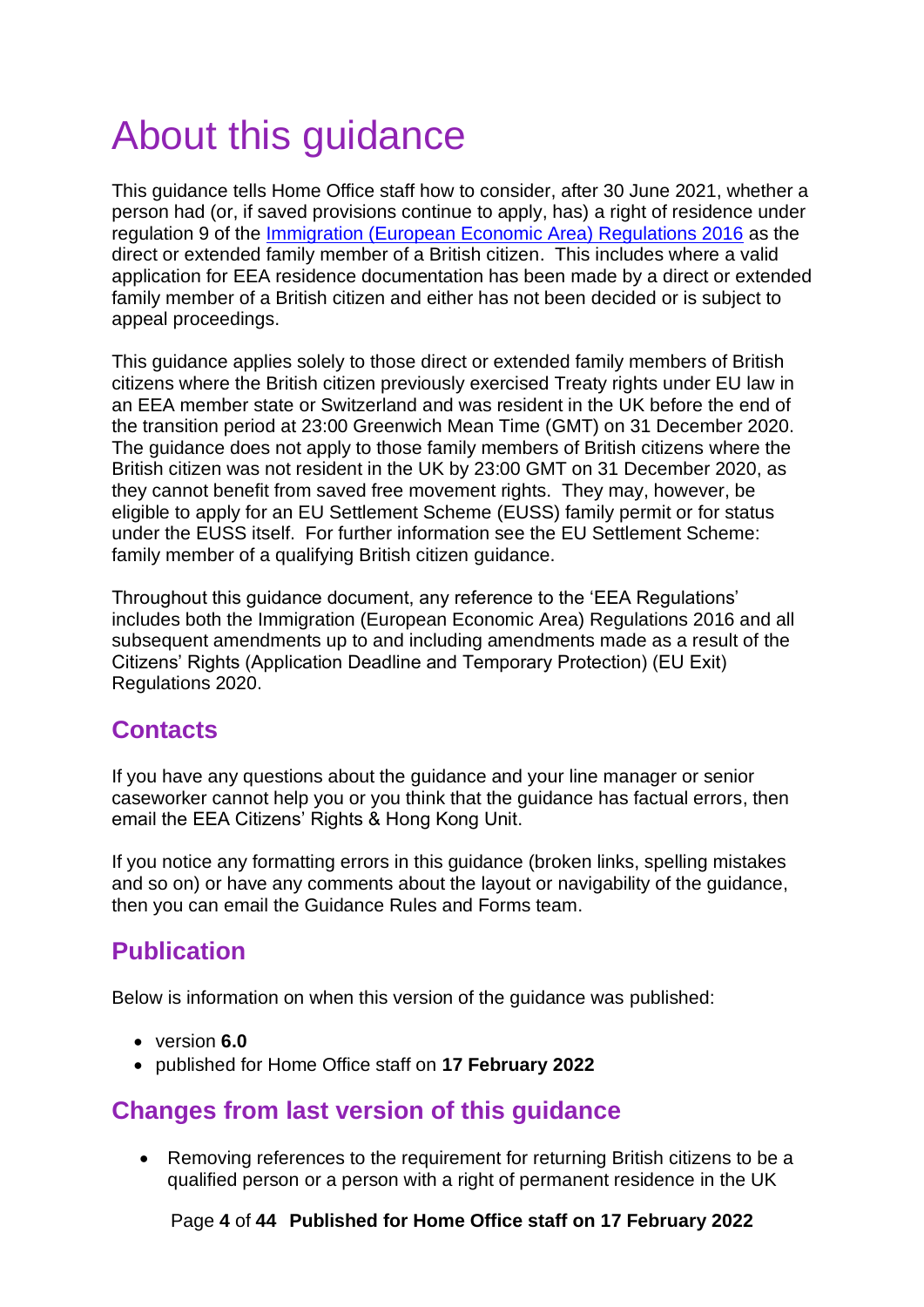following the reported determination of the Upper Tribunal in the case of HK v SSWP (PC) [2020] UKUT 73 (AAC)

- Reflecting [ZA \(Reg 9. EEA Regs; abuse of rights\) \[2019\] UKUT 281](https://tribunalsdecisions.service.gov.uk/utiac/2019-ukut-281)
- Reflecting the revocation of the Immigration (European Economic Area) Regulations 2016 at the end of the transition period (23:00 GMT on 31 December 2020) by the Immigration and Social Security Co-ordination (EU Withdrawal) Act 2020
- Reflecting the Immigration (European Economic Area) (Amendment) Regulations 2019 (SI 2019/55)

### **Related content**

**[Contents](#page-1-0)** 

#### **Related external links**

[Free Movement of Persons Directive \(2004/38/EC\)](http://eur-lex.europa.eu/LexUriServ/LexUriServ.do?uri=OJ:L:2004:158:0077:0123:EN:PDF) [Immigration \(European Economic Area\) Regulations 2006](http://www.legislation.gov.uk/uksi/2006/1003) [Immigration \(European Economic Area\) Regulations 2016](http://www.legislation.gov.uk/uksi/2016/1052/contents/made) [Free Movement of Persons Directive \(2004/38/EC\)](http://eur-lex.europa.eu/LexUriServ/LexUriServ.do?uri=OJ:L:2004:158:0077:0123:EN:PDF) [Immigration \(European Economic Area\) \(Amendment\) Regulations 2019](http://www.legislation.gov.uk/uksi/2019/1155/contents/made) [The Citizens' Rights \(Application Deadline and Temporary Protection\) \(EU Exit\)](https://www.legislation.gov.uk/ukdsi/2020/9780348212204/part/3?view=plain)  [Regulations 2020](https://www.legislation.gov.uk/ukdsi/2020/9780348212204/part/3?view=plain)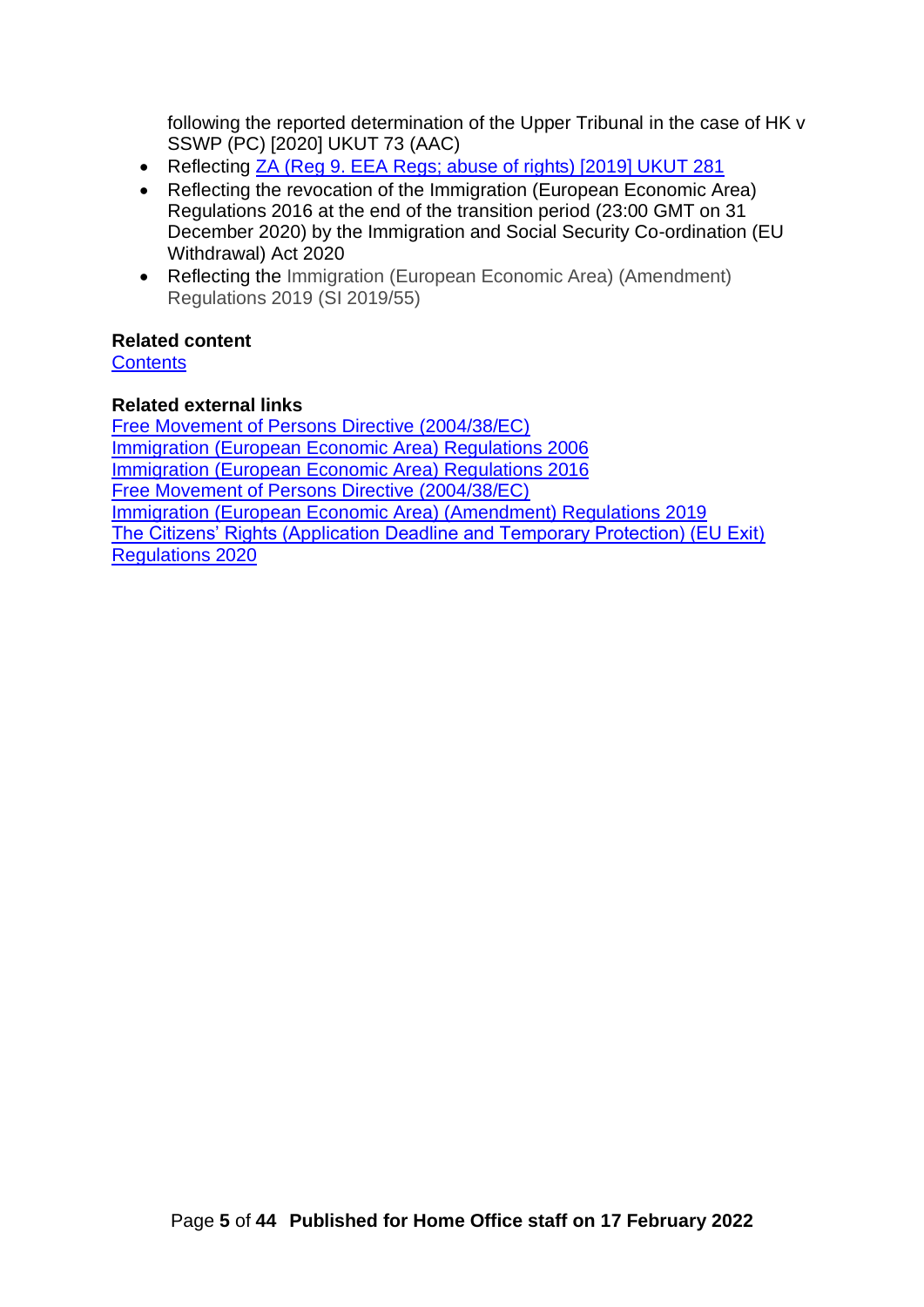# <span id="page-5-1"></span>Ending EU free movement rights

From the end of the transition period at 23:00 GMT on 31 December 2020, the Immigration and Social Security Co-ordination (EU Withdrawal) Act 2020 revoked the Immigration (European Economic Area) Regulations 2016.

This means that, subject to the exceptions outlined within this chapter of guidance, EU free movement rights under Directive 2004/38/EC – and the rights derived from Article 21 of the Treaty on the Functioning of the European Union for family members of British citizens returning from the EEA or Switzerland, to which the Directive applies by analogy – ceased to have effect in the UK from that date and time. Unless an EU, EEA or Swiss citizen or their family member falls within scope of the exceptions outlined within this chapter, they will be unable to rely on a right of residence and must instead have an alternative legal basis upon which to remain in the UK.

Throughout this chapter:

- the EU Settlement Scheme will be referred to as the 'EUSS'
- the Immigration and Social Security Co-ordination (EU Withdrawal) Act 2020 will be referred to as 'the 2020 Act'
- the Immigration (European Economic Area) Regulations 2016 will be referred to as 'the EEA Regulations'
- the Citizens' Rights (Application Deadline and Temporary Protection) (EU Exit) Regulations 2020 will be referred to as 'the 2020 Regulations'
- the Immigration and Social Security Co-ordination (EU Withdrawal) Act 2020 (Consequential, Saving, Transitional and Transitory Provisions) (EU Exit) Regulations 2020 will be referred to as 'the Consequential SI'
- Directive 2004/38/EC will be referred to as 'the Free Movement Directive'
- EU, EEA and Swiss citizens will be collectively referred to as 'EEA nationals', with all elements of this guidance applying equally to EU, EEA and Swiss citizens unless otherwise stated

# <span id="page-5-0"></span>**Saved provisions**

While the 2020 Act brought EU free movement in the UK to an end at the end of the transition period, Schedule 3 to the Consequential SI and Part 3 of the 2020 Regulations saved some provisions of the EEA Regulations. The saved provisions allowed for:

- consideration of applications for EEA family permits and documentation confirming a right of residence under the EEA Regulations where those applications were validly made before 23:00 GMT on 31 December 2020
- consideration of applications for EEA family permits under the EEA Regulations where those applications were validly made by 30 June 2021 by direct family members or by extended family members who are durable partners or their children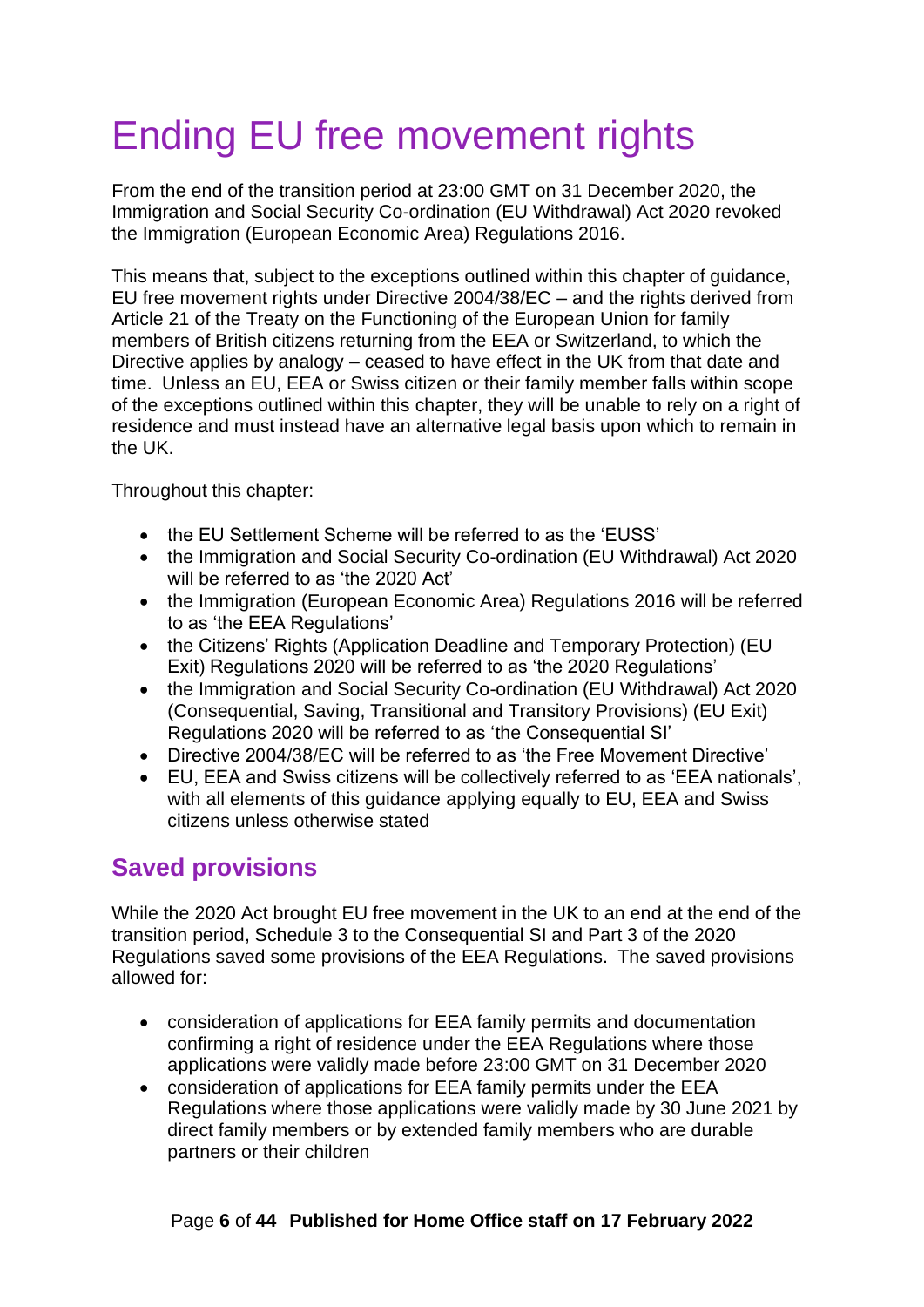• rights of appeal for certain decisions under the EEA Regulations, with necessary modifications according to the specific situation, and continuing rights until any appeal has been finally determined

All documentation issued under the saved provisions of the EEA Regulations between 23:00 GMT on 31 December 2020 and the end of 30 June 2021 only confirmed a right to enter or reside (as appropriate) under EU free movement law until the end of 30 June 2021, after which those rights ceased to exist in the UK. The only exception to this is where a person who had a right to reside under the EEA Regulations at the of the transition period had made an application to the EUSS by 30 June 2021 and that application remained outstanding after that date – in this case, that person will continue to benefit from a saved right to enter or reside until their application is concluded, including the final determination of any resulting appeal.

# <span id="page-6-0"></span>**Applications for documentation made under the EEA Regulations**

Schedule 3 to the Consequential SI allows for the consideration of applications for documentation under regulation 12 or Part 3 of the EEA Regulations.

These documents are:

- EEA family permits
- Registration certificates
- Residence cards
- Documents certifying permanent residence
- Permanent residence cards
- Derivative residence cards

Applications for residence documentation can only be considered where they were validly made before 23:00 GMT on 31 December 2020. Applications for EEA family permits can only be considered where they were validly made before the end of 30 June 2021 (unless the applicant is an extended family member other than a durable partner or the child of a durable partner, in which case the deadline was 23:00 GMT on 31 December 2020).

For the purposes of this guidance, an application is 'validly made' if it was submitted, in accordance with regulation 21 of the EEA Regulations, to UK Visas and Immigration by the relevant deadline. The timing of the application will be taken from the post mark on the envelope if you are considering a paper application form, or from the date and time the application is received into Access UK if you are considering an online application. An applicant does not need to have enrolled biometrics by the relevant deadline for it to be considered 'validly made' for the purposes of the Consequential SI.

An application must still meet the minimum evidential requirements under regulation 21 for it to be accepted as a valid application under the EEA Regulations.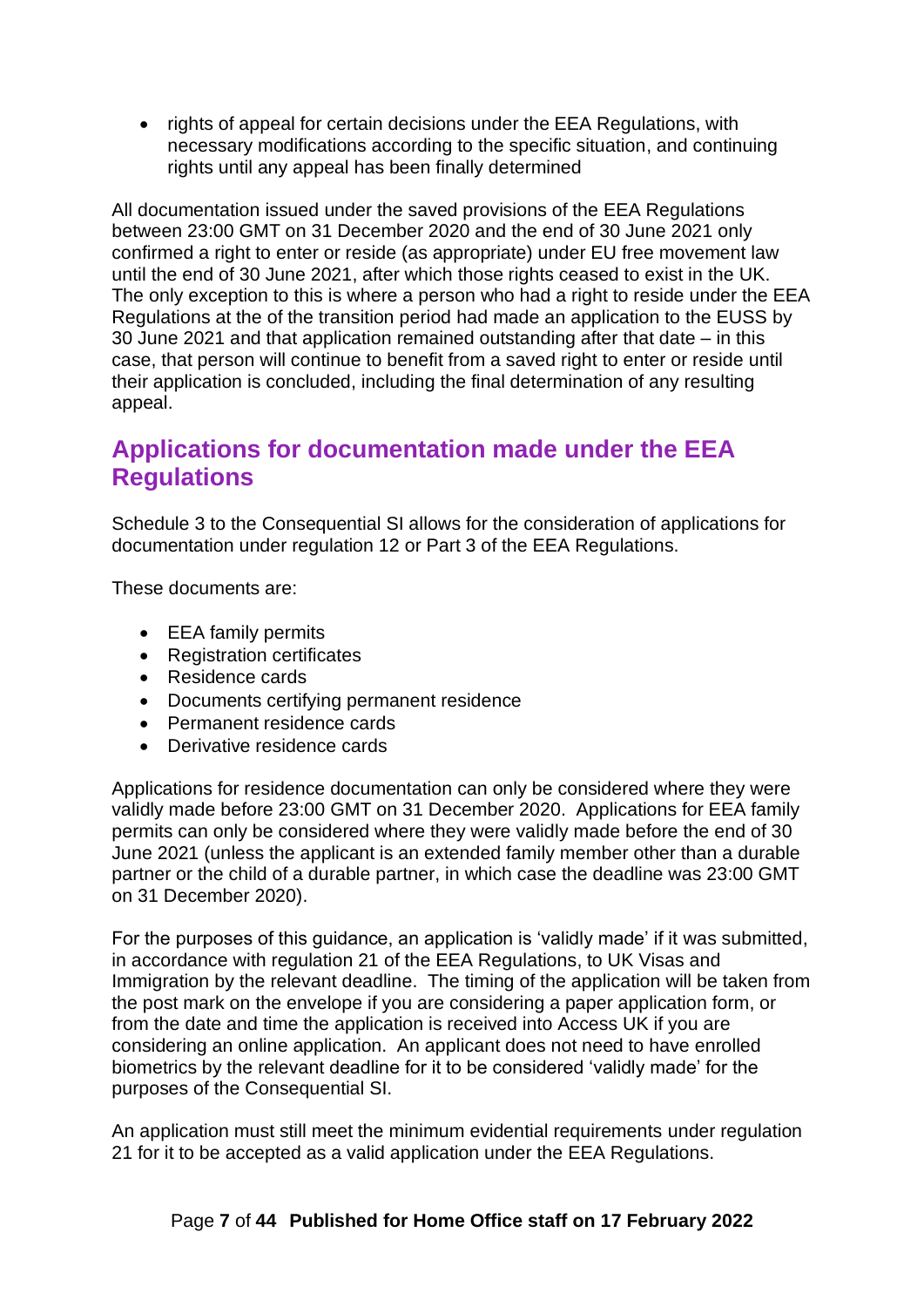Applications which do not meet the validity requirements of regulation 21 or which are received after the relevant deadline must be rejected as invalid.

Where an application for one of the above documents was validly made by the relevant deadline, you must consider that application in accordance with the EEA Regulations.

Where the application does not meet the requirements set out in the EEA Regulations, the application must be refused. The applicant must be notified of the reasons for refusing the application and whether there is a right to appeal to the First-tier Tribunal.

## <span id="page-7-0"></span>**Continuing to have a right under the EEA Regulations**

Part 3 of the 2020 Regulations saves the rights of admission and residence for those reliant upon those rights prior to 23:00 GMT on 31 December 2020, where the holder continues to satisfy the qualifying criteria for those rights.

Once such an EEA national (or their family member) has been granted pre-settled or settled status under the EUSS, their saved rights under the EEA Regulations will cease to exist as they will no longer be a 'relevant person' as defined in the 2020 Regulations.

Until the EEA national (or their family member) has been granted status under the EUSS, and in order to continue to rely on residence rights under the EEA Regulations, they will still need to satisfy the conditions of those Regulations as outlined within this guidance and other related chapters.

Any decisions taken to determine whether a right of residence exists under the EEA Regulations must be taken in accordance with those Regulations.

For example:

- Mr. A. is a USA citizen married to a British citizen who was working as a doctor in France until the couple moved to the UK in 2018. He made a valid application for status under the EUSS on 29 June 2021. As a family member of a British citizen in the UK who previously undertook genuine and effective employment in an EEA member state while they resided there together, Mr. A. had a right of residence in the UK as he satisfied regulation 9 of the EEA Regulations. The 2020 Regulations allowed Mr. A. to keep his right of residence under the EEA Regulations until 30 June 2021 and, as his EUSS application was made but not decided by that date, until that application (and any appeal) is determined
- Mrs. B. is a Russian citizen married to, and living with, a British citizen in Finland. Her British citizen spouse has permanent residence status in Finland under the Free Movement Directive. Mrs. B. wished to travel to the UK for the first time on 7 March 2021, having never been resident here. She wanted to travel alone with her spouse remaining in Finland. As she was not resident with her spouse in the UK by the 31 December 2020 deadline, she cannot rely on the saved provisions of the EEA Regulations to provide a right of residence

#### Page **8** of **44 Published for Home Office staff on 17 February 2022**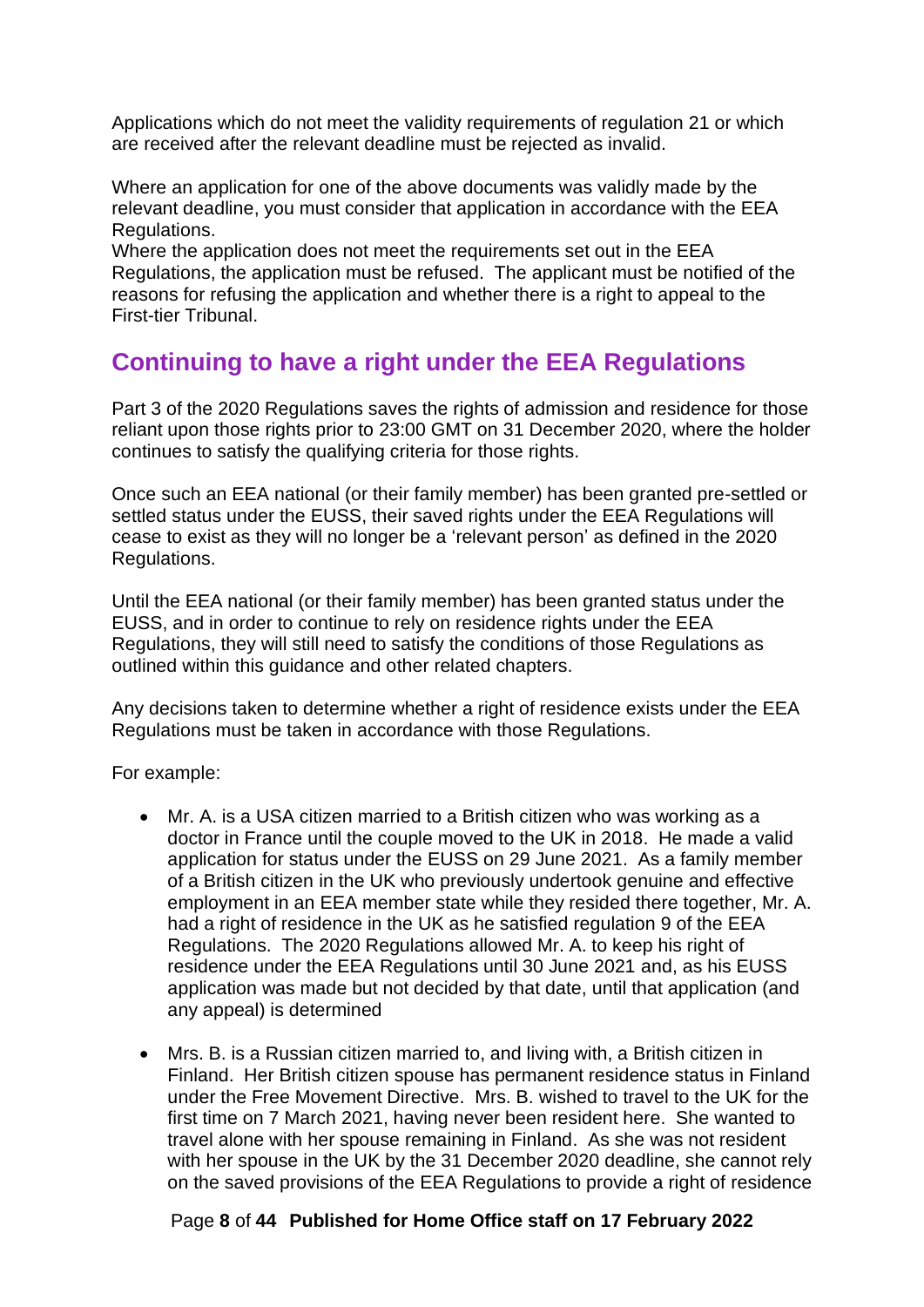upon her arrival and so she needed to seek an alternative basis to enter and stay under the Immigration Rules

• Mr. C. is a Cameroonian citizen and Mrs. D. is his British citizen spouse. Mr. C. and Mrs. D. were resident in Portugal for 2 years before returning to the UK, but Mrs. D. was not a qualified person or a person with a right of permanent residence in Portugal before they returned to the UK in June 2020. Despite being resident in the UK for 6 months prior to 31 December 2020, Mrs. D. does not meet the criteria of regulation 9 as she had never exercised Treaty rights in an EEA member state. Consequently, Mr. C. did not meet the requirements of the EEA Regulations and he did not qualify for a right of residence under the saved provisions

## <span id="page-8-0"></span>**Rights of appeal**

The 2020 Regulations save the rights of appeal provided in the EEA Regulations for existing appeals against adverse regulation 9 decisions.

For further guidance on rights of appeal see the [current rights of appeal](https://assets.publishing.service.gov.uk/government/uploads/system/uploads/attachment_data/file/1041393/rights-of-appeal.pdf) guidance.

#### **Related content**

**[Contents](#page-1-0)** 

#### **Related external links**

[Free Movement of Persons Directive \(2004/38/EC\)](http://eur-lex.europa.eu/LexUriServ/LexUriServ.do?uri=OJ:L:2004:158:0077:0123:EN:PDF) [Immigration \(European Economic Area\) Regulations 2006](http://www.legislation.gov.uk/uksi/2006/1003) [Immigration \(European Economic Area\) Regulations 2016](http://www.legislation.gov.uk/uksi/2016/1052/contents/made) [Free Movement of Persons Directive \(2004/38/EC\)](http://eur-lex.europa.eu/LexUriServ/LexUriServ.do?uri=OJ:L:2004:158:0077:0123:EN:PDF) [Immigration \(European Economic Area\) \(Amendment\) Regulations 2019](http://www.legislation.gov.uk/uksi/2019/1155/contents/made) [The Citizens' Rights \(Application Deadline and Temporary Protection\) \(EU Exit\)](https://www.legislation.gov.uk/ukdsi/2020/9780348212204/part/3?view=plain)  [Regulations 2020](https://www.legislation.gov.uk/ukdsi/2020/9780348212204/part/3?view=plain) [Rights of appeal guidance](https://assets.publishing.service.gov.uk/government/uploads/system/uploads/attachment_data/file/946780/rights-of-appeal-v10.pdf)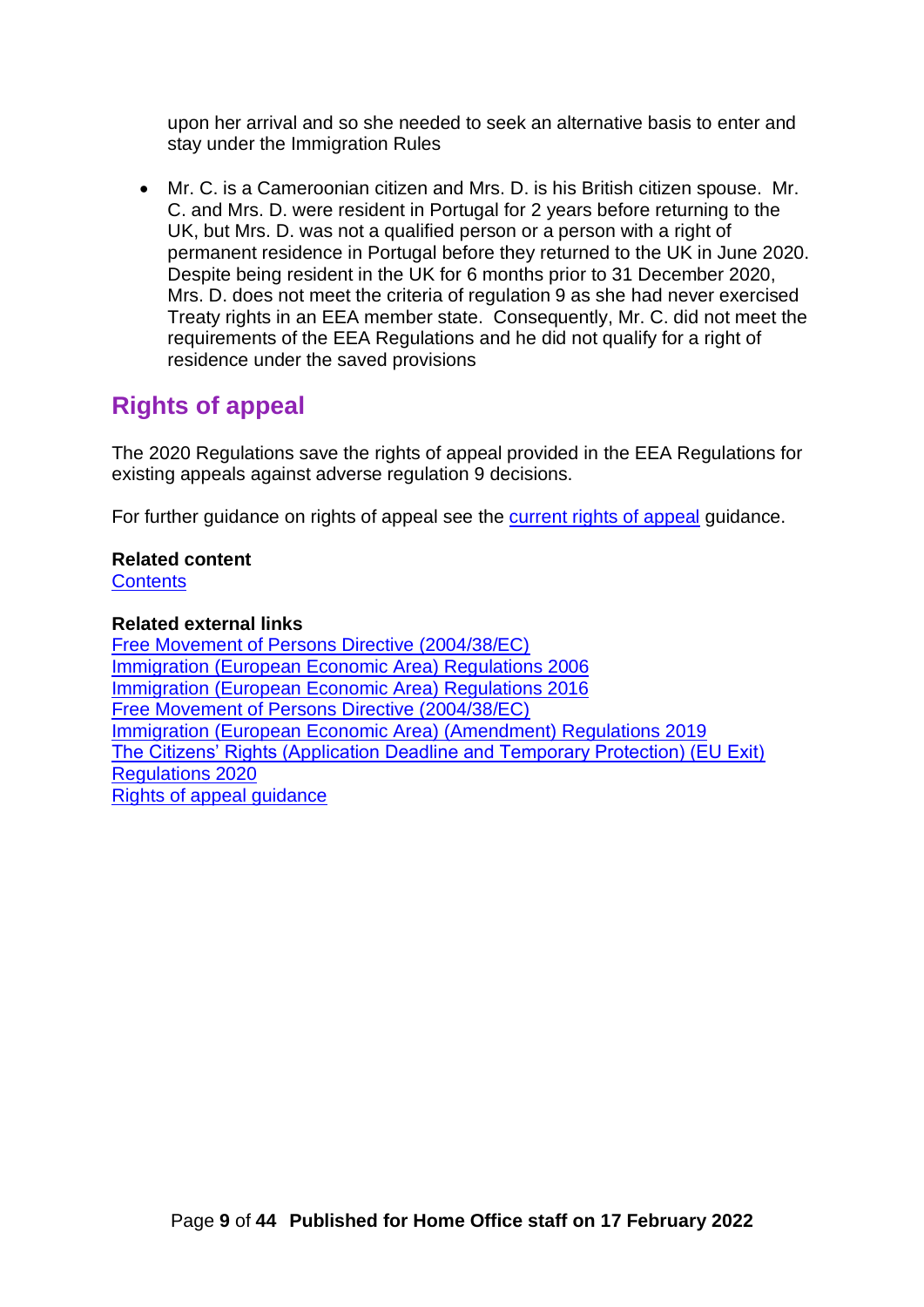# <span id="page-9-0"></span>Introduction

This section gives you an overview of the conditions to be met when a family member or an extended family member of a British citizen applies for a residence card in the UK. These are often described as 'Surinder Singh' cases.

Applications for in-country residence documentation (registration certificates, residence cards, documents certifying permanent residence and permanent residence cards – not family permits) considered using this guidance must have been made before 23:00 GMT 31 December 2020.

The conditions are set out in regulation 9 of the [Immigration \(European Economic](http://www.legislation.gov.uk/uksi/2016/1052/contents/made)  [Area\) Regulations 2016](http://www.legislation.gov.uk/uksi/2016/1052/contents/made) (the EEA Regulations). The conditions reflect the Court of Justice of the European Union (CJEU) judgments in the cases of:

- [Surinder Singh \(C-370/90\)](http://www.bailii.org/eu/cases/EUECJ/1992/C37090.html)
- [Eind \(C-291/05\)](http://www.bailii.org/eu/cases/EUECJ/2007/C29105.html)
- [O and B \(C-456/12\)](http://www.bailii.org/eu/cases/EUECJ/2014/C45612.html)
- [S and G \(C-457/12\)](http://www.bailii.org/eu/cases/EUECJ/2014/C45712.html)
- [Banger \(C-89/17\)](http://curia.europa.eu/juris/document/document.jsf;jsessionid=92438B6548AAA9A1FA73375E50F76883?text=&docid=203963&pageIndex=0&doclang=EN&mode=lst&dir=&occ=first&part=1&cid=5878034)

For further information on the judgments, see: CJEU [cases of Surinder Singh and](https://assets.publishing.service.gov.uk/government/uploads/system/uploads/attachment_data/file/603354/EEA-Case-Law-v4_0.pdf)  [Eind](https://assets.publishing.service.gov.uk/government/uploads/system/uploads/attachment_data/file/603354/EEA-Case-Law-v4_0.pdf) and CJEU [cases of O and S.](https://assets.publishing.service.gov.uk/government/uploads/system/uploads/attachment_data/file/603354/EEA-Case-Law-v4_0.pdf)

The conditions in regulation 9 also reflect relevant domestic case law, including:

- [ZA \(Reg 9. EEA Regs; abuse of rights\) \[2019\] UKUT 281](https://tribunalsdecisions.service.gov.uk/utiac/2019-ukut-281)
- [HK \(India\) \(EWCA C9/2019/0763\)](https://tribunalsdecisions.service.gov.uk/utiac/2017-ukut-14)
- [HK v SSWP \(PC\) \[2020\] UKUT 73 \(AAC\)](https://www.bailii.org/uk/cases/UKUT/AAC/2020/73.html)

From 29 March 2019, applicants can be either a family member or an extended family member of a British citizen, this is in light of the Banger judgment and subsequent changes to the EEA Regulations.

If the conditions are met, a family member or an extended family member of a British citizen will be treated as if they are the family member or extended family member of a European Economic Area (EEA) national under the [EEA Regulations.](http://www.legislation.gov.uk/uksi/2016/1052/contents/made)

Family members who came under regulations 9(1) or 9(1A) [of the Immigration](http://www.legislation.gov.uk/uksi/2016/1052/regulation/7/made)  [\(European Economic Area\) Regulations 2016](http://www.legislation.gov.uk/uksi/2016/1052/regulation/7/made) (as amended) prior to 23:00 GMT on 31 December 2020 will, if they meet the criteria outlined by this guidance, have continued to have rights of residence as the family member of a British citizen until 30 June 2021 or until the outcome of an EUSS application made by them by that date (and of any appeal).

Where a regulation 9(1) family member's application for a residence card, or their appeal against a decision to refuse their application, is decided in the applicant's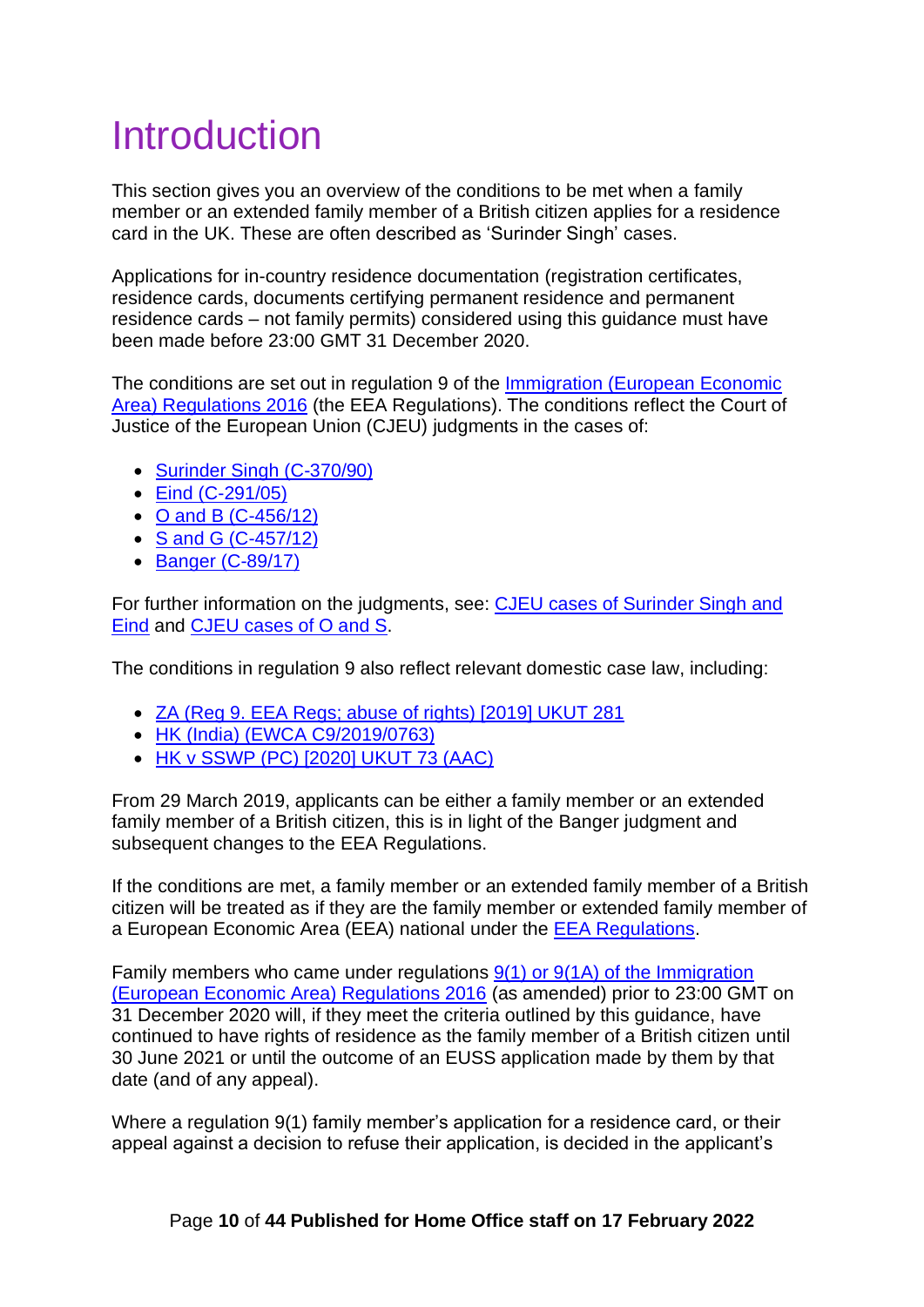favour after 30 June 2021, please see EU Settlement Scheme: family member of a qualifying British citizen for guidance on implementing those decisions.

## <span id="page-10-0"></span>**Burden and standard of proof**

When deciding whether or not an application for a residence card meets the relevant requirements of regulation 9 of the EEA Regulations, the burden of proof is on the applicant to show to the civil law standard (the balance of probabilities) that they would have had a right to reside under the [EEA Regulations](http://www.legislation.gov.uk/uksi/2016/1052/contents/made) had they not been revoked, subject to the saved provisions, on 31 December 2020.

If, however, you are asserting any abuse or misuse of EU free movement rights, or restricting a right under the EEA Regulations, the burden of proof shifts to you to prove, on the balance of probabilities, that such an abuse or misuse has occurred or that the criteria for restriction are met.

## <span id="page-10-1"></span>**Extended family members**

Extended family members of British citizens within this guidance must satisfy the conditions of regulation 8 of the EEA Regulations in the host member state and, where appropriate, continue to do so in the UK.

They will then only have had a right of residence in the UK under regulation 9 of the EEA Regulations where they had applied for, and been issued with, a document confirming their right of residence in the UK as the extended family member of a British citizen. Such extended family members will then have been considered to be family members in accordance with regulation 7(3) of the EEA Regulations during the grace period from 1 January 2021 to 30 June 2021 (or until the outcome of an EUSS application made by them by 30 June 2021 and of any appeal).

Where an extended family member's application for a residence card, or their appeal against a decision to refuse their application, is decided in the applicant's favour after 30 June 2021, please see EU Settlement Scheme: family member of a qualifying British citizen for guidance on implementing those decisions.

Further information on the definition of extended family members referenced throughout this guidance can be found at extended family members of EEA nationals.

## <span id="page-10-2"></span>**Rights during the grace period**

Where a person of any nationality (other than British) met the criteria of regulation 9 immediately before the end of the transition period at 23:00 GMT on 31 December 2020, and was considered to be a family member of a British citizen who previously exercised Treaty rights in an EEA member state or Switzerland (and in the case of extended family members held a registration certificate or residence card or had a right of permanent residence on that basis), they will have had a saved right to reside under the EEA Regulations during the grace period from 1 January 2021 to 30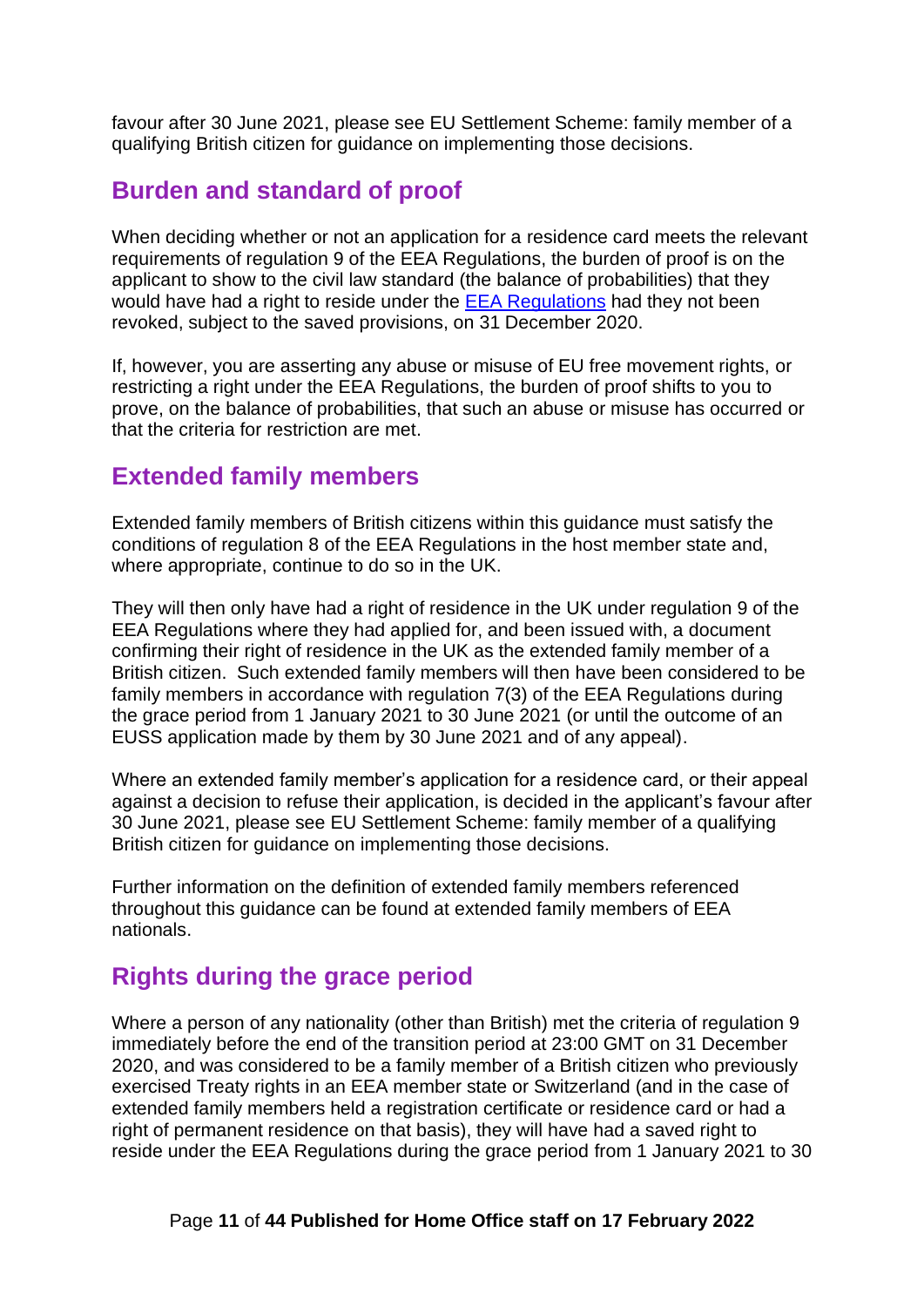June 2021 (or until the outcome of an EUSS application made by them by 30 June 2021 and of any appeal).

## <span id="page-11-0"></span>**Conditions for issuing residence documentation**

Until the end of 30 June 2021, and for applications made by 23:00 GMT on 31 December 2020, you must have issued a residence card to the family member, or may have issued a residence card to an extended family member, of a British citizen who had made a valid application for such a document if:

- the British citizen exercised free movement rights as a worker, self-employed person, self-sufficient person or student in an EEA member state or Switzerland immediately before returning to the UK, or had acquired the right of permanent residence in that host country
- the family member or extended family member and British citizen resided together in the EEA member state or Switzerland and that residence was genuine
- the extended family member's residence in the EEA member state or Switzerland was lawful
- the family member or extended family member met these conditions for the entire period relied upon
- the purpose of the residence in the EEA member state or Switzerland was not to avoid any UK immigration law applying to non-EEA nationals (for example the [Immigration Rules\)](https://www.gov.uk/guidance/immigration-rules)
- there was no reason to refuse the application on grounds of public policy, public security or public health

Guidance on each of these conditions is given in the next section: [Assessing the](#page-12-1)  [application.](#page-12-1)

Now that 30 June 2021 has passed, it is no longer appropriate to issue residence documentation. Where, following this guidance, an application for residence documentation is assessed as meeting the relevant requirements, please see EU Settlement Scheme: family member of a qualifying British citizen for guidance on how to implement that decision.

## <span id="page-11-1"></span>**Transitional arrangements**

All decisions made on or after 25 November 2016 must be made in line with this quidance. This is so even where:

- a family permit was issued before 25 November 2016
- the residence card application was made before 25 November 2016

Decisions taken in respect of extended family members of British citizens on or after 29 March 2019 must be taken as though the amendments to the EEA Regulations were in force at all times relevant to those decisions.

When deciding the application, you will need sufficient evidence to consider:

### Page **12** of **44 Published for Home Office staff on 17 February 2022**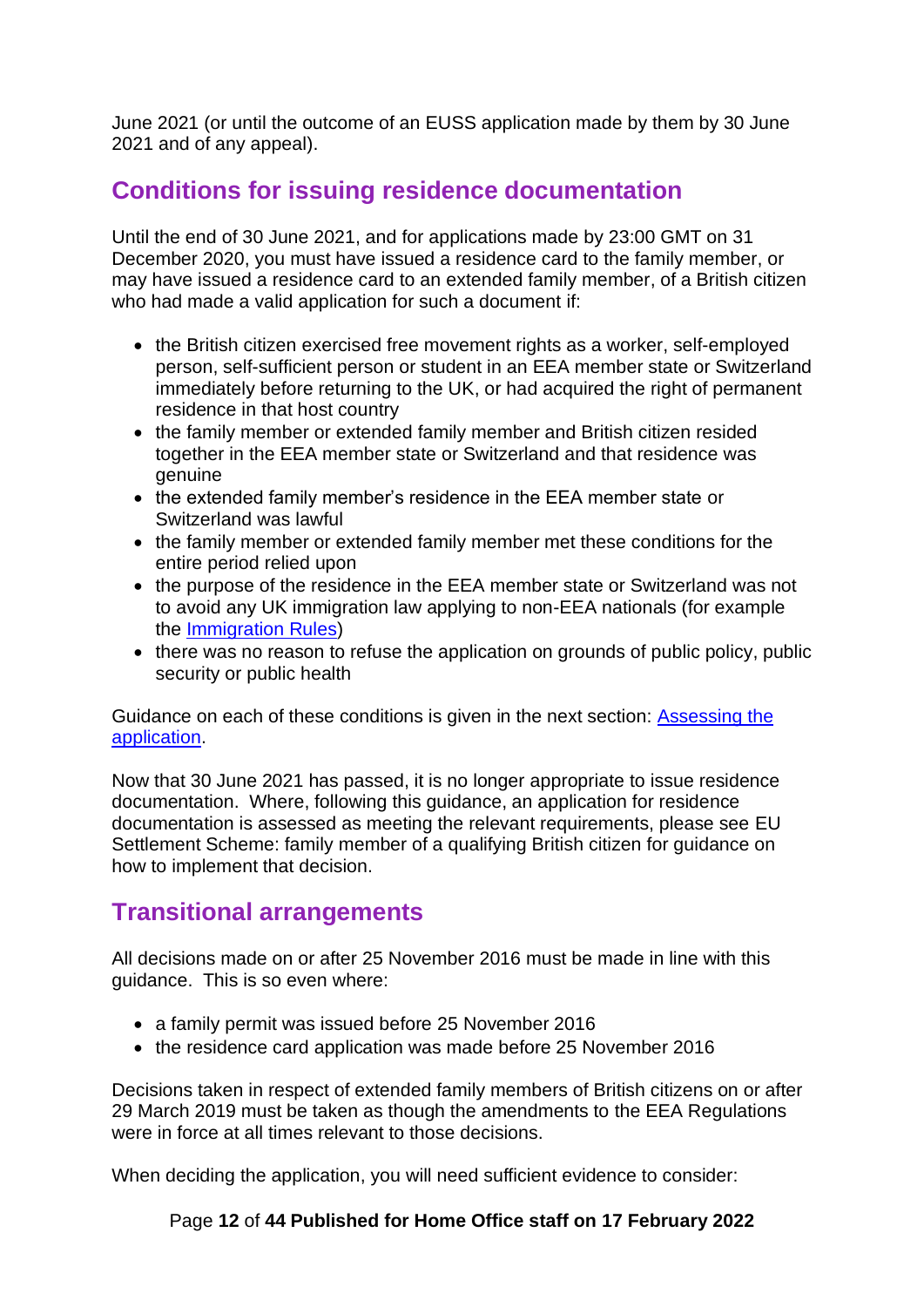- whether the residence in the EEA member state or Switzerland was genuine
- whether the purpose of that residence was to avoid any UK immigration law applying to non-EEA nationals (for example the Immigration Rules)

If you have insufficient evidence, perhaps because it has been submitted without, or on an old version of, the application form, you should write to the applicant for the additional evidence using the template provided.

In general, applicants should be given 10 working days to submit the requested additional evidence. The deadline can be extended if the applicant provides a good reason why more time is needed. This will normally be where the requested evidence cannot be provided within 10 working days for reasons that are beyond the applicant's control.

If the time limit to submit the requested evidence passes without response from the applicant, a decision should be taken on the evidence that is available, including any information already recorded on Home Office files or systems. You may draw any factual inferences about a person's entitlement to a right to reside if, without good reason, a person fails to provide the additional evidence requested.

Where the applicant has applied using an application form which does request the information listed above, you should make a decision based on the information provided without writing out for additional information.

See also [Residence under the 2006 Regulations](#page-43-0) for guidance on whether residence in the UK prior to 25 November 2016 was in accordance with the Immigration (European Economic Area) Regulations 2006 (the 2006 regulations).

# <span id="page-12-0"></span>**Application in respect of children**

Under [section 55 of the Borders, Immigration and Citizenship Act 2009,](http://www.legislation.gov.uk/ukpga/2009/11/section/55) the Home Office has a duty to have regard to the need to safeguard and promote the welfare of children who are in the UK. In respect of this guidance, **the section 55 duty means you need to identify and act on any concerns about the welfare of any children** of whom you become aware while considering a residence card application. For more information, see: Safeguard and promote child welfare.

If an application for a residence card is to be refused because the applicant does not satisfy the conditions set out in this guidance, the duty under [section 55](http://www.legislation.gov.uk/ukpga/2009/11/section/55) does not change that analysis.

**Related content [Contents](#page-1-0)** 

<span id="page-12-1"></span>**Related external links** [Free Movement of Persons Directive \(2004/38/EC\)](http://eur-lex.europa.eu/LexUriServ/LexUriServ.do?uri=OJ:L:2004:158:0077:0123:EN:PDF) Extended Family Members of EEA nationals guidance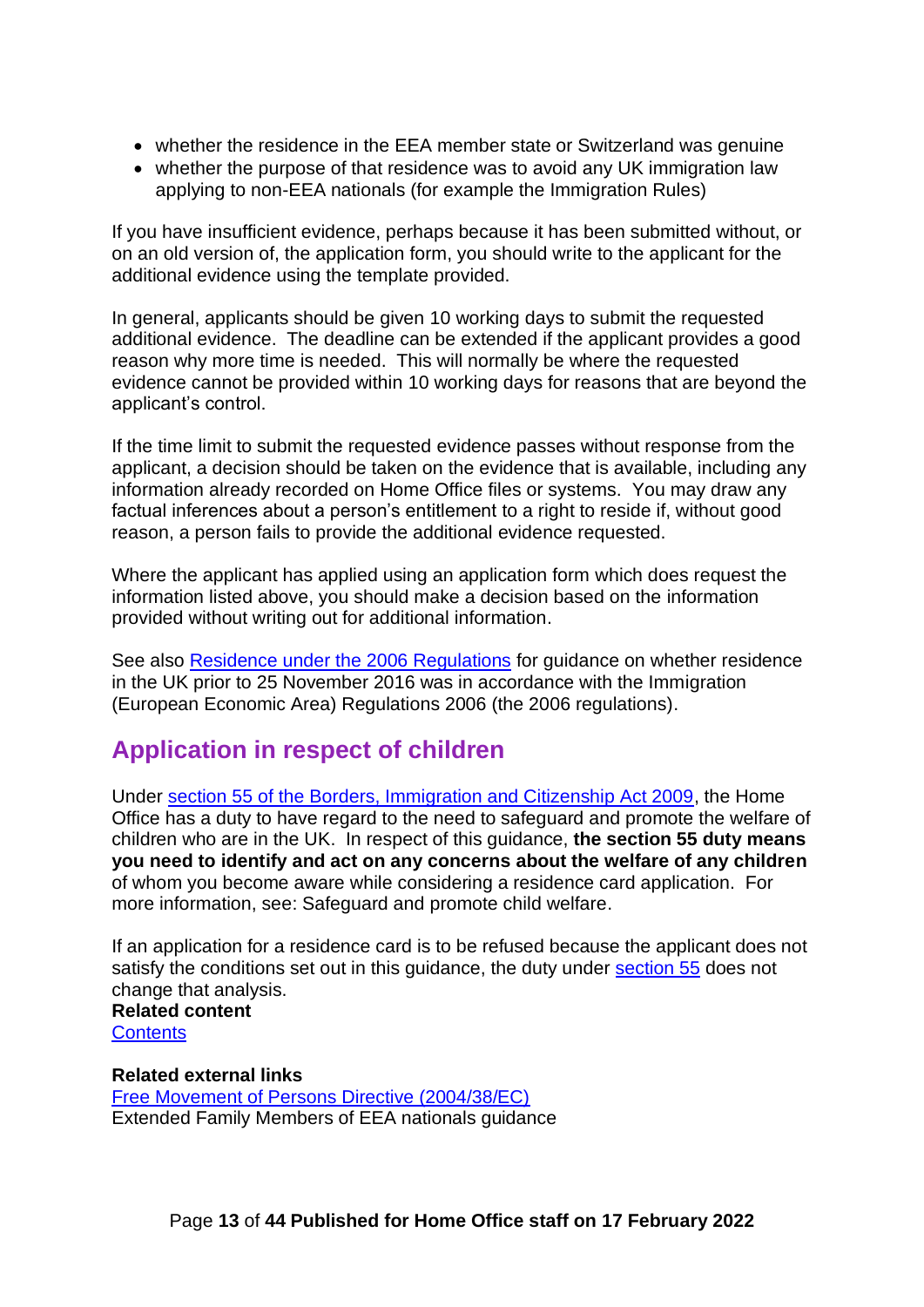# <span id="page-13-0"></span>Assessing the application

This section tells you how to assess whether the family member or extended family member of a British citizen would have been entitled to a residence card if the route had not closed after 30 June 2021.

The stages of assessing the application are as follows:

- [stage 1:](#page-14-0) verify the family member's or extended family member's eligibility to apply and British citizen's eligibility to sponsor the application
- [stage 2:](#page-16-0) establish whether the British citizen exercised free movement rights in the European Economic Area (EEA) member state or Switzerland
- [stage 3:](#page-20-0) determine whether residence in the EEA member state or Switzerland was genuine
- [stage 4:](#page-27-0) determine the purpose of the residence in the EEA member state or **Switzerland**
- [stage 5:](#page-34-0) obtain additional information if needed
- [stage 6:](#page-38-0) decide the application

You must assess whether the applicant met the relevant requirements at 23:00 GMT on 31 December 2020 and whether there has been any material change in circumstances since then. For more on this, see: [stage 6:](#page-38-0) decide the application.

#### **Related content**

**[Contents](#page-1-0)** 

#### **Related external links**

[Free Movement of Persons Directive \(2004/38/EC\)](http://eur-lex.europa.eu/LexUriServ/LexUriServ.do?uri=OJ:L:2004:158:0077:0123:EN:PDF)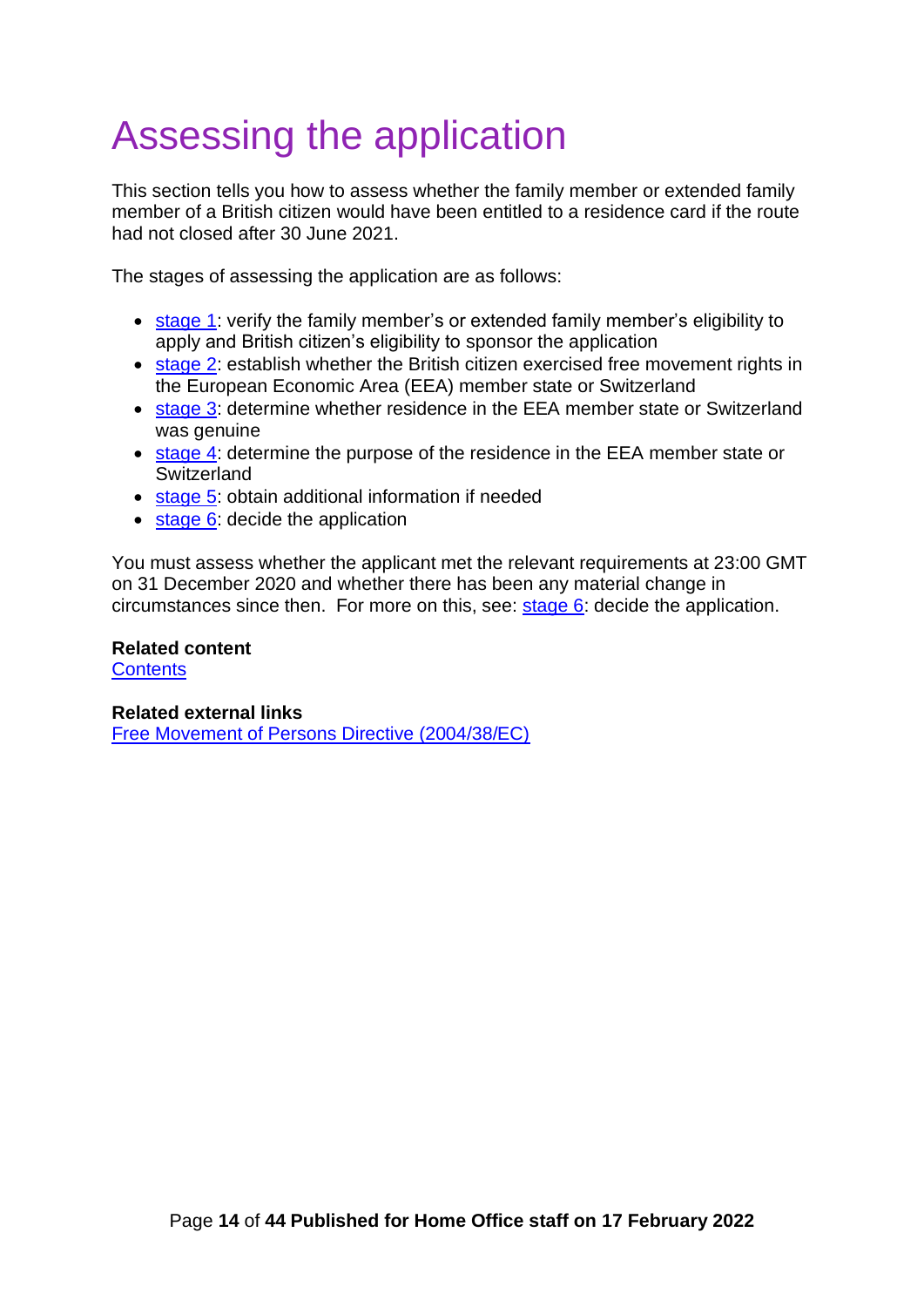# <span id="page-14-0"></span>Stage 1: verify the family member's or extended family member's eligibility to apply and British citizen's eligibility to sponsor the application

This section details the first stage of assessing whether the family member or extended family member of a British citizen would have been entitled to a document confirming a right of residence in the UK if the route had not closed after 30 June 2021.

The first stage of assessing the application is to consider whether the family member or extended family member was eligible to apply for a document confirming a right of residence in the UK and whether the British citizen was eligible to sponsor the family member or extended family member under the [Immigration \(European Economic](http://www.legislation.gov.uk/uksi/2016/1052/contents/made)  [Area\) Regulations 2016](http://www.legislation.gov.uk/uksi/2016/1052/contents/made) (the EEA Regulations).

## <span id="page-14-1"></span>**Application date**

The residence card or permanent residence card application must have been validly made before 23:00 GMT on 31 December 2020.

Where this is not the case, the application must be rejected.

For further information see: [Ending EU free movement rights.](#page-5-1)

## <span id="page-14-2"></span>**Evidence of identity**

The application must include evidence of identity and nationality for both the applicant and the British citizen sponsor. This must be in the form of a valid passport for both or (in the case of an applicant who is an EEA national) their valid national identity card, except that alternative evidence of identity and nationality may be accepted where the person is unable to obtain or produce the required document due to circumstances beyond their control (see Processes and procedures for EEA documentation applications).

If there is not sufficient evidence of identity or nationality, you must reject the application.

### <span id="page-14-3"></span>**Assessing whether the British citizen is a qualified person in the UK**

The determination of the Upper Tribunal in HK v SSWP (PC) [2020] UKUT 73 (AAC)*,*  means that a British citizen returning from an EEA member state or Switzerland is no longer required to meet the criteria of a qualified person on their return to the UK.

Page **15** of **44 Published for Home Office staff on 17 February 2022**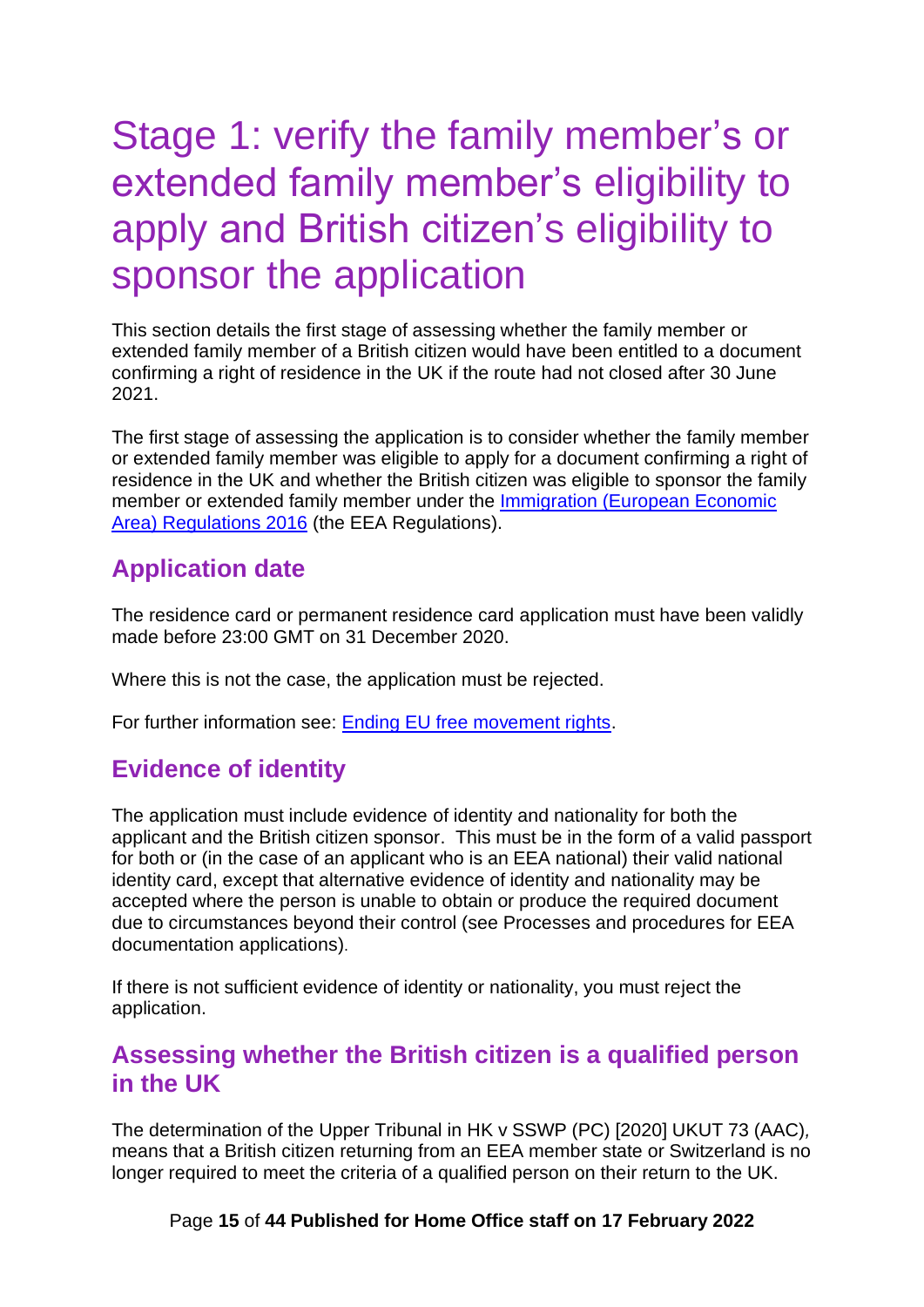This change was given effect by regulation 5(h) of the 2020 Regulations and paragraph 6(1)(h) of Schedule 3 to the Consequential SI.

# <span id="page-15-0"></span>**Evidence of relationship**

The applicant must provide evidence of their relationship as a family member or extended family member of the British citizen sponsor. The evidence must show the relationship existed before 23:00 GMT on 31 December 2020, and continues to exist where saved provisions continue to apply, and must be provided as follows, for:

- a spouse a marriage certificate
- a civil partner a civil partnership certificate
- a direct descendant (child, grandchild, step-child or adopted child) documents which name the British citizen sponsor or their spouse or civil partner as the parent, for example:
	- $\circ$  a full birth certificate
	- o a legal adoption document
- a relative in the ascending line (parent, grandparent) documents which show the full ascending line, for example:
	- o a father or mother must produce their child's birth certificate naming them as the parent
	- $\circ$  a grandfather or grandmother must produce their child's birth certificate naming them as the parent, and their grandchild's birth certificate, which names their parent

### <span id="page-15-1"></span>Marriage or civil partnership

You must decide if the marriage or civil partnership is legally valid. For guidance, see the validity of marriages section in the Direct family members guidance. You must also decide if the marriage or civil partnership is a marriage or civil partnership of convenience. For guidance, see the marriages or civil partnerships of convenience section in the Direct family members guidance.

If you decide to refer a case to a senior caseworker because a marriage or civil partnership interview is necessary, you should first consider the rest of the application in line with this guidance. This is because after considering stages 3 and 4 you may identify other aspects of the application that should also be covered at the interview.

If the application does not include sufficient evidence of relationship (except where a marriage or civil partnership interview is necessary) in order to make a decision, you must seek to obtain additional information or evidence under stage 5. If the applicant fails to provide sufficient evidence of relationship, you must reject the application as invalid.

If the application includes sufficient evidence of relationship, or a marriage or civil partnership interview is necessary, you can go to [stage 2](#page-16-0) to establish whether the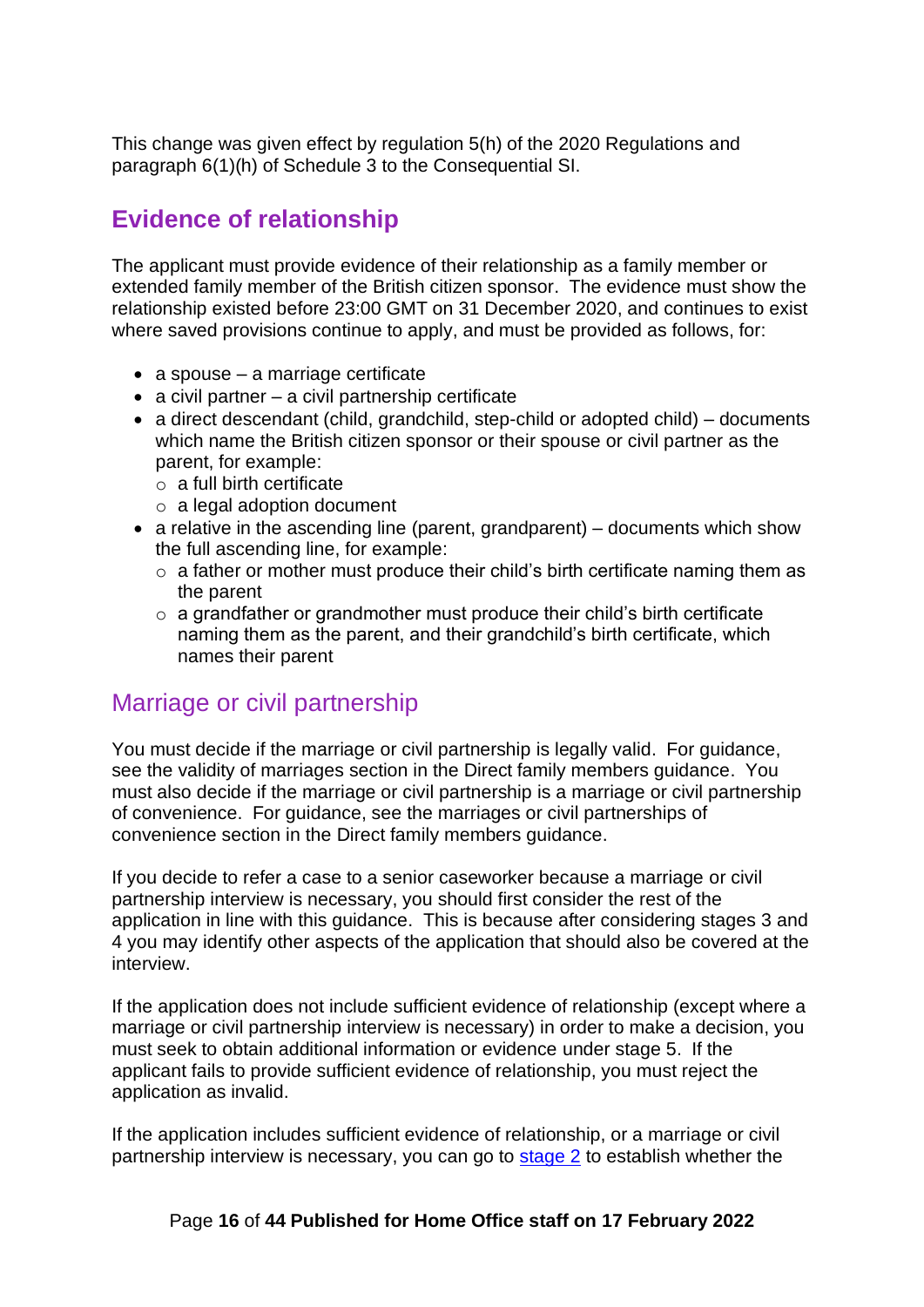British citizen exercised free movement rights in the EEA member state or Switzerland.

### **Related content**

**[Contents](#page-1-0)** 

#### **Related external links**

<span id="page-16-0"></span>[Immigration \(European Economic Area\) Regulations 2016](http://www.legislation.gov.uk/uksi/2016/1052/contents/made) [Free Movement of Persons Directive \(2004/38/EC\)](http://eur-lex.europa.eu/LexUriServ/LexUriServ.do?uri=OJ:L:2004:158:0077:0123:EN:PDF)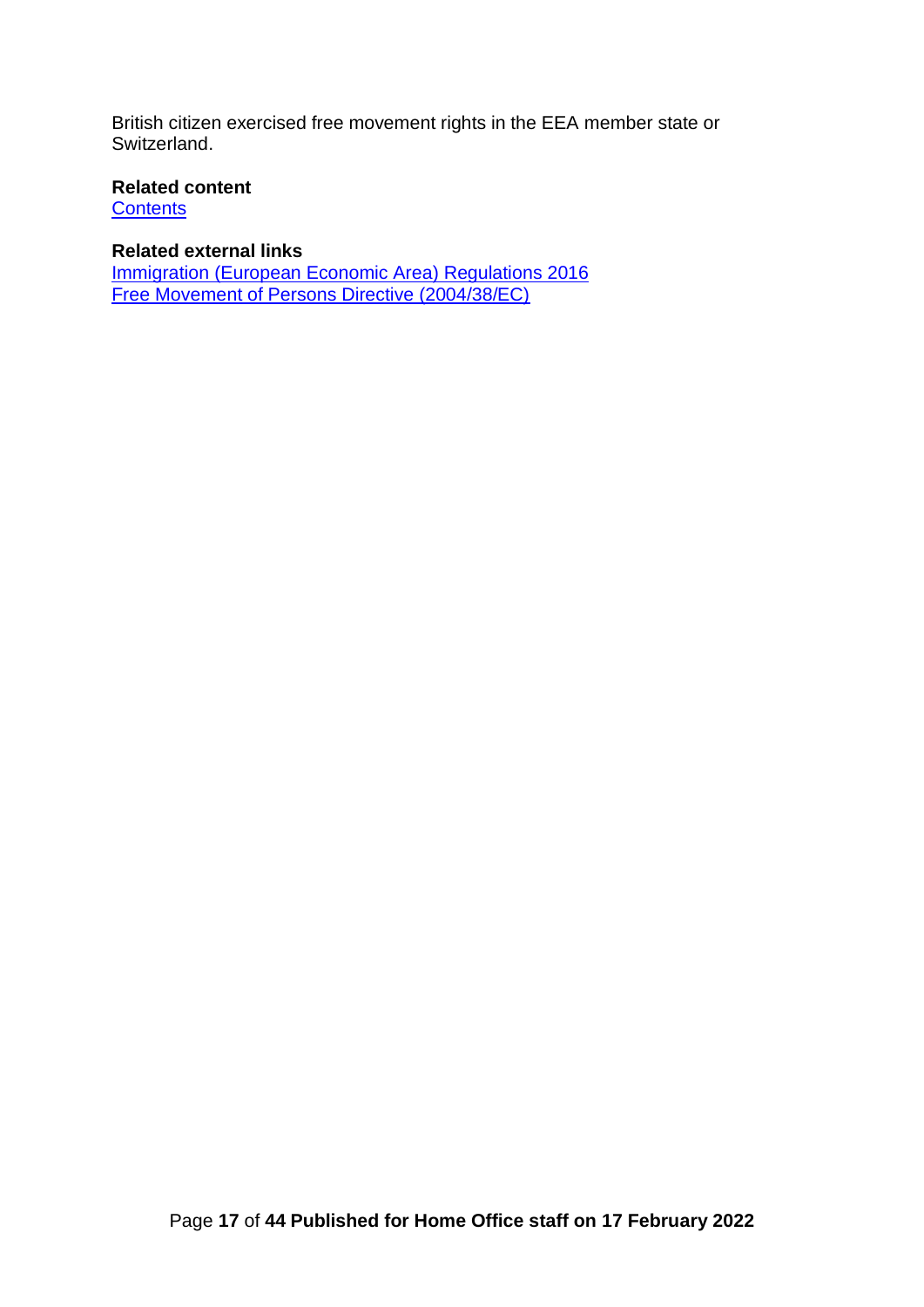# <span id="page-17-0"></span>Stage 2: establish whether the British citizen exercised free movement rights in the EEA host country

This section details the second stage of assessing whether the family member or extended family member of a British citizen would have been entitled to a document confirming a right of residence in the UK if the route had not closed after 30 June 2021.

The second stage of assessing the application is to consider whether the British citizen, before 23:00 GMT on 31 December 2020, exercised free movement rights in the European Economic Area (EEA) member state or Switzerland (referred to in this guidance as 'the EEA host country'). For a list of EEA countries, see: [EEA and](https://www.gov.uk/government/publications/eea-and-swiss-nationals-free-movement-rights)  [Swiss nationals: Free movement rights.](https://www.gov.uk/government/publications/eea-and-swiss-nationals-free-movement-rights)

You must have considered the application under [stage 1](#page-14-0) before moving on to stage 2.

The applicant must provide proof that the British citizen either:

- lived and exercised free movement rights as a worker, self-employed person, self-sufficient person or student ('a qualified person') in the EEA host country immediately before returning to the UK by 23:00 GMT on 31 December 2020
- acquired the right of permanent residence in the EEA host country following 5 years' residence as a qualified person before returning to the UK by 23:00 GMT on 31 December 2020

# <span id="page-17-1"></span>**Qualified person**

The application must include evidence that the British citizen was the equivalent of a qualified person in the EEA host country during their extended right of residence, which means residence of longer than 3 months. British citizens who stayed in the EEA host country for no more than 3 months were not able to sponsor family members' or extended family members' residence in the UK under the EEA Regulations (before they were revoked on 31 December 2020 subject to certain saved provisions).

Presenting a registration certificate issued by the EEA host country would not, without further evidence, be sufficient to demonstrate that the British citizen was the equivalent of a qualified person there. You must consider whether the evidence provided shows that the British citizen exercised free movement rights as a:

- worker for example, employment contract, wage slips, letter from employer
- self-employed person for example, contracts, invoices, or audited accounts with bank statements, and evidence of paying tax and other deductible contributions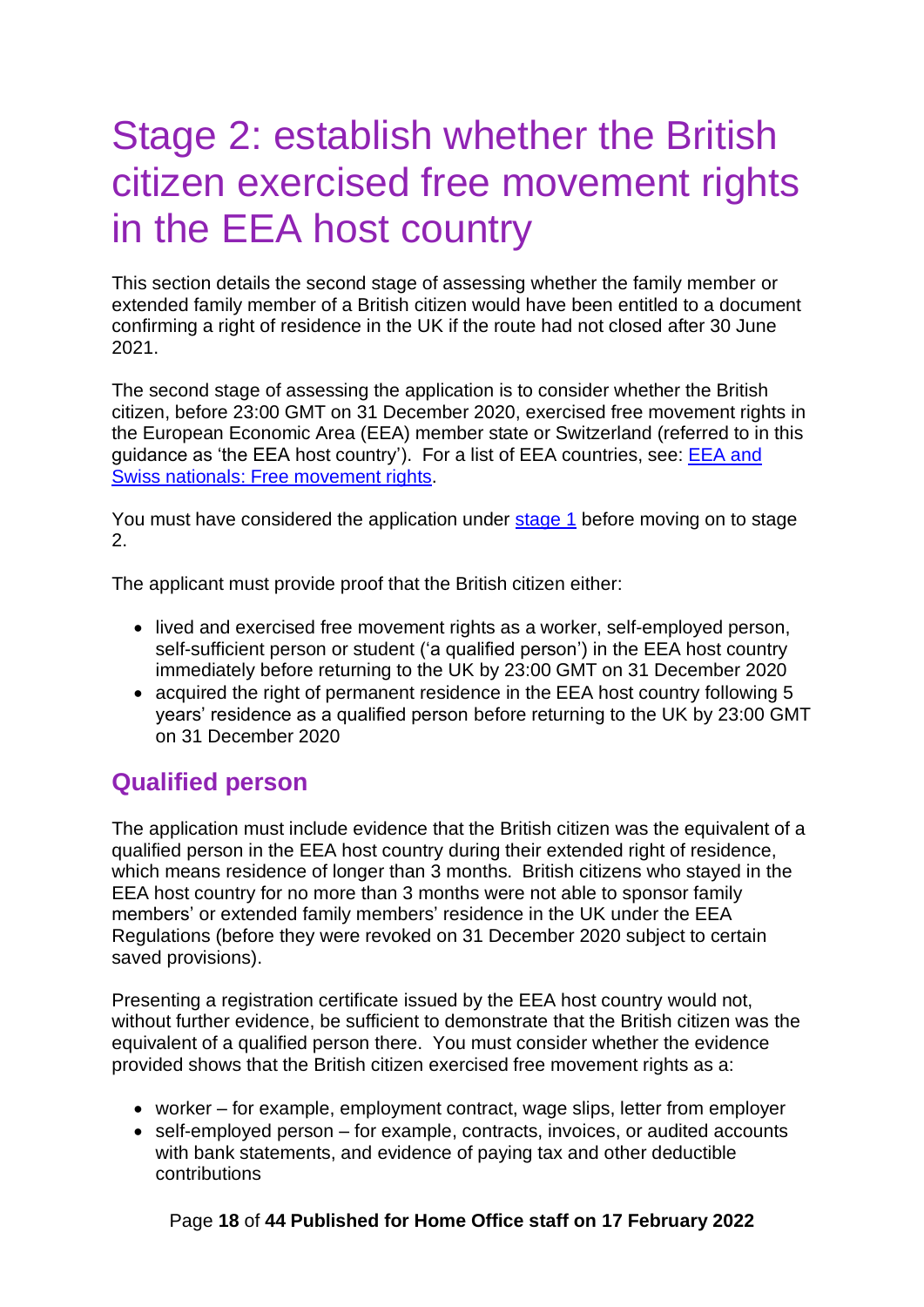- self-sufficient person for example, bank statements
- student for example, a letter from the school, college or university

If the British citizen was a worker or self-employed person, their activity must have been genuine and effective and not marginal or ancillary.

If they were a self-sufficient person or student, they must also provide proof they held comprehensive sickness insurance for themselves and any family members.

For these purposes, the British citizen will not have been the equivalent of a qualified person in the EEA host country for any period where they were a jobseeker.

For guidance on assessing whether the British citizen was the equivalent of a qualified person in the EEA host country, see: EEA nationals qualified persons.

You must also be satisfied that the right of residence had not lapsed due to excess absence from the EEA host country, or been restricted by the EEA host country (e.g. due to deportation or exclusion measures), before the British citizen returned to the UK.

## <span id="page-18-0"></span>Service in HM Forces

A posting as a member of HM Forces (as defined in the Armed Forces Act 2006) in an EEA host country can satisfy the conditions of being a 'worker' for the purposes of assessing whether the British citizen is a qualifying British citizen.

The Sovereign Base Areas of Akrotiri and Dhekelia on the island of Cyprus are a British Overseas Territory and are not to be considered part of an EEA host country for the purposes of this guidance.

## <span id="page-18-1"></span>**Right of permanent residence**

If it is claimed in the application that the British citizen had acquired the right of permanent residence in the EEA host country, the application must include evidence of this.

Presenting an Article 19 card (document certifying permanent residence for EEA nationals who are not nationals of the EEA host country) would not usually, without the underlying evidence showing the residence and exercise of free movement rights covering the 5 year period, be sufficient to demonstrate that the British citizen had acquired a right of permanent residence in the EEA host country. This is to ensure the British citizen met the underlying requirements of the Free Movement Directive, irrespective of whether the EEA host country may have issued residence documentation based on more favourable national provisions.

You must consider the evidence provided in line with the guidance. See the rights of permanent residence for qualified persons section in the Qualified persons guidance.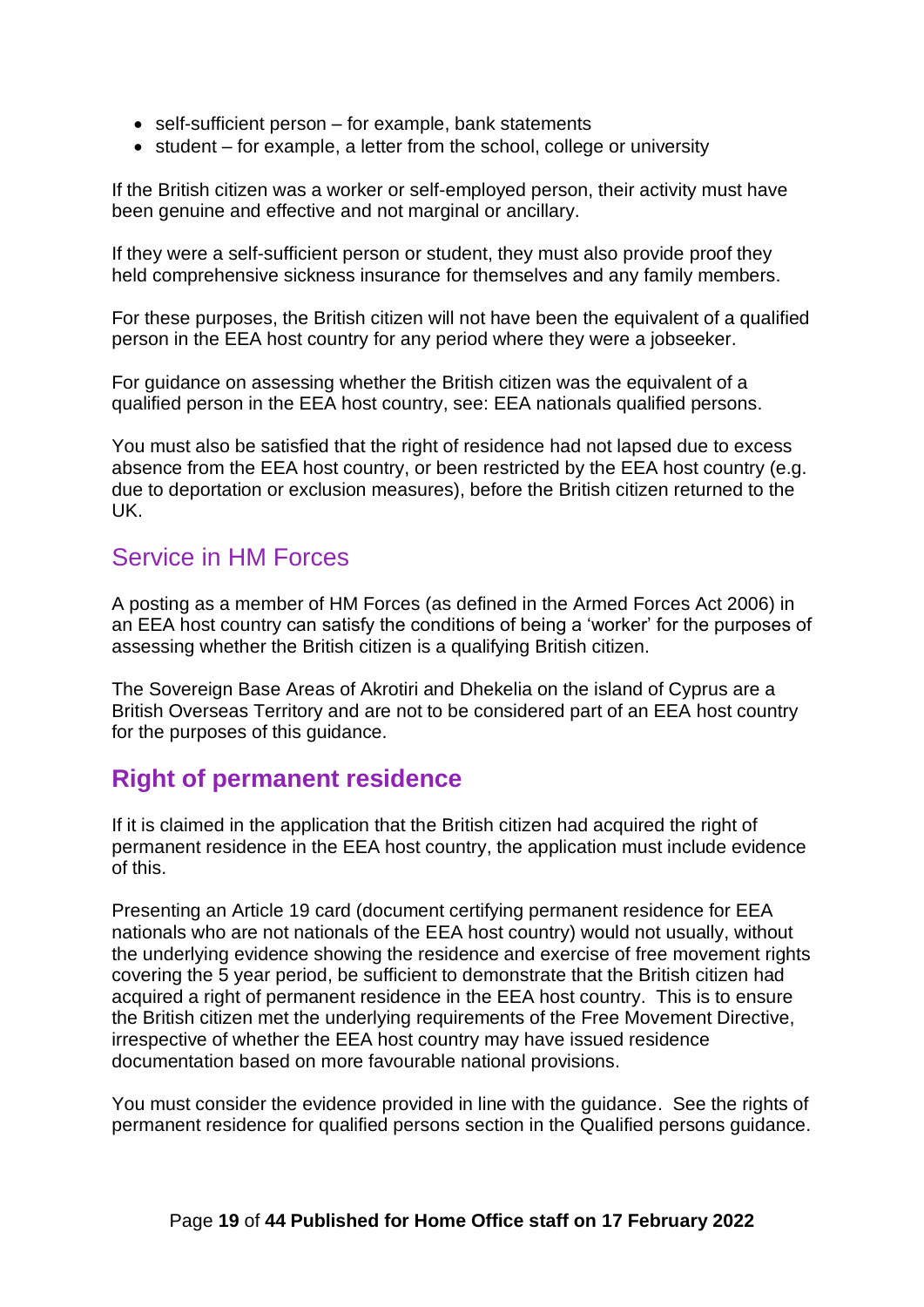You must also be satisfied that the right of permanent residence had not lapsed due to excess absence from the EEA host country, or been restricted by the EEA host country (e.g. due to deportation or exclusion measures), before the British citizen returned to the UK.

If the application does not include sufficient evidence that the British citizen exercised free movement rights in the EEA host country in order to make a decision, you must seek to obtain additional information or evidence under stage 5.

If the application includes sufficient evidence you can go to [stage 3](#page-19-0) to determine whether residence in the EEA host country was genuine.

**Related content**

**[Contents](#page-1-0)** 

#### **Related external links**

<span id="page-19-0"></span>[Immigration \(European Economic Area\) Regulations 2016](http://www.legislation.gov.uk/uksi/2016/1052/contents/made) [Free Movement of Persons Directive \(2004/38/EC\)](http://eur-lex.europa.eu/LexUriServ/LexUriServ.do?uri=OJ:L:2004:158:0077:0123:EN:PDF)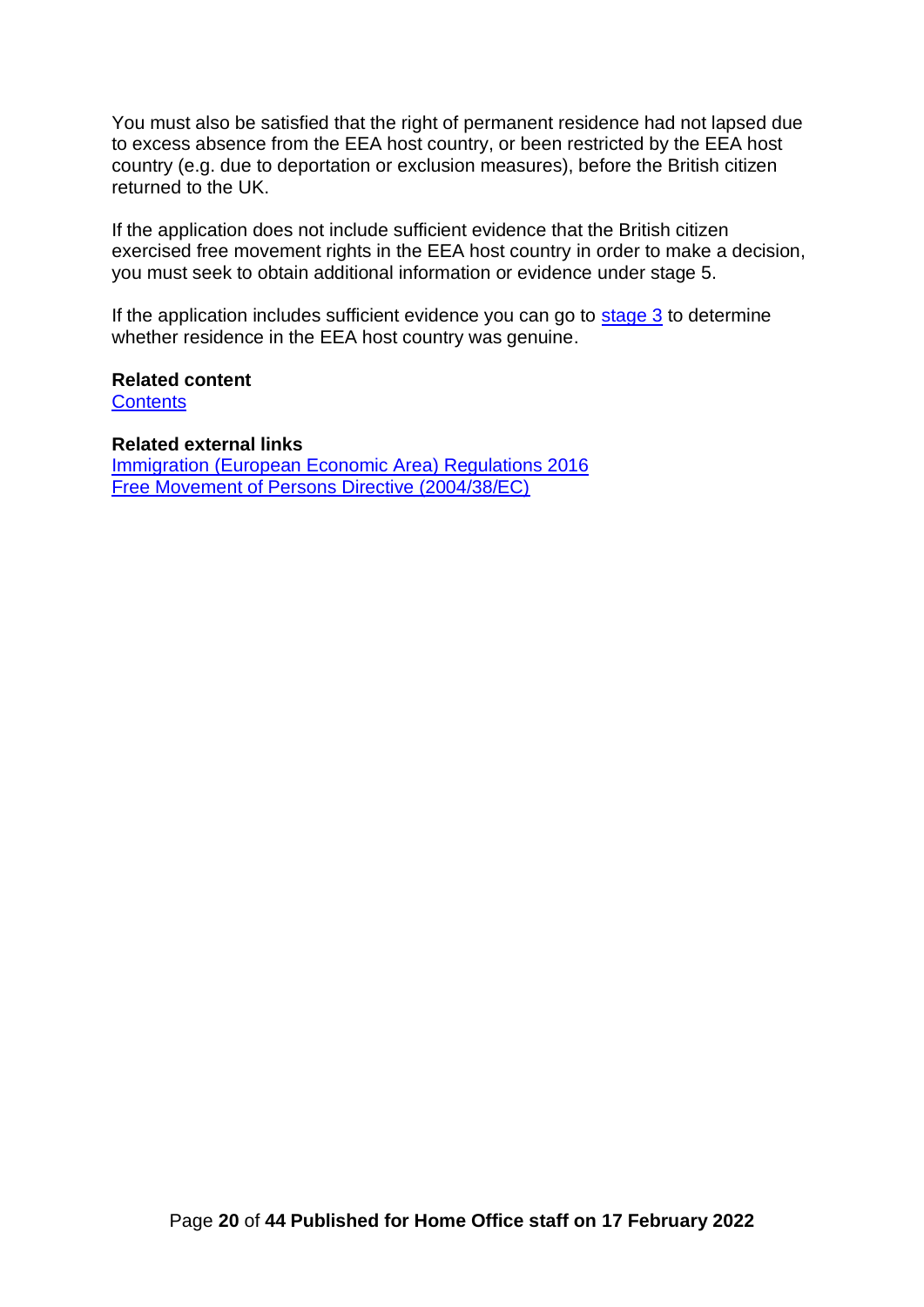# <span id="page-20-0"></span>Stage 3: determine whether residence in the EEA host country was genuine

This section details the third stage of assessing whether the family member or extended family member of a British citizen would have been entitled to a document confirming a right of residence in the UK if the route had not closed after 30 June 2021.

The third stage of assessing the application is to consider whether the residence of both the British citizen and the family member or extended family member in the European Economic Area (EEA) host country, by 23:00 GMT on 31 December 2020, was genuine.

You must have considered the application under [stage 1](#page-14-0) and [stage 2](#page-16-0) before moving on to stage 3.

Stages 3 and 4 work together to ensure that the residence of the British citizen and the family member or extended family member in the EEA host country was genuine rather than artificial and was not an abuse of rights designed to circumvent UK immigration law.

## <span id="page-20-1"></span>**What does genuine residence mean?**

'Genuine residence' for these purposes means residence in the EEA host country by both the British citizen and the family member or extended family member which was both:

- real, substantive or effective
- pursuant to and in conformity with the conditions set out in Article 7(1) and (2) or Article 16(1) and (2) of the Free Movement Directive to enable the qualifying British citizen and their family member to create or strengthen family life in the EEA host country

"Real, substantive or effective residence" means a period of time in which the British citizen moved to the EEA host country and was resident there, with their family member or extended family member, in compliance with Article 7 or Article 16 of the Free Movement Directive. For this to be satisfied, the British citizen must have moved past their initial (3 month) right of residence period and either pursued an activity which, under EU law, gave them the right to reside in that EEA host country for longer than 3 months or have acquired a right of permanent residence there.

You have already accepted, under [stage 2,](#page-16-0) that the British citizen exercised free movement rights in the EEA host country as either a qualified person or a person with a right of permanent residence.

If the evidence shows the British citizen was a qualified person or a person with a right of permanent residence in the EEA host country, you must consider whether

### Page **21** of **44 Published for Home Office staff on 17 February 2022**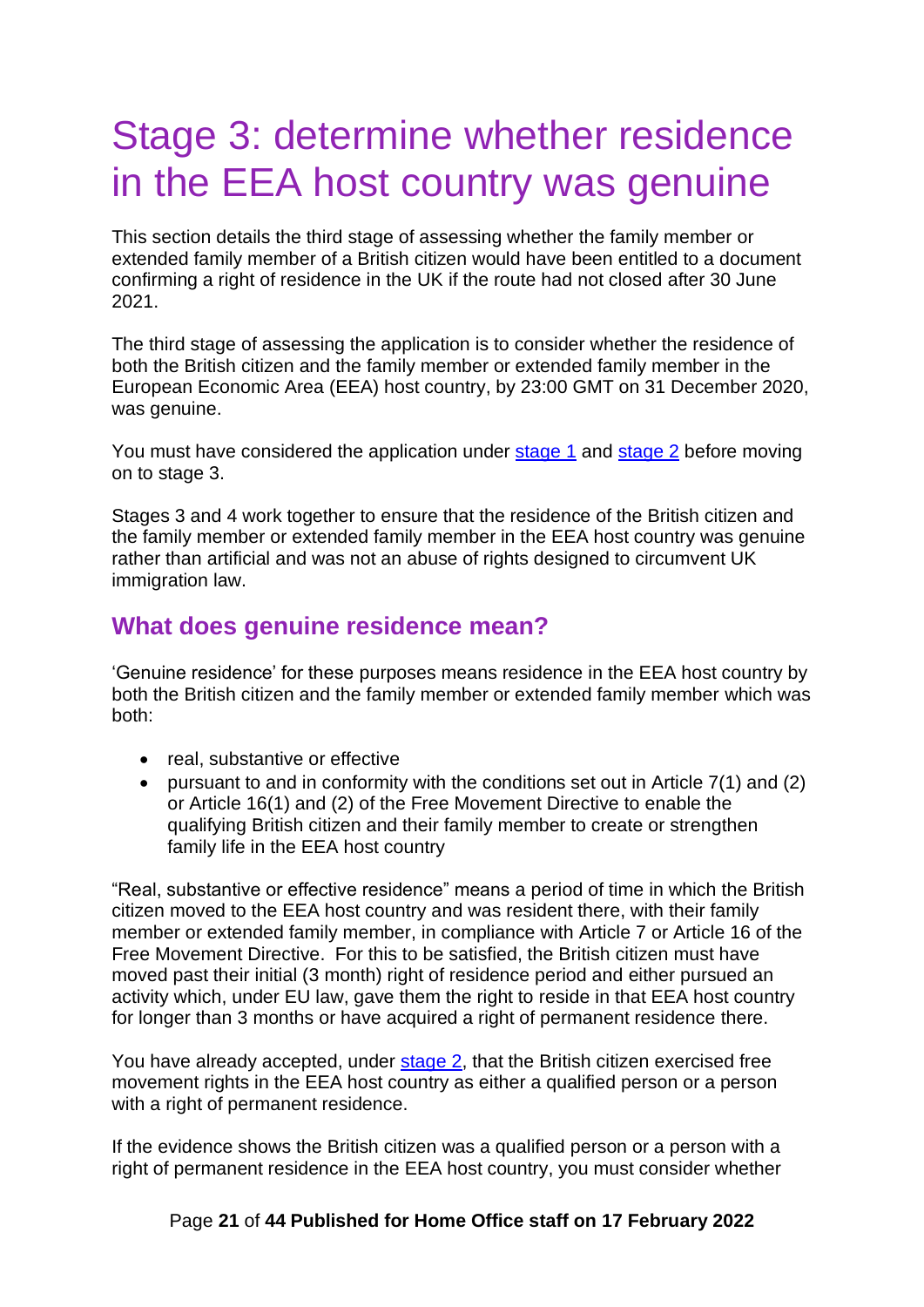this was a genuine, or an artificial, exercise of free movement rights. As the CJEU said in [O and B,](https://www.bailii.org/eu/cases/EUECJ/2014/C45612.html) it is for the Secretary of State 'to determine whether [the British citizen] settled (more accurately, 'installed themselves' – not to be confused with 'settled' within the meaning of the Immigration Act 1971) and, therefore, genuinely resided in the host Member State and whether, on account of living as a family during that period of genuine residence, Mr O. and Mr B. enjoyed a derived right of residence in the host Member State pursuant to and in conformity with Article 7(2) or Article 16(2) of Directive 2004/38' (paragraph 57). As the Upper Tribunal put it in [ZA](https://tribunalsdecisions.service.gov.uk/utiac/2019-ukut-281)  [\(Reg 9. EEA Regs; abuse of rights\) \[2019\] UKUT 281,](https://tribunalsdecisions.service.gov.uk/utiac/2019-ukut-281) 'there must [have been] substance to the residence' (paragraph 44).

When considering this, you cannot generally take into account the motives of the people who moved to the EEA host country, except in the limited sense of whether they intended to exercise their EU free movement rights in that EEA host country. In ZA, the Upper Tribunal said, 'Where the jurisprudence of the Court of Justice refers to residence being "genuine", it does not import with it a consideration of the motives behind that residence in the abuse of rights sense. Rather, it is a qualitative evaluation of the residence which needs to be undertaken. It is in that sense that the intentions are relevant in the sense of what it was that the individuals who moved to another member state intended to do? Did they intend properly to exercise Treaty rights or was it, for example, simply an extended holiday or was it a fixed-term employment of short duration where the person concerned retained an official address with her parents as in Knoch?' (paragraph 47).

For example, if the British citizen intended to pursue an employment opportunity in an EEA host country, and moved to that country in order to do so, genuine residence will usually have been achieved if the British citizen engages with that employment opportunity (or another available opportunity, including any of the qualifying categories outlined within Article 7 of the Free Movement Directive).

You must closely examine the facts of each individual case. For example, it is possible for a British citizen to have intended to remain in the EEA host country on a short-term basis, but then to have remained there for a longer period while pursuing other activity. If that other activity meant that they had a right of residence for longer than 3 months in accordance with Article 7 or a right of permanent residence in accordance with Article 16 of the Free Movement Directive, notwithstanding the British citizen's original intentions, their residence must be considered genuine and in accordance with EU law.

Equally, if the British citizen stated their original intention was to move to that EEA host country permanently, but they returned to live in the UK before they acquired a right of permanent residence in that host country, the simple fact they did not achieve their original intention does not necessarily detract from the genuineness of their residence. It must always be considered on a case-by-case basis.

## <span id="page-21-0"></span>**Factors to consider**

Regulation 9(3) of the EEA Regulations sets out a number of factors which may help you consider whether the residence and exercise of free movement rights in the EEA host country was genuine:

#### Page **22** of **44 Published for Home Office staff on 17 February 2022**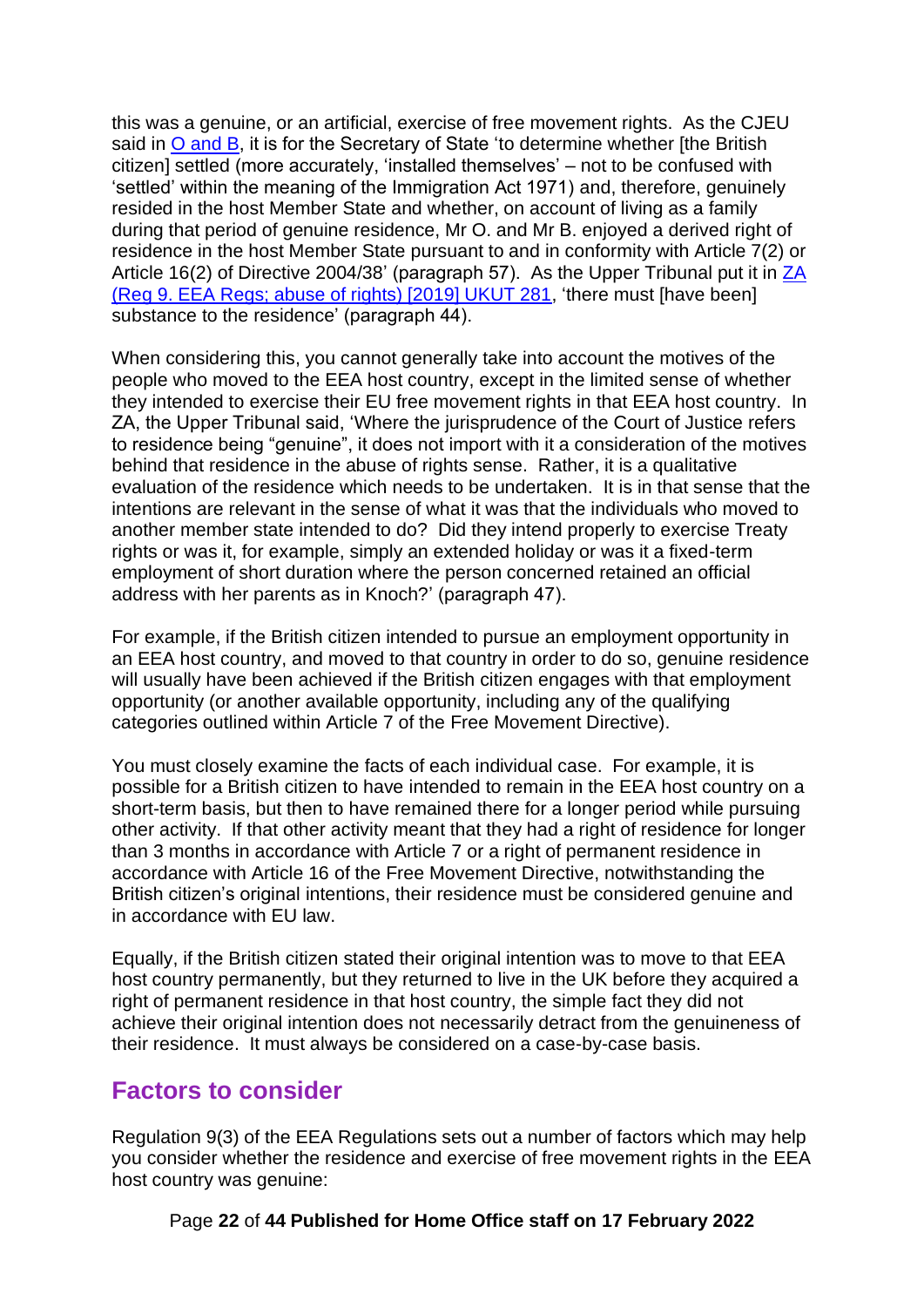- the length of the applicant and British citizen's joint residence in the EEA host country
- the nature and quality of the applicant and British citizen's accommodation in the EEA host country, and whether was the British citizen's principal residence
- the degree of integration in the EEA host country of the applicant and the British citizen
- whether genuine family life was created or strengthened during the joint residence of the applicant and the British citizen in the EEA host country
- whether the applicant's first lawful residence in the EEA or Switzerland with the qualifying British citizen was in the EEA host country

This is not an exhaustive list of factors. You must conduct a rounded assessment of all the relevant information and evidence available to you to decide whether the residence and exercise of free movement rights in the EEA host country was genuine or artificial.

#### **Official – sensitive: start of section**

The information on this page has been removed as it is restricted for internal Home Office use.

#### **Official – sensitive: end of section**

## <span id="page-22-0"></span>Length of joint residence in the EEA host country

When considering whether the residence in the EEA host country was genuine, you must consider (together with all other relevant information and evidence) the length of joint residence in the EEA host country.

The applicant must provide evidence that they met the definition of family member or extended family member (see ['Family member' or 'extended family member' status\)](#page-24-0) during joint residence in the EEA host country and resided with the British citizen in the EEA host country while the British citizen was in a position equivalent to that of a qualified person or a person with a right of permanent residence. This might include a mortgage or tenancy agreement in both their names, or correspondence from official or otherwise credible sources, such as payslips, household bills or bank statements addressed to each of them at the same address.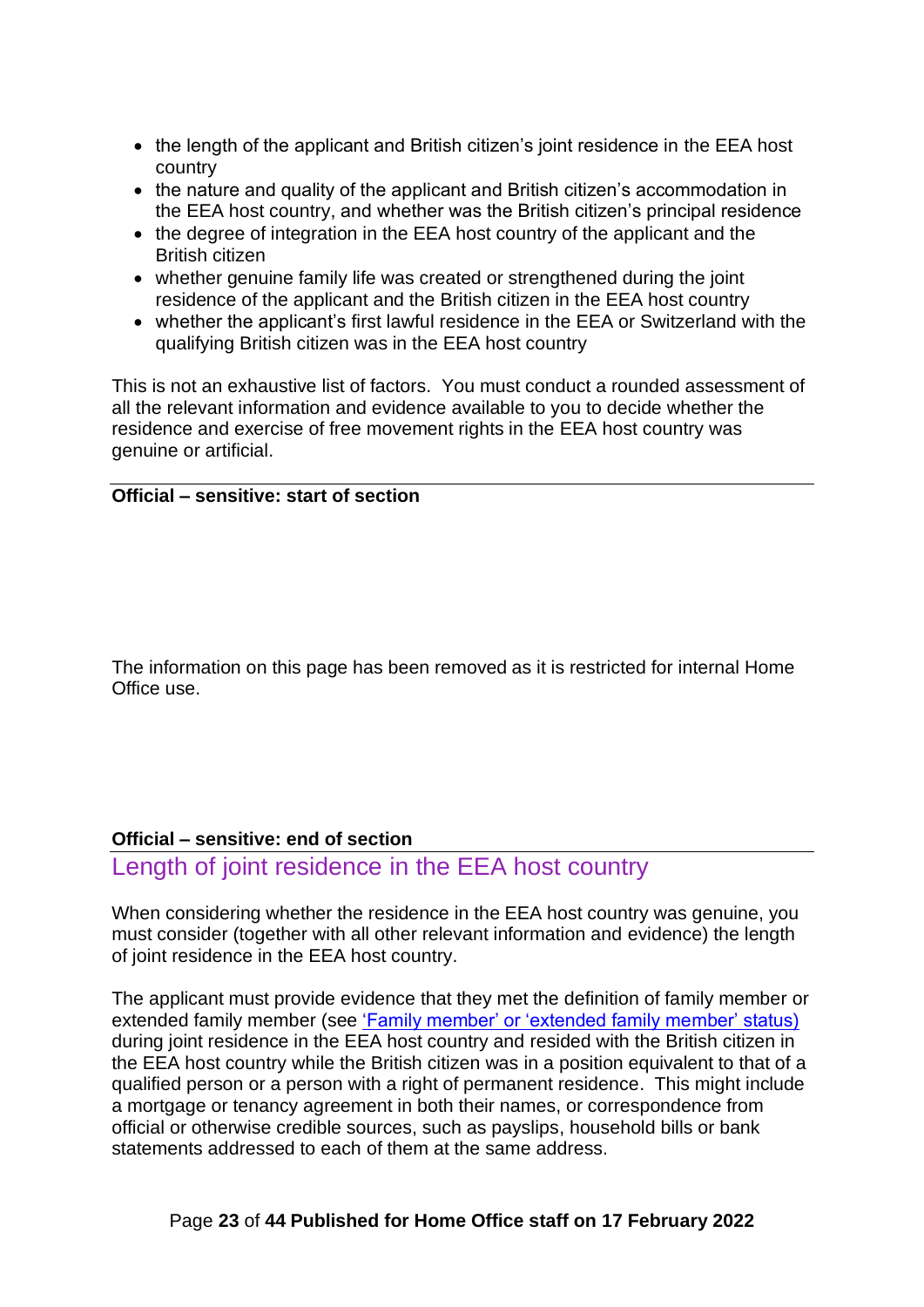You should only accept that the applicant and the British citizen resided together for as long as the evidence demonstrates. For example, if they claim to have lived together for 2 years, but the evidence only covers a 3-month period, then you can only accept that they lived together for 3 months.

Generally, the longer the period of joint residence in the EEA host country while the British citizen was in a position equivalent to that of a qualified person or a person with a right of permanent residence, the more likely it is that the residence was genuine. For example, joint residence in the EEA host country for a period of 4 years while the British citizen was a worker is more likely to have been genuine than joint residence for 4 months while the British citizen was first on holiday and then briefly a student.

It is important to consider the length of joint residence in the EEA host country together with all other relevant factors to establish if the residence was genuine. You must not refuse an application solely based on a short period of joint residence in the EEA host country if the other evidence points to the residence being genuine.

### <span id="page-23-0"></span>Principal residence

When considering whether the residence in the EEA host country was genuine, you must consider (together with all other relevant information and evidence) the nature and quality of accommodation in the EEA host country and whether it was the British citizen's principal residence.

For example, a mortgaged home or rented accommodation is more likely to indicate genuine residence than living at a hotel or a bed and breakfast or short stays with friends.

The principal residence is the place and country where the British citizen's life is primarily based. There is no requirement for the EEA host country to be the British citizen's sole place of residence, and there is no requirement to have severed ties with the UK.

It is important to consider the nature and quality of accommodation and principal residence together with all other relevant factors to establish if the residence in the EEA host country was genuine. An application must not be refused solely based on this factor if other evidence points to the residence being genuine.

## <span id="page-23-1"></span>Degree of integration in the EEA host country

When considering whether the residence in the EEA host country was genuine, you must consider (together with all other relevant information and evidence) the degree of the applicant's and the British citizen's integration in the EEA host country.

The more evidence there is of integration in the EEA host country, the more likely it is that the residence there was genuine.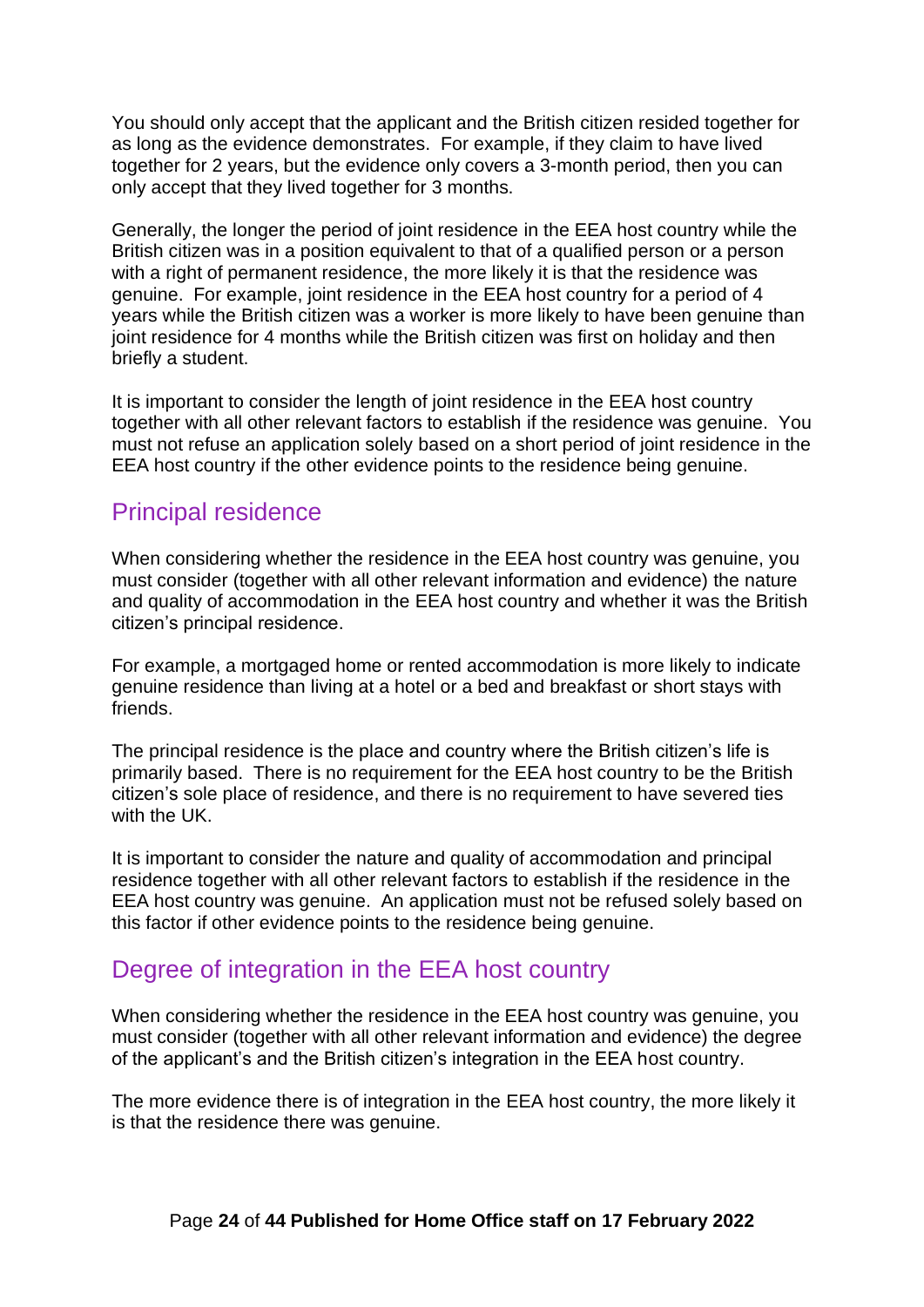However, integration is not a requirement, and there is no requirement to have severed ties with the UK or for the British citizen's ties to the EEA host country to be stronger than those to the UK. This means that an application must not be refused based on an absence of evidence of integration if other evidence points to the residence in the EEA host country being genuine.

When considering the degree of integration in the EEA host country of the applicant and the qualifying British citizen, the relevant questions you may consider include:

- if the family includes any children, whether they were born or lived in the EEA host country and, if so, did they attend school there and were they otherwise involved in the local community?
- were there any other family members resident in the EEA host country and were they working or studying there or otherwise involved in the local community?
- how did the family member or extended family member spend their time in the EEA host country – is there evidence they worked, volunteered, studied or contributed to the community in any other ways?
- did the family member or extended family member immerse themselves into the life and culture of the EEA host country, for example:
	- $\circ$  did they buy property there?
	- o did they speak the language?
	- o were they involved with the local community?
	- o did they own a vehicle that was taxed and insured there?
	- o were they registered with the local health service, a general practitioner (GP), a dentist?

This is not an exhaustive list and the applicant may provide alternative evidence of integration. However, the more of these factors present in a case, the more likely it is that the joint residence of the applicant and the qualifying British citizen in the EEA host country was genuine.

It is important to consider the degree of integration together with all other relevant factors to establish if the residence in the EEA host country was genuine. An application must not be refused solely based on this factor if other evidence points to the residence in the EEA host country being genuine.

## <span id="page-24-0"></span>'Family member' or 'extended family member' status during joint residence in the EEA host country

A family member or extended family member of a British citizen must have been lawfully resident in the EEA host country. For the purposes of this assessment, 'lawful residence' means any of the following:

- they were a national of the EEA host country (e.g. a French citizen resident in France)
- they were an EEA national exercising their free movement rights in the EEA host country (e.g. a German citizen who was a worker in Spain)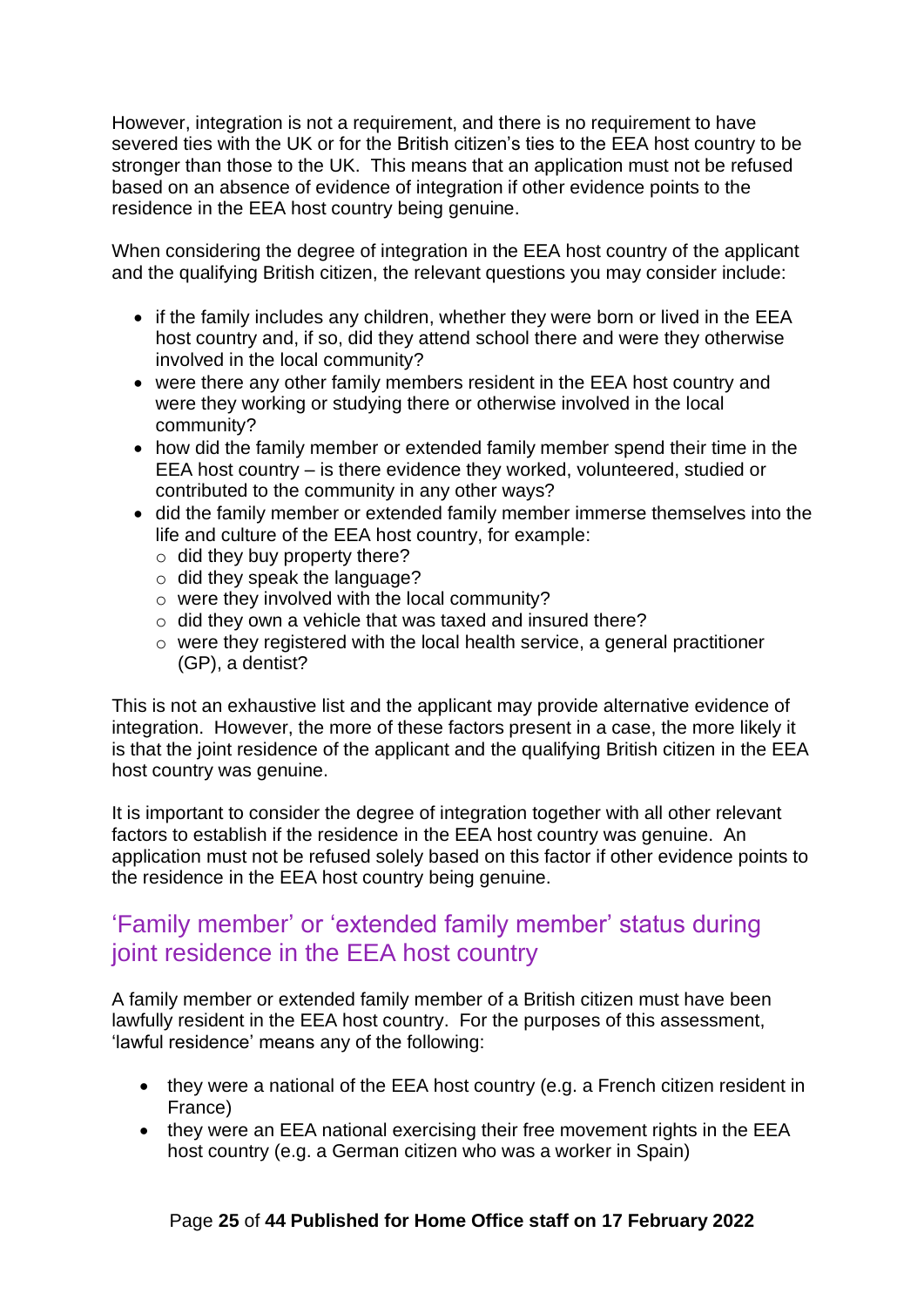- they had a right of residence in the EEA host country as the Article 2(2) (of the Free Movement Directive) family member of a British citizen that was not disputed or restricted by the authorities of the EEA host country
- they were issued with documentation under EU free movement law by the EEA host country as the British citizen's extended family member that has not been cancelled, revoked or otherwise invalidated
- they were granted leave to enter or remain (or an equivalent) under the domestic law of the EEA host country that has not been curtailed, revoked or otherwise invalidated

If an extended family member of a British citizen was not lawfully resident in the EEA host country, they are not eligible for a document confirming their right of residence and you must refuse the application.

You must be satisfied that the applicant had the status of 'family member' or 'extended family member' during all or part of their joint residence with the qualifying British citizen in the EEA host country. The applicant must have been lawfully resident in the EEA host country for any period during which they were an 'extended family member'.

## <span id="page-25-0"></span>Genuine family life created or strengthened in the EEA host country

You must consider whether genuine family life was created or strengthened during the joint residence of the applicant and the qualifying British citizen in the EEA host country.

It is not necessary that genuine family life between the British citizen and their family member must have existed prior to the British citizen's exercise of free movement rights in the EEA host country; it is possible for this genuine family life to have been created after the British citizen had already moved there. In order for the family member to have a right of residence in the UK (if the route had not closed after 30 June 2021), you must be satisfied that genuine family life between them and the British citizen was created or strengthened (or both created and strengthened) during the time spent resident together in the EEA host country.

Factors which may indicate that genuine family life was created include:

- where a marriage was contracted or a civil partnership was formed, provided it was not a marriage or civil partnership of convenience
- where a partnership becomes durable (i.e. akin to a marriage or civil partnership – normally after two years' cohabitation: see the 'Assessing family relationship' section of [Appendix EU: EU, other EEA and Swiss citizens and](https://www.gov.uk/guidance/immigration-rules/immigration-rules-appendix-eu)  [family members\)](https://www.gov.uk/guidance/immigration-rules/immigration-rules-appendix-eu)
- by a child's birth or adoption which is recognised in UK law, which then established a family relationship, for example between parent and child

Factors which may indicate that genuine family life was strengthened include: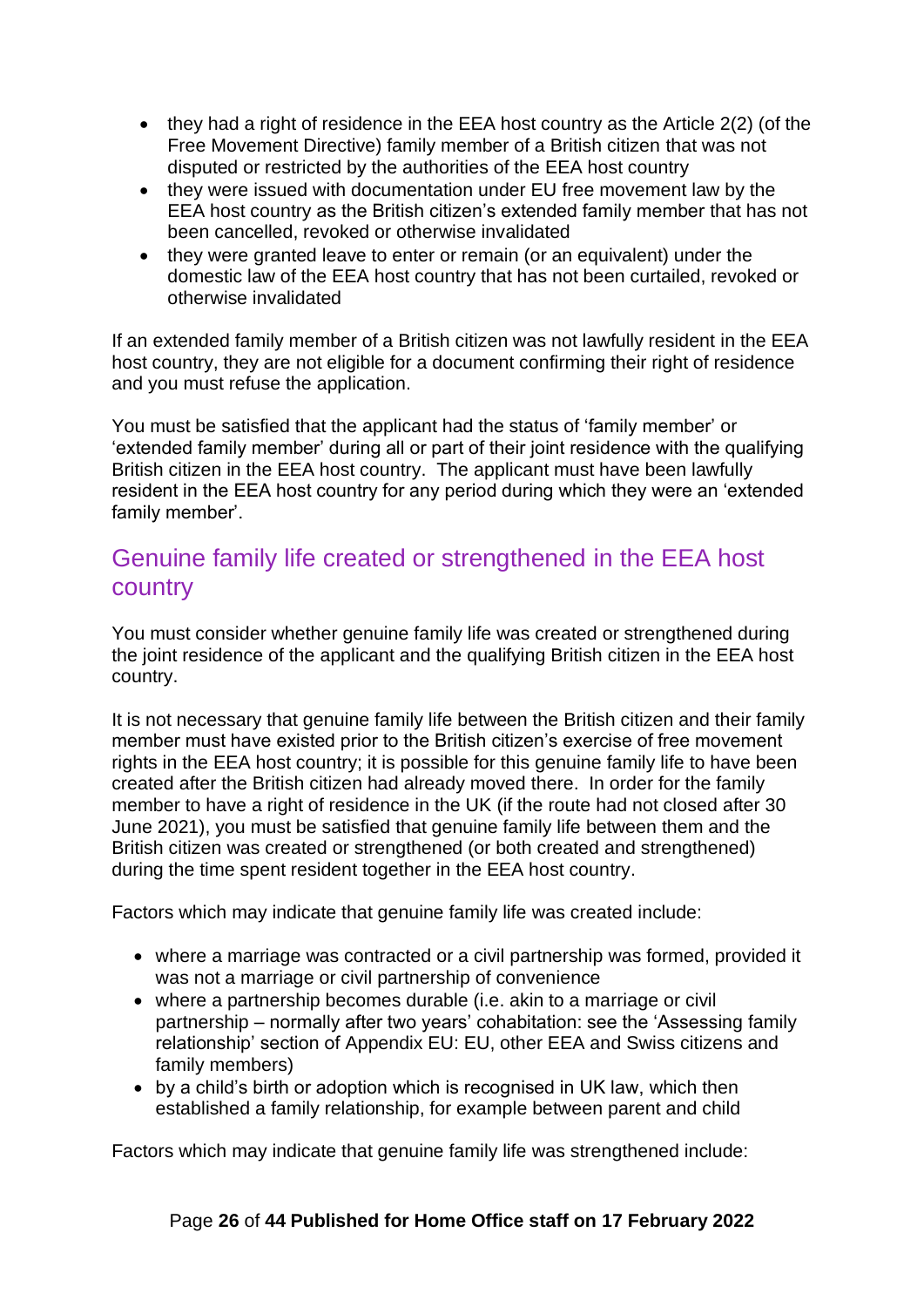- the passage of time once genuine family life has been created
- other major life events, such as the birth or adoption of a child by two people who are married, in a civil partnership or in a durable partnership

### <span id="page-26-0"></span>**EEA documentation issued before 1 January 2014**

For guidance on the transitional provisions that applied to family members or extended family members of British citizens issued with EEA documentation before 1 January 2014, and whether you need to see additional evidence of genuine residence in those cases, see [Residence under the 2006 Regulations](#page-43-0) and [Genuine](#page-43-0)  [residence in the EEA host country.](#page-43-0)

If the application does not include sufficient evidence that the residence in the EEA host country was genuine, you must either:

- write to the applicant for further information [\(stage 5\)](#page-33-0)
- refer the case to a senior caseworker to consider inviting the applicant for a credibility interview [\(stage 5\)](#page-33-0)

If you decide you need additional information, and the family member or extended family member is a non-EEA national, you should still go to [stage 4](#page-27-0) before you go to [stage 5,](#page-33-0) as you may find you also need additional information relating to the purpose of the residence. If the family member or extended family member is an EEA national, you should go straight to [stage 5](#page-33-0) as stage 4 does not apply to them.

If the application includes sufficient evidence that the residence in the EEA host country was genuine, you can go to  $\frac{\text{stage } 4}{\text{if the application}}$  is a non-EEA national or [stage 6](#page-37-0) if they are an EEA national.

#### **Related content**

**[Contents](#page-1-0)** 

#### **Related external links**

[Immigration \(European Economic Area\) Regulations 2016](http://www.legislation.gov.uk/uksi/2016/1052/contents/made) [Free Movement of Persons Directive \(2004/38/EC\)](http://eur-lex.europa.eu/LexUriServ/LexUriServ.do?uri=OJ:L:2004:158:0077:0123:EN:PDF)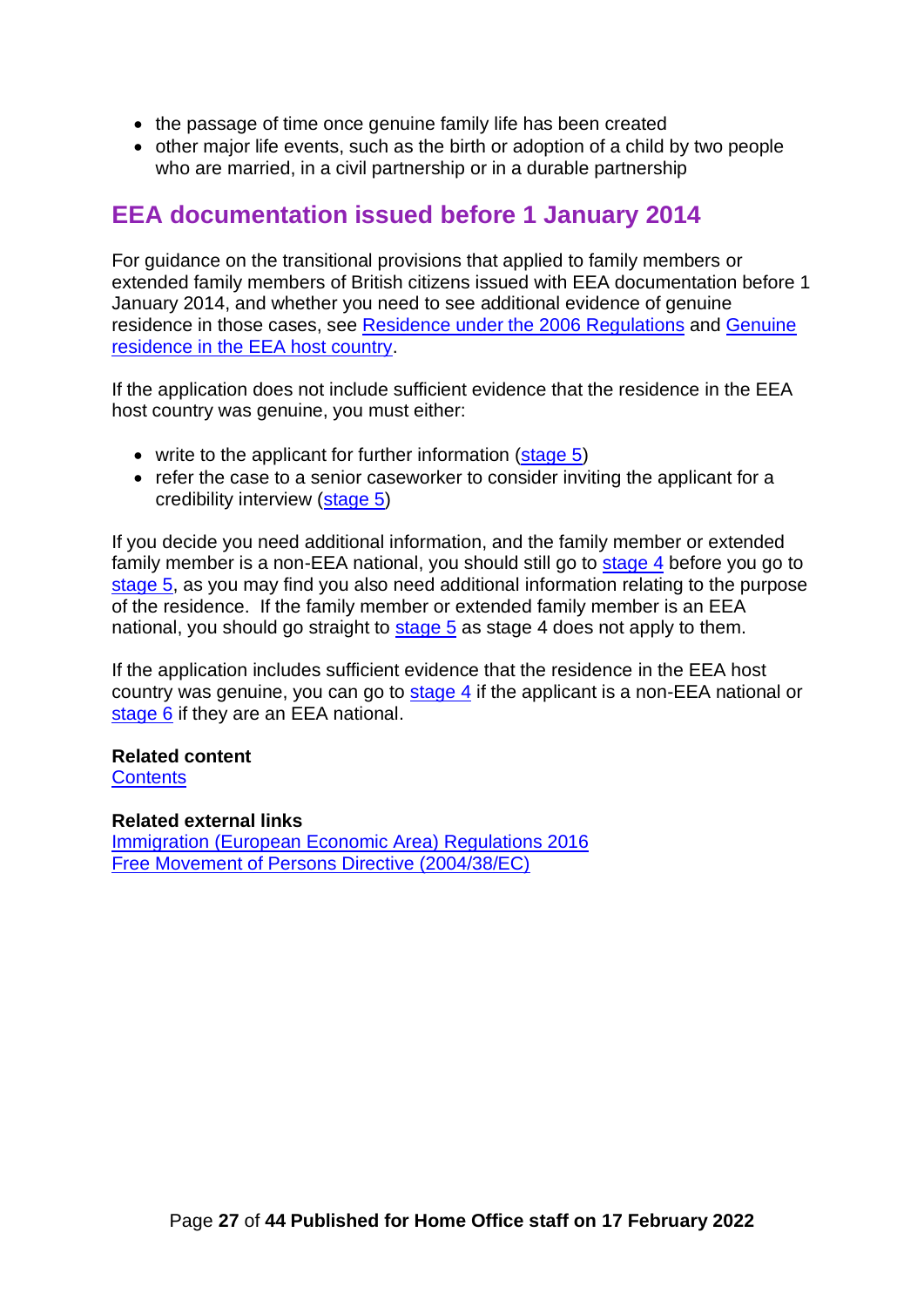# <span id="page-27-0"></span>Stage 4: determine whether the purpose of the residence in the EEA host country was to circumvent UK immigration law

This section details the fourth stage of assessing whether the family member or extended family member of a British citizen would have been entitled to a residence card if the route had not closed after 30 June 2021.

The fourth stage of assessing the application is to consider whether the purpose of the residence in the European Economic Area (EEA) host country was to avoid any UK immigration law applying to non-EEA nationals to which the family member or extended family member would otherwise have been subject. For example, the requirements in Appendix FM to the UK's domestic [Immigration Rules](https://www.gov.uk/guidance/immigration-rules) under which non-EEA national family members or extended family members can apply to reside in the UK with a British citizen or otherwise settled person.

This stage only applies where the family member or extended family member is a non-EEA national. You must not consider this stage if the applicant is an EEA national.

You must have considered the application under [stage 1,](#page-14-0) [stage 2](#page-16-0) and [stage 3](#page-19-0) before moving on to stage 4.

This stage is designed to tackle an abuse of EU free movement rights. As the CJEU reconfirmed in O and B, 'the scope of Union law cannot be extended to cover abuses' (paragraph 58).

If refusing on this basis, under regulation 9(4)(a) of the EEA Regulations, the burden of proof is on the Secretary of State to prove the abuse. It is not sufficient to conclude that the applicant has not shown that an abuse has not taken place.

To prove abuse, you must be satisfied on the balance of probabilities that both:

- despite formal observance of the conditions laid down by EU free movement law, the purpose of that law was not achieved
- there was an intention to obtain a material advantage from EU free movement law to which the family member or extended family member would not otherwise have been entitled (i.e. a right of residence in the UK under EU free movement law and/or access to the EU Settlement Scheme) by artificially creating the conditions laid down for obtaining it

### <span id="page-27-1"></span>**Purpose of EU free movement law was not achieved**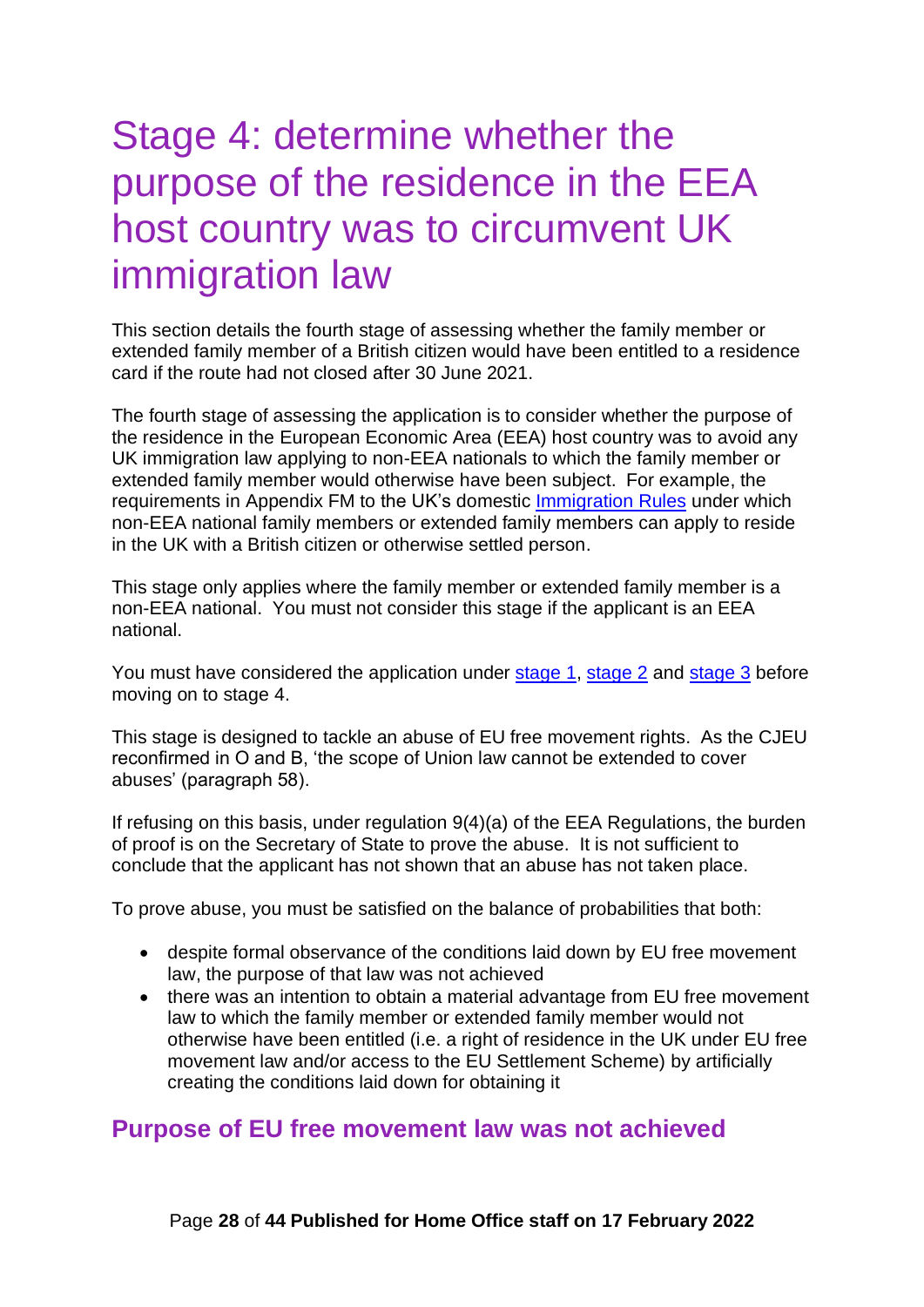When considering whether the purpose of EU free movement law was or was not achieved, despite formal observance of the conditions laid down by that law, you must consider whether both:

- the British citizen's intentions and actions achieved the purpose of Article 21 of the Treaty on the Functioning of the European Union (TFEU) and of the Free Movement Directive, which is the enjoyment, by those who hold EU citizenship (or citizenship of another EEA member state or Switzerland), of the right to move and reside freely within the territory of the EEA or Switzerland (for these purposes a British citizen who resided in an EEA member state or Switzerland before the end of the transition period on 31 December 2020 is to be regarded as an EU citizen, notwithstanding that the UK left the EU on 31 January 2020)
- the intentions and actions of the family member or extended family member achieved the purposes set out in paragraphs (5) and (6) of the Free Movement Directive's preamble, namely:
	- o 'The right of all Union citizens to move and reside freely within the territory of the Member States should, if it is to be exercised under objective conditions of freedom and dignity, be also granted to their family members, irrespective of nationality'
	- $\circ$  'In order to maintain the unity of the family in a broader sense and without prejudice to the prohibition of discrimination on grounds of nationality, the situation of those persons who are not included in the definition of family members under this Directive, and who therefore do not enjoy an automatic right of entry and residence in the host Member State, should be examined by the host Member State on the basis of its own national legislation, in order to decide whether entry and residence could be granted to such persons, taking into consideration their relationship with the Union citizen or any other circumstances, such as their financial or physical dependence on the Union citizen'

You must closely examine the facts of each individual case. For example, it is possible for a British citizen to have intended to remain in the EEA host country on a short-term basis, but then to have remained there for a longer period while pursuing other activity. If that other activity meant that they had a right of residence for longer than 3 months in accordance with Article 7 or a right of permanent residence in accordance with Article 16 of the Free Movement Directive, notwithstanding the British citizen's original intentions, their residence must be considered genuine and in accordance with EU law.

Equally, if the British citizen stated their original intention was to move to that EEA host country permanently, but they returned to live in the UK before they acquired a right of permanent residence in that host country, the simple fact they did not achieve their original intention does not detract from the genuineness of their residence. Provided they met the conditions for a right of residence of more than 3 months under the Free Movement Directive, and did not satisfy those conditions artificially in order to obtain an unfair advantage from their EU free movement rights, their residence in the EEA host country must still be considered genuine.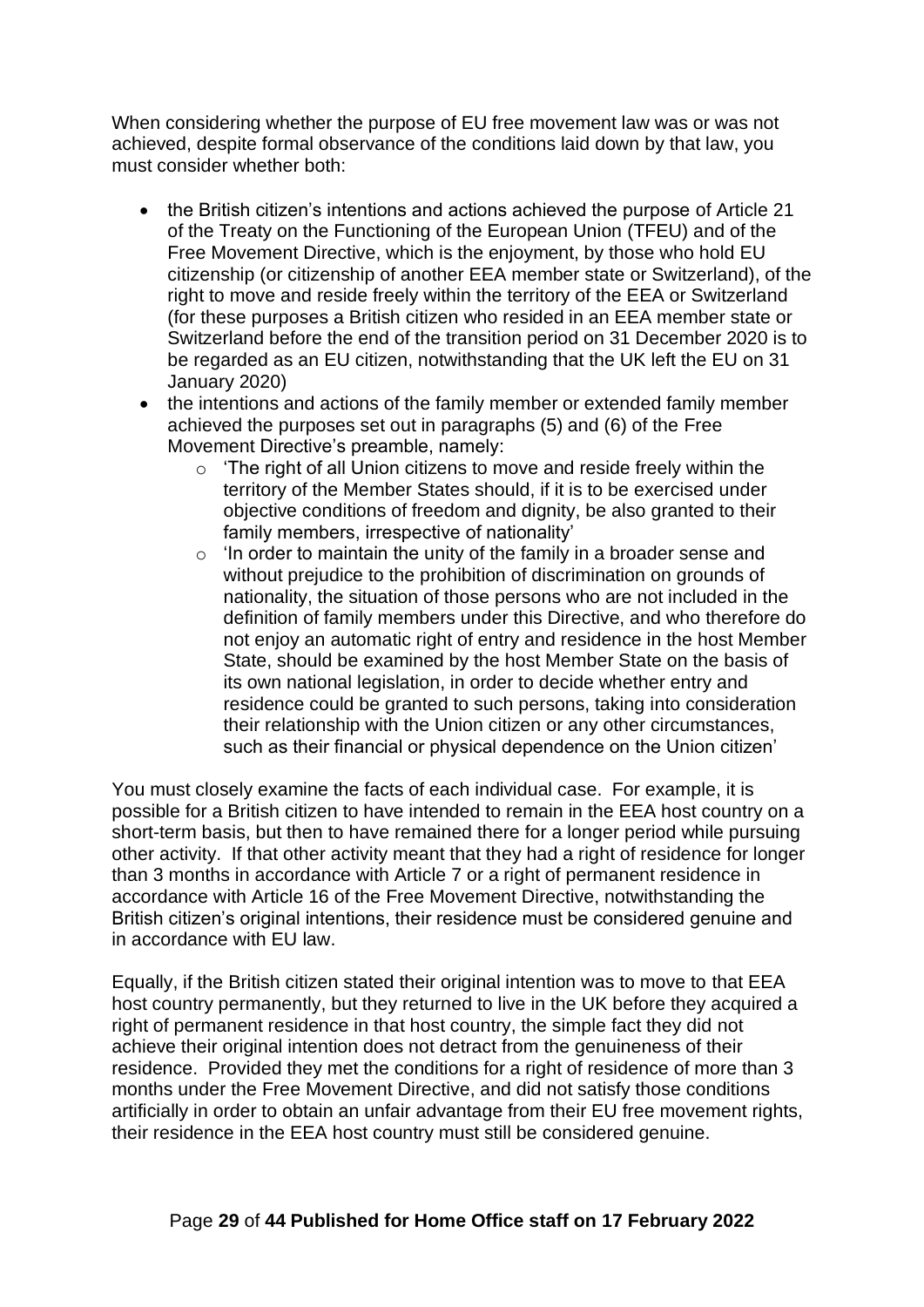## <span id="page-29-0"></span>**Intention to obtain a material advantage**

When considering whether there was an intention to obtain a material advantage from EU free movement law to which the family member or extended family member would not otherwise have been entitled (i.e. a right of residence in the UK under EU free movement law and/or access to the EU Settlement Scheme) by artificially creating the conditions laid down for obtaining it, you must consider whether or not, on the balance of probabilities, all of the following are true:

- had the joint residence in the EEA host country not taken place, the family member or extended family member would have been subject to UK immigration laws
- the joint residence in the EEA host country was for the sole purpose of obtaining a material advantage
- the British citizen and the family member or extended family member artificially created the conditions for the family member or extended family member to obtain that advantage

## <span id="page-29-1"></span>Subject to UK immigration laws

When assessing whether there was an intention to obtain a material advantage, you must first consider whether the family member or extended family member would have been subject to UK immigration laws. If they would not have been subject to UK immigration laws – because, for example, they would have had another basis for admission to or residence in the UK under the EEA Regulations – it is unlikely there would have been any material advantage from the joint residence in the EEA host country.

For example:

- Mrs. E. is an Australian citizen who came to the UK as the spouse of a French citizen, enjoyed a right of residence on that basis, and later became a family member who retained a right of residence. 2 years later, she married Mr. E., a British citizen. They decided to spend their first year of marriage in Portugal, and they both quickly found genuine and effective employment in a hotel. On return to the UK, Mrs. E, had a right of residence by virtue of regulation 9 of the EEA Regulations, but she did not gain a material advantage from residing in Portugal with Mr. E. because she already had a right of residence under the EEA Regulations before she moved to Portugal
- Mr. F. is a Russian citizen who has been in the UK unlawfully for 5 years before travelling to Ireland with Miss G., a British citizen. If Mr. F. satisfies the criteria to return to the UK under regulation 9 of the EEA Regulations, he will have gained a material advantage from his joint residence in Ireland with Miss G. This alone does not demonstrate that any abuse has taken place: you must continue to consider the facts of the individual case in accordance with the guidance in the rest of this section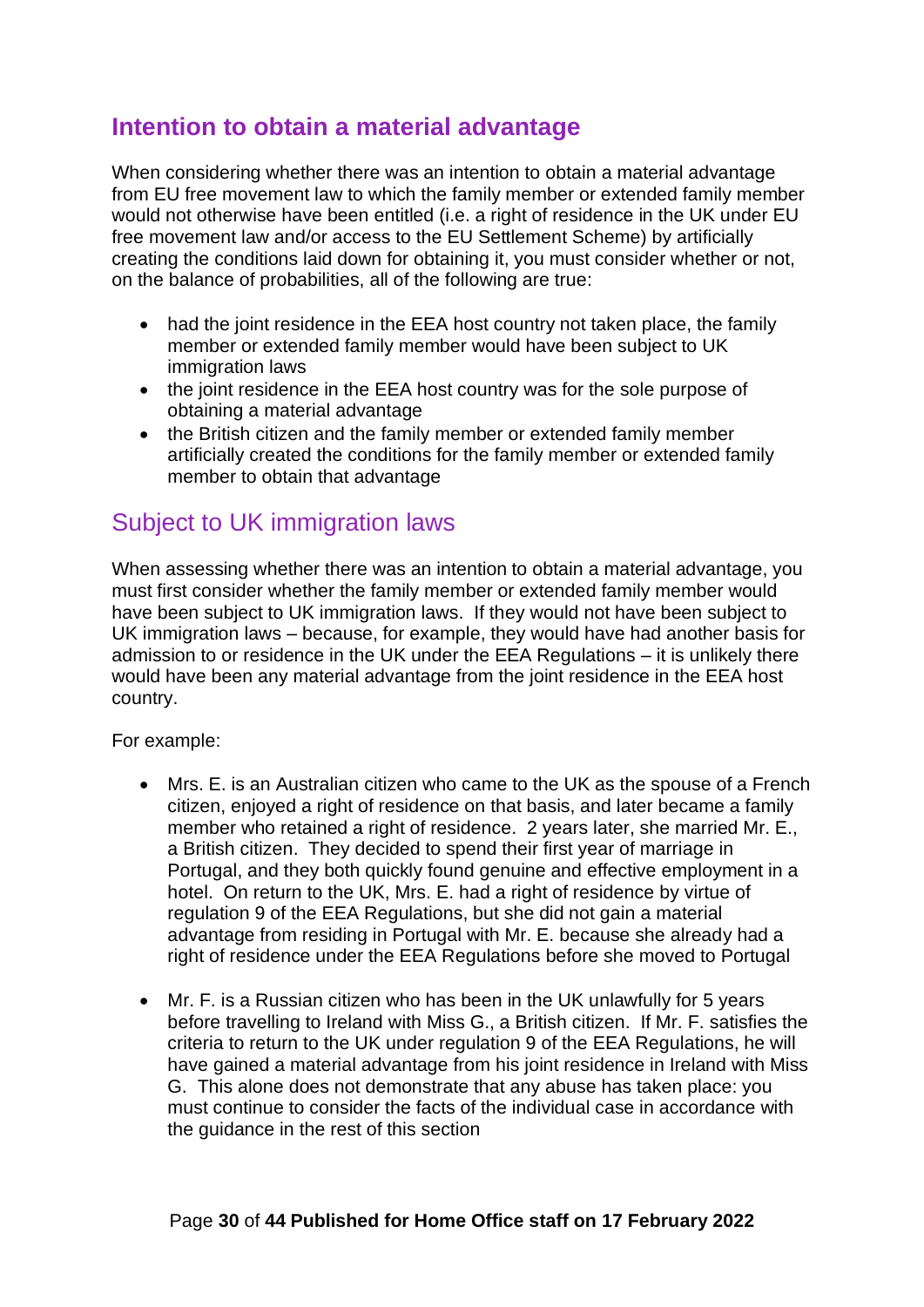## <span id="page-30-0"></span>Sole purpose

If you have assessed that the joint residence in the EEA host country created a material advantage for the family member or extended family member, you must go on to consider whether the sole purpose of the joint residence was in order to obtain that material advantage.

In other words, did the British citizen and the family member or extended family member reside together in the EEA host country for the sole purpose of allowing the family member or extended family member to enter or reside in the UK under EU free movement law in circumvention of UK immigration laws, for example, to avoid the requirement to apply for entry clearance or leave to remain under Appendix FM to the Immigration Rules?

In most cases, EU law does not permit consideration of the intention of the person seeking to benefit from a right to reside (as confirmed by the CJEU in [Akrich](https://curia.europa.eu/juris/liste.jsf?num=C-109/01) C-[109/01\)](https://curia.europa.eu/juris/liste.jsf?num=C-109/01). However, in order to assess whether someone is abusing their EU free movement rights, you must consider what they intended to do in the EEA host country and whether that intention was solely to gain that material advantage, contrary to the spirit of EU free movement law. As set out in the guidance on stage 3, family members have a right of entry to and residence in the EEA host country, and extended family members have the right of facilitation, in order that an EEA national is not deterred from exercising their EU free movement rights. That family members and extended family members can return to the UK under EU free movement law is a consequence of that law, not the purpose of it. An example of such abuse of rights could be where the British citizen and a non-EEA national family member seek to meet the minimum requirements of the genuine residence requirements in the EEA host country, with the sole intention of returning to the UK and circumventing domestic Immigration Rules.

Before making a decision on these grounds, you must be satisfied that the British citizen did not intend to exercise their rights as an EEA national (including during the transition period, where those rights were still available to British citizens notwithstanding the loss of EU citizenship as a consequence of the UK's exit from the EU). You must also be satisfied that the sole reason for the movement to the EEA host country was in order to obtain an advantage contrary to the spirit of EU free movement law.

This part of the assessment may include, but may not be limited to:

- the family member's or extended family member's immigration history including previous applications for leave to enter or remain in the UK and whether they previously resided lawfully in the UK with the British citizen
- if they have never made an immigration application, the reason the family member or extended family member did not to apply to join the British citizen in the UK before the British citizen moved to the EEA host country
- the timing and reason for the British citizen moving to the EEA host country
- the timing and reason for the family member or extended family member moving to the EEA host country

#### Page **31** of **44 Published for Home Office staff on 17 February 2022**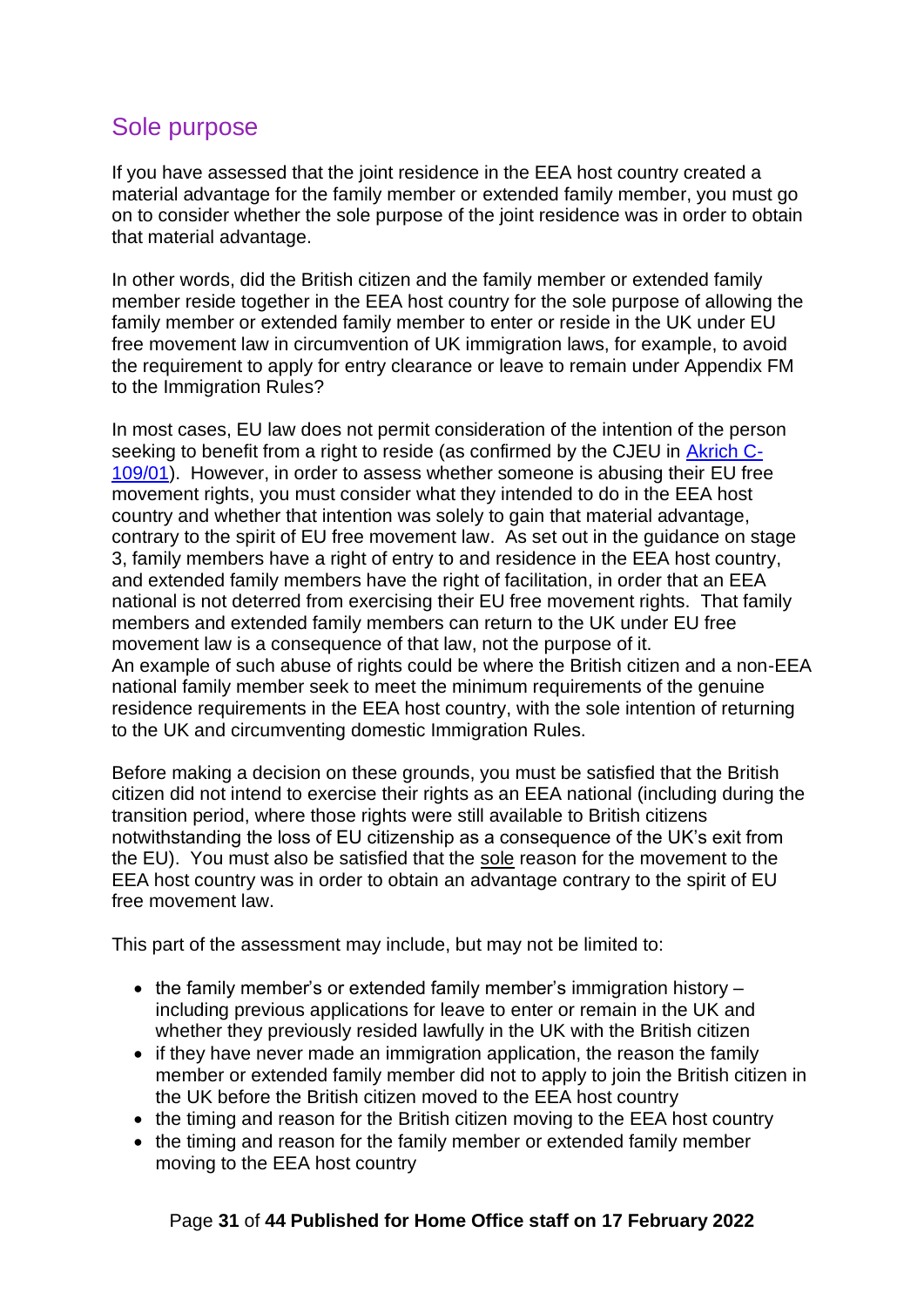• the timing and reason for the family unit returning to the UK

#### **Official – sensitive: start of section**

The information on this page has been removed as it is restricted for internal Home Office use.

The information on this page has been removed as it is restricted for internal Home Office use.

#### **Official – sensitive: end of section**

None of these factors is determinative, and you must not refuse an application solely on the basis that the family member or extended family member has previously:

- not made an application for leave to enter or remain in the UK
- been refused leave to enter or remain in the UK
- remained in the UK beyond the expiry of a period of leave to enter or remain
- been removed or deported from the UK

For example:

- Mr. H. is a South Korean citizen who came to the UK as a visitor and applied for leave to remain as a student. This application was refused because he did not hold the correct entry clearance. He decided to pursue his studies in the USA instead, where he met Mr. I., a British citizen whose employer had posted him to work there. They began a relationship, and 2 years later, Mr. H. accompanied Mr. I. on his next work posting to Norway. Mr. H. applied for and was issued with an EEA residence card in Norway as Mr. I.'s durable partner. They returned to the UK together on completion of Mr. I.'s 1-year work posting. Although Mr. H.'s student application was refused some years ago, there is nothing to suggest that Mr. H. and Mr. I.'s residence in Norway was for the purpose of enabling Mr. H. to circumvent UK immigration laws
- Mr. J. is an Albanian citizen who came to the UK 10 years ago, successfully claimed asylum using a false Kosovan identity, and naturalised as a British citizen. During his prosecution for an unrelated fraud, his true identity was established, and the subsequent nullification of his British citizenship was upheld by the courts. On completion of his prison sentence, Mr. J. was granted immigration bail while Immigration Enforcement applied for an emergency travel document and to enable his Article 8 ECHR claim to be

#### Page **32** of **44 Published for Home Office staff on 17 February 2022**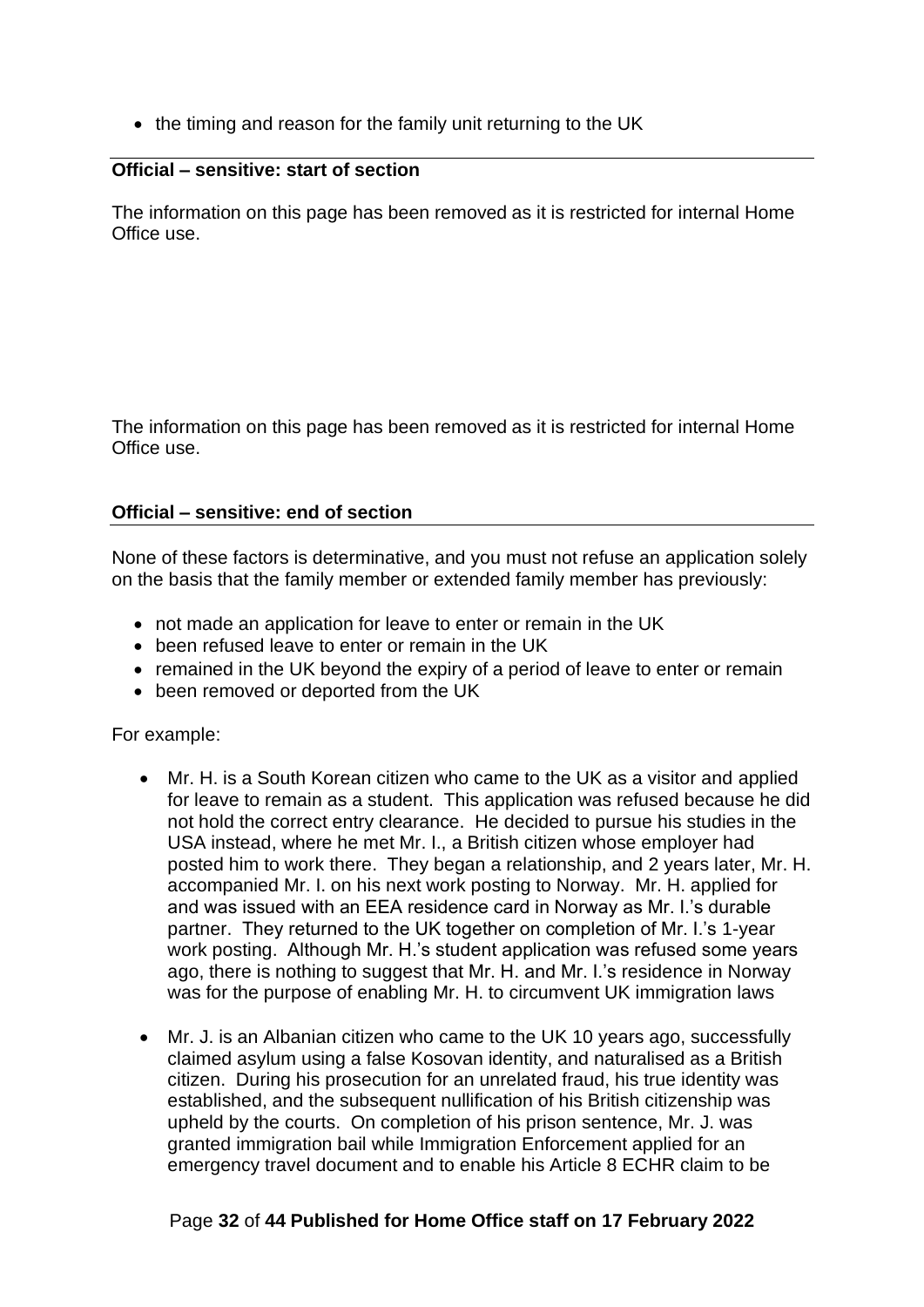considered. He was placed on reporting conditions but absconded. He met and married Ms K., a British citizen, and they moved to Ireland together. Ms. K. had lived and worked for the same company in Manchester for 25 years and requested a 6-month leave of absence to live in Ireland straight after marrying Mr. J. There is nothing to suggest Ms. K. would ever have relocated to Ireland if she had not married Mr. J. and Mr. J. had not been seeking a means to remain in the UK, and they returned to the UK after 3 months and one day in Ireland – the bare minimum to engage regulation 9 of the EEA Regulations – and Mr. J. immediately applied for an EEA residence card. In this case, it is reasonable to conclude that it is more likely than not that the joint residence in Ireland was for the sole purpose of Mr. J. gaining a material immigration advantage to which he would not otherwise have been entitled

If you have assessed that the joint residence in the EEA host country created a material advantage for the family member or extended family member, and that the sole purpose of the joint residence was in order to obtain that material advantage, this is an insufficient basis to refuse the application: you must continue to consider the facts of the individual case in accordance with the guidance in the rest of this section.

# <span id="page-32-0"></span>Artificial creation of conditions to obtain that advantage

If you assess that the family member or extended family member gained a material advantage from residing with the British citizen in the EEA host country, and that that advantage was the sole purpose for the joint residence, you must go on to consider whether the conditions for obtaining that advantage were artificially created.

The 'conditions for obtaining that advantage' mean:

- the requirements of Article 21 TFEU and the Free Movement Directive which enabled the British citizen to exercise EU free movement rights in the EEA host country and, if applicable, gave the family member a right of residence or the extended family member the right of facilitation in the EEA host country (this will not be applicable if the family member or extended family member was lawfully resident in the EEA host country on another basis, for example if they were a citizen of that country or if they had the equivalent of leave to remain under that country's domestic immigration laws)
- the requirements of Article 21 TFEU (until 31 December 2020) and regulation 9 of the EEA Regulations which (until 31 December 2020 or, if the saved provisions applied, until 30 June 2021 or the outcome of an application to the EU Settlement Scheme made by then and of any appeal) may have given the family member a right of residence or extended family member a right of facilitation in the UK

In [ZA \(Reg 9. EEA Regs; abuse of rights\) \[2019\] UKUT 281,](https://tribunalsdecisions.service.gov.uk/utiac/2019-ukut-281) the Upper Tribunal considered what 'artificially creating the conditions to obtain the advantage' means:

'67. In a marriage of convenience, once the parties are lawfully married, the non-EEA partner obtains a large bundle of rights not only the right of residence, but to work, to set up in business and in some cases to obtain

Page **33** of **44 Published for Home Office staff on 17 February 2022**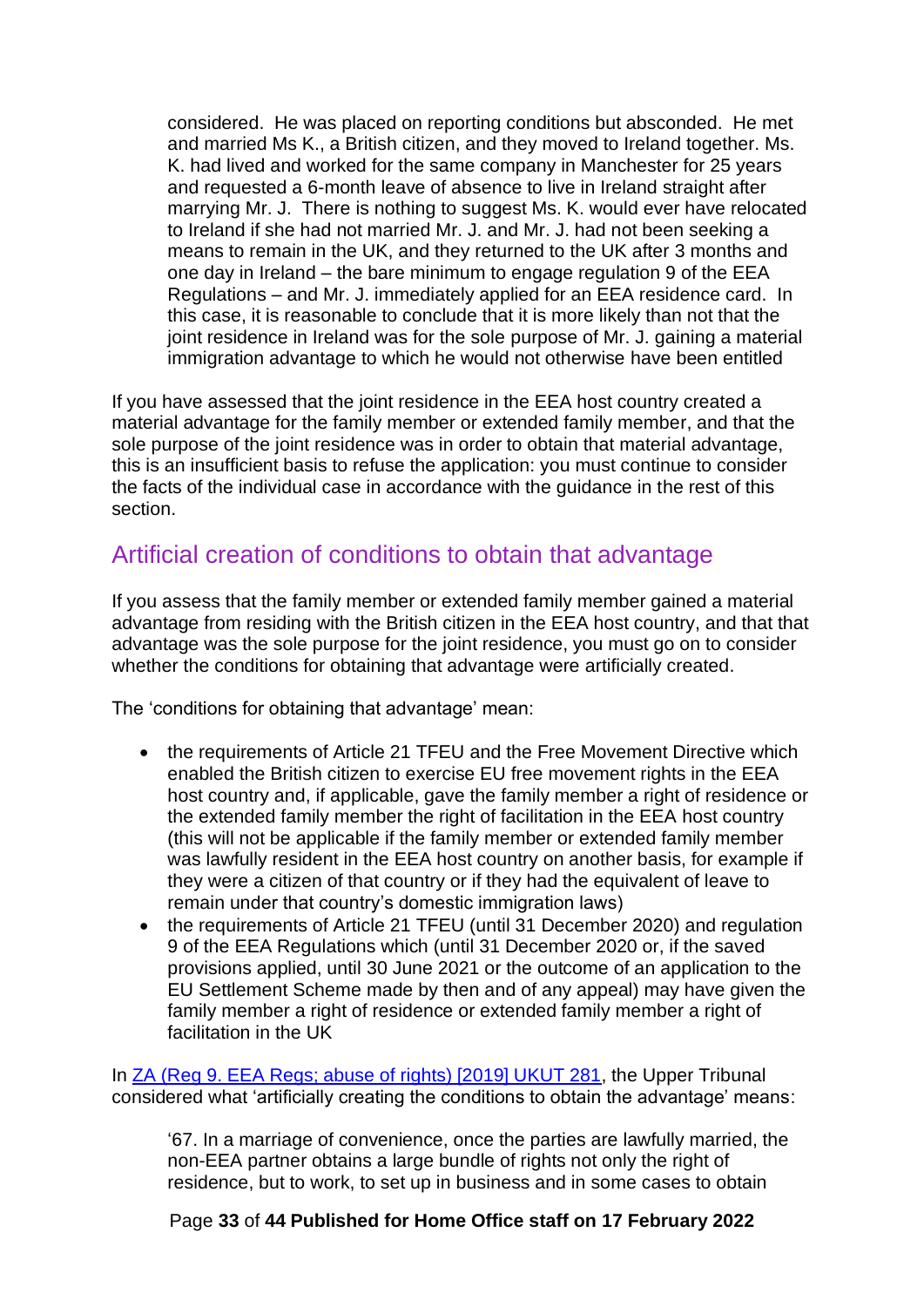social support. Other procedural rights accrue also. But a legal relationship or status, marriage, has been brought into being for no purpose other than to secure those rights which accrete to that status. It is where the gaining of those rights is the predominant purpose that it becomes abusive.

68. In contrast, where an EEA national goes to another member state and takes employment, he undertakes work for pay. Taxes are paid, and the right of residence necessary to do all of that is exercised. As the case law makes clear, the intentions of a person taking work are not relevant; such a system whereby a host state would have to examine motives would be contrary to the Directive.

69. If, however, an entirely artificial step in the process were introduced, such as a British citizen working notionally for an Irish company but posted to work exclusively in the United Kingdom (analogous to the position in Cadbury-Schweppes) it might be different.

70. In summary, the doctrine of abuse of rights can apply only where it is shown by the [Secretary of State] that there was no genuine (as properly construed) exercise of the Treaty right to free movement and where there was an intention to use an artificial constructed arrangement. Both elements have to be demonstrated by the [Secretary of State].'

If, after consideration of all the information and evidence available, you are satisfied on the balance of probabilities that both:

- despite formal observance of the conditions laid down by EU free movement law, the purpose of that law has not been achieved
- there was an intention to obtain a material advantage from EU free movement law to which the family member or extended family member would not otherwise have been entitled (i.e. a right of residence in the UK under EU free movement law and/or access to the EU Settlement Scheme) by artificially creating the conditions laid down for obtaining it

or that these criteria do not apply, you can go to [stage 6](#page-38-0) to decide the application.

If the application does not include sufficient information or evidence to make a decision under stage 4, you must either:

- write to the applicant for further information or evidence [\(stage 5\)](#page-33-0)
- refer the case to a senior caseworker to consider inviting the applicant for a credibility interview [\(stage 5\)](#page-33-0)

#### **Related content**

**[Contents](#page-1-0)** 

#### **Related external links**

<span id="page-33-0"></span>[Immigration \(European Economic Area\) Regulations 2016](http://www.legislation.gov.uk/uksi/2016/1052/contents/made) [Free Movement of Persons Directive \(2004/38/EC\)](http://eur-lex.europa.eu/LexUriServ/LexUriServ.do?uri=OJ:L:2004:158:0077:0123:EN:PDF)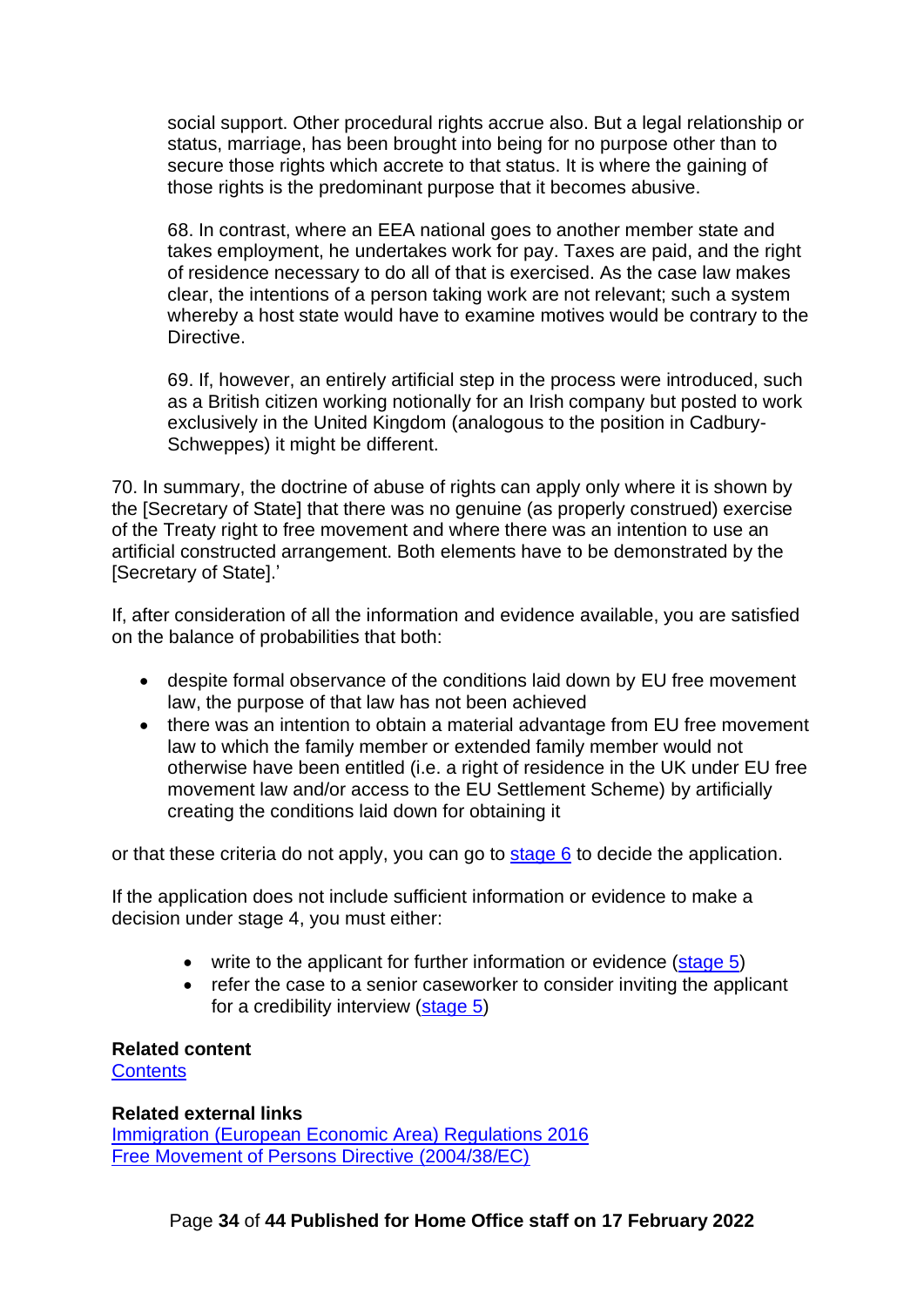# <span id="page-34-0"></span>Stage 5: obtain additional information or evidence if needed

This section details the fifth stage of assessing whether the family member or extended family member of a British citizen would have been entitled to a residence card if the route had not closed after 30 June 2021.

You only need to consider the fifth stage of assessing the application if you think there is not enough information or evidence to decide the application.

You do not need to consider this stage if you already have enough information and evidence to decide the application.

You must have considered the application under [stage 1,](#page-14-0) [stage 2,](#page-16-0) [stage 3](#page-19-0) and stage [4](#page-27-0) before moving on to stage 5.

## <span id="page-34-1"></span>**Burden and standard of proof**

If deciding whether additional information or evidence is needed, the burden of proof is on you to show there is reasonable doubt that the applicant would have had a right to reside under the [Immigration \(European Economic Area\) Regulations 2016](http://www.legislation.gov.uk/uksi/2016/1052/contents/made) (the EEA Regulations) if they had not been revoked, subject to saved provisions, on 31 December 2020. If you can demonstrate that there are sufficient reasons to have reasonable doubt, then the burden of proof is on the applicant to show that the conditions of regulation 9 would be met, if regulation 9 still existed.

## <span id="page-34-2"></span>**Seeking additional information or evidence**

If you think you need additional information or evidence to decide the application, then you can either:

- write to the applicant asking them to provide additional information or evidence
- request that they attend a credibility interview

### <span id="page-34-3"></span>Written requests

In general, applicants should be given 10 working days to submit the additional information or evidence requested. The deadline can be extended if the applicant provides a good reason why more time is needed. This will normally be where the requested additional information or evidence cannot be provided within 10 working days for reasons that are beyond the applicant's control.

If you write to the applicant for additional information or evidence and the applicant does not respond, you should decide the application based on the available information and evidence. You may draw any factual inferences about a person's entitlement to a right to reside if, without good reason, a person fails to provide the additional information or evidence requested.

### Page **35** of **44 Published for Home Office staff on 17 February 2022**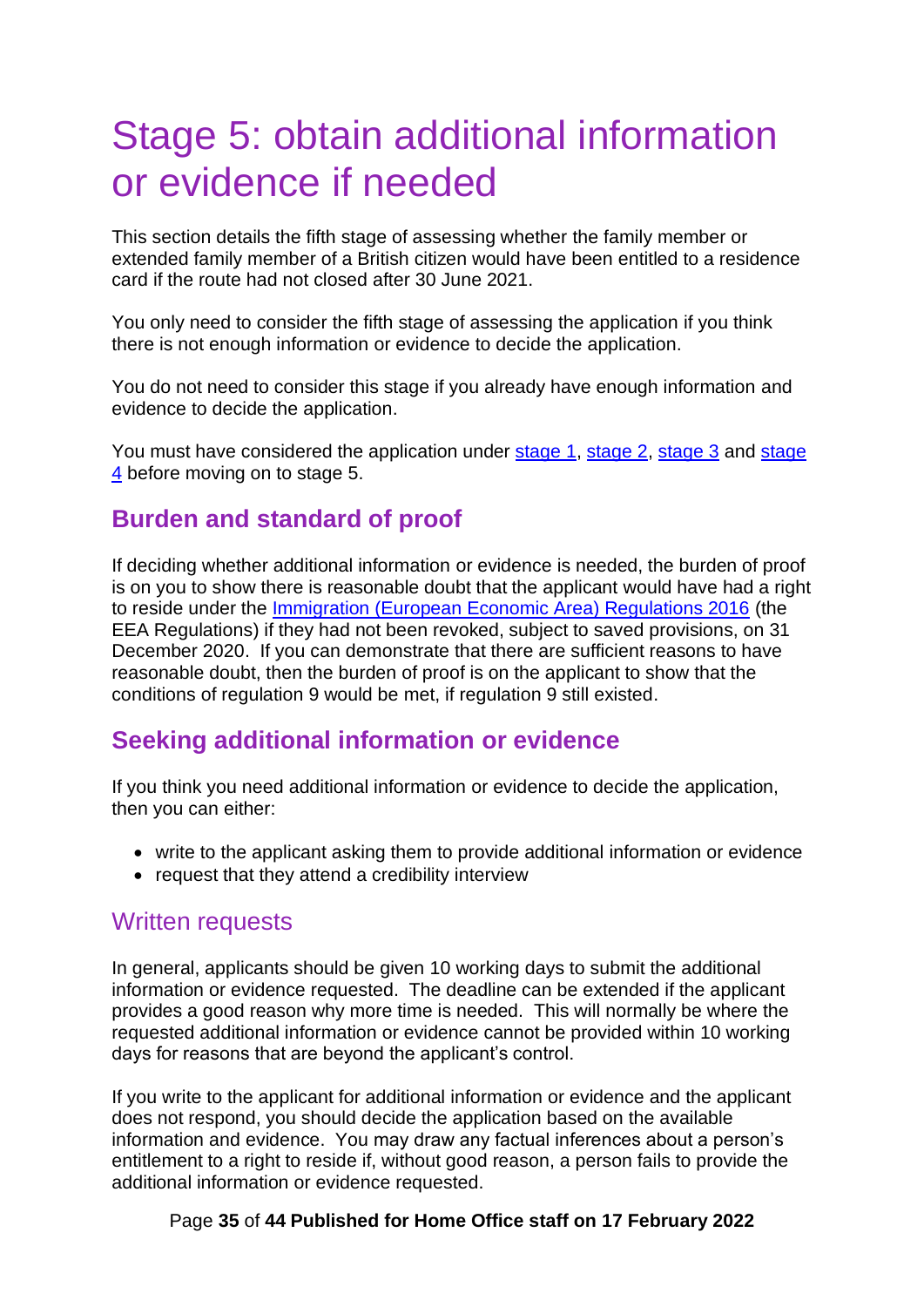If you write out for further information or evidence but the response, taken together with the information and evidence provided with the application, does not show that it is more likely than not that the conditions are met, you should consider whether a credibility interview is necessary.

## <span id="page-35-0"></span>Credibility interviews

Credibility interviews should be considered only if either:

- any additional information or evidence required cannot be obtained by writing to the applicant
- having received the applicant's response to a written request for additional information or evidence, you still do not have enough information and evidence to decide the application

All requests for a credibility interview must be approved by a senior caseworker.

#### **Official – sensitive: start of section**

The information on this page has been removed as it is restricted for internal Home Office use.

The information on this page has been removed as it is restricted for internal Home Office use.

The information on this page has been removed as it is restricted for internal Home Office use.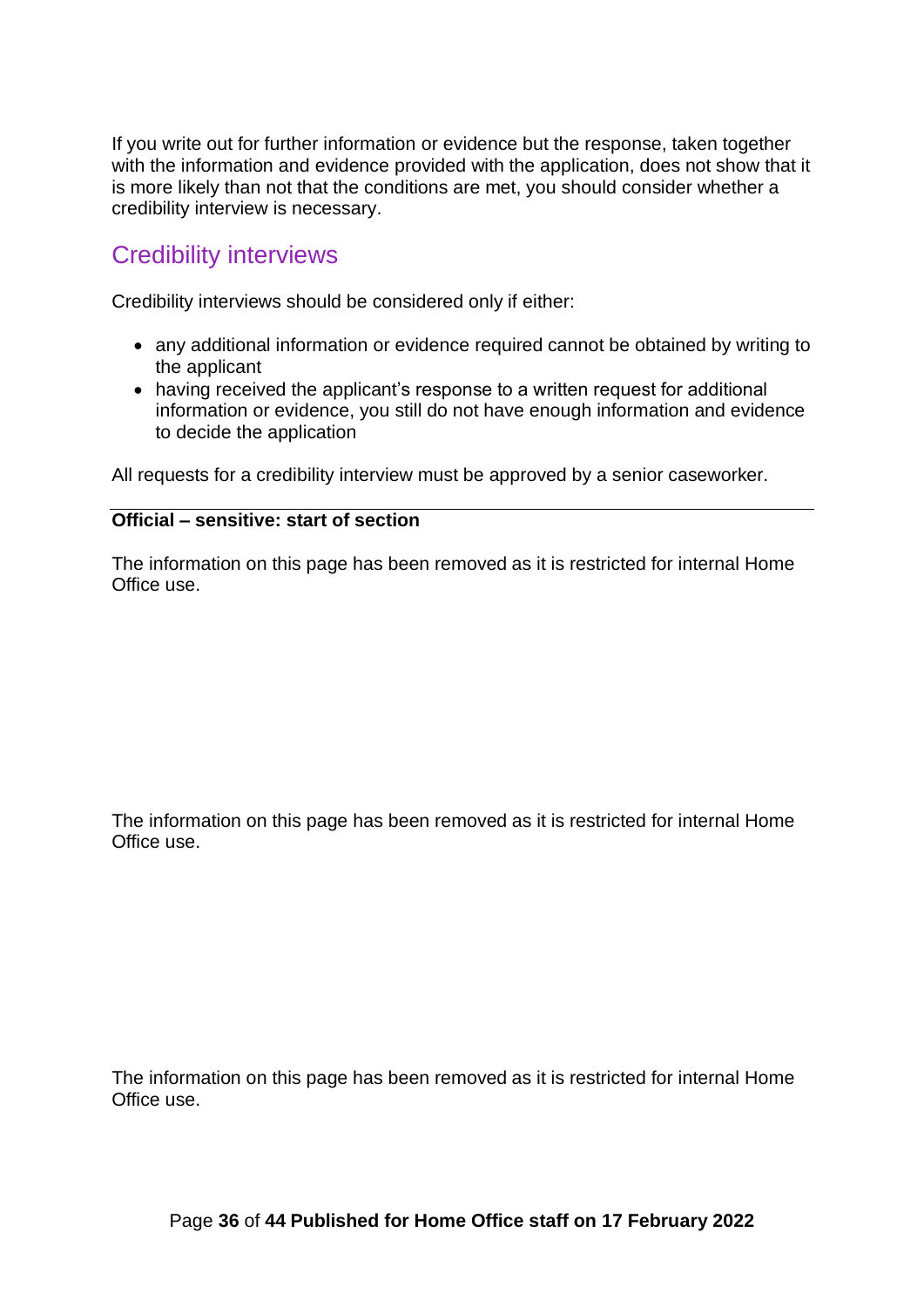The information on this page has been removed as it is restricted for internal Home Office use.

### **Official – sensitive: end of section**

The form submitted to the senior caseworker must:

- set out why you consider an interview is needed
- state the evidence submitted in support of the application
- list any particular areas of questioning you want the applicant to be asked

The senior caseworker will consider the evidence and decide if it is appropriate for a credibility interview to be arranged. If there is insufficient evidence, they will return the case to you. You must then make a decision without a credibility interview.

If the senior caseworker agrees to recommend a credibility interview, the case will be allocated to a caseworker on the Permanent Migration Interviewing team (PMINT) who is trained to conduct credibility interviews.

Once PMINT have finished the interview process the case will be referred back to you to make a decision.

You may draw any factual inferences about a person's entitlement to a right to reside (had the route not closed after 30 June 2021) if, without good reason, a person fails to:

- provide the additional information or evidence requested
- attend an interview on at least 2 occasions, if so invited

This means that if there is other information or evidence to suggest that the person would not have had a right to reside (had the route not closed after 30 June 2021). combined with the failure by that person to provide information or evidence to substantiate their claim, it can be considered on the balance of probabilities that the person does not meet the requirements of the [EEA Regulations.](http://www.legislation.gov.uk/uksi/2016/1052/contents/made)

You must not decide that a person would not have had a right to reside (had the route not closed after 30 June 2021) solely on the basis that the person failed to comply with a request to provide additional information or evidence or to attend an interview. There must be additional grounds to suggest there was no right to reside. In practice, these will be usually be the grounds which prompted the request for additional information or evidence or to attend an interview.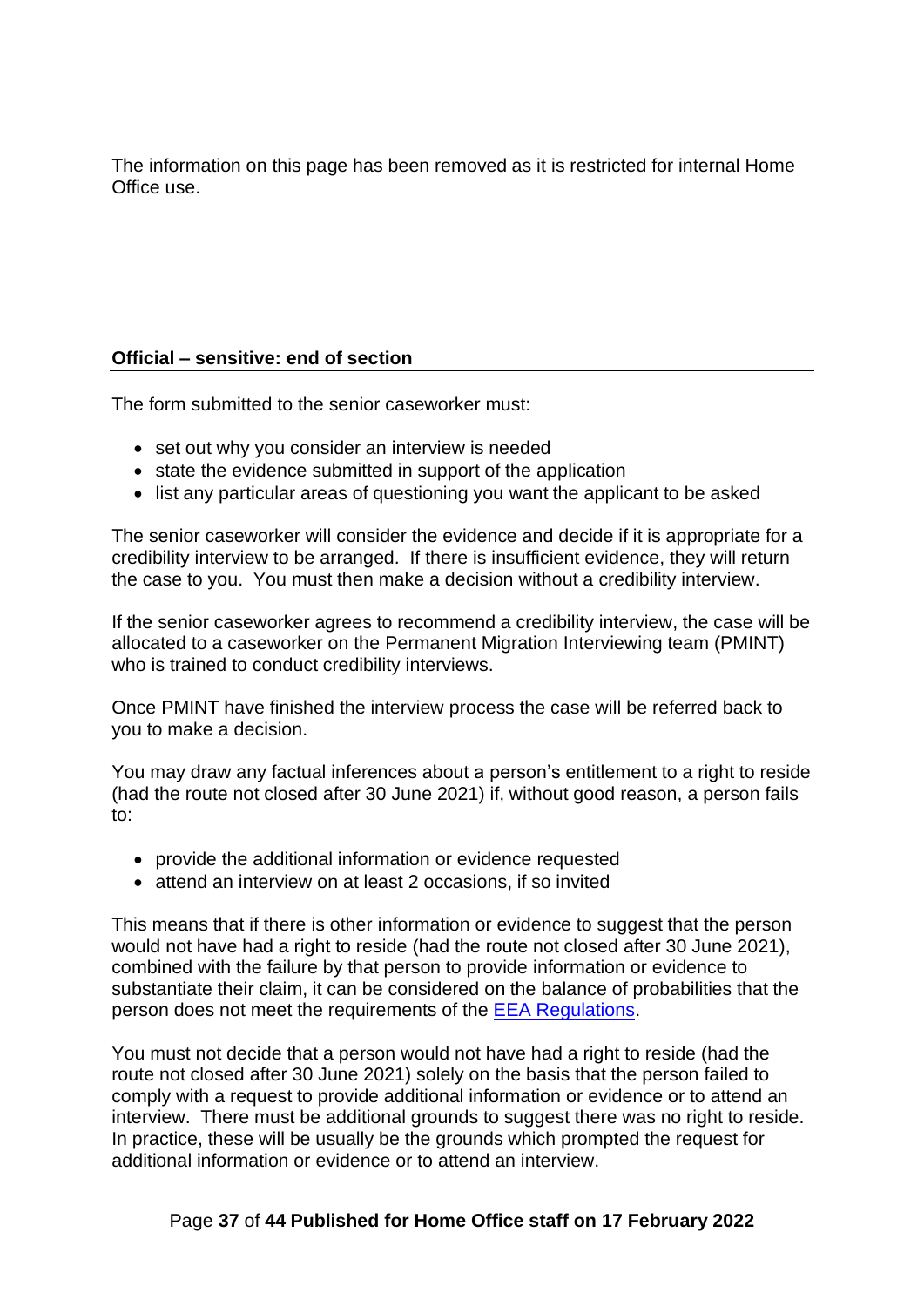Once you have completed this stage (if applicable) you must move on to [stage 6](#page-38-0) to decide the application.

#### **Related content**

**[Contents](#page-1-0)** 

#### **Related external links**

<span id="page-37-0"></span>[Immigration \(European Economic Area\) Regulations 2016](http://www.legislation.gov.uk/uksi/2016/1052/contents/made) [Free Movement of Persons Directive \(2004/38/EC\)](http://eur-lex.europa.eu/LexUriServ/LexUriServ.do?uri=OJ:L:2004:158:0077:0123:EN:PDF)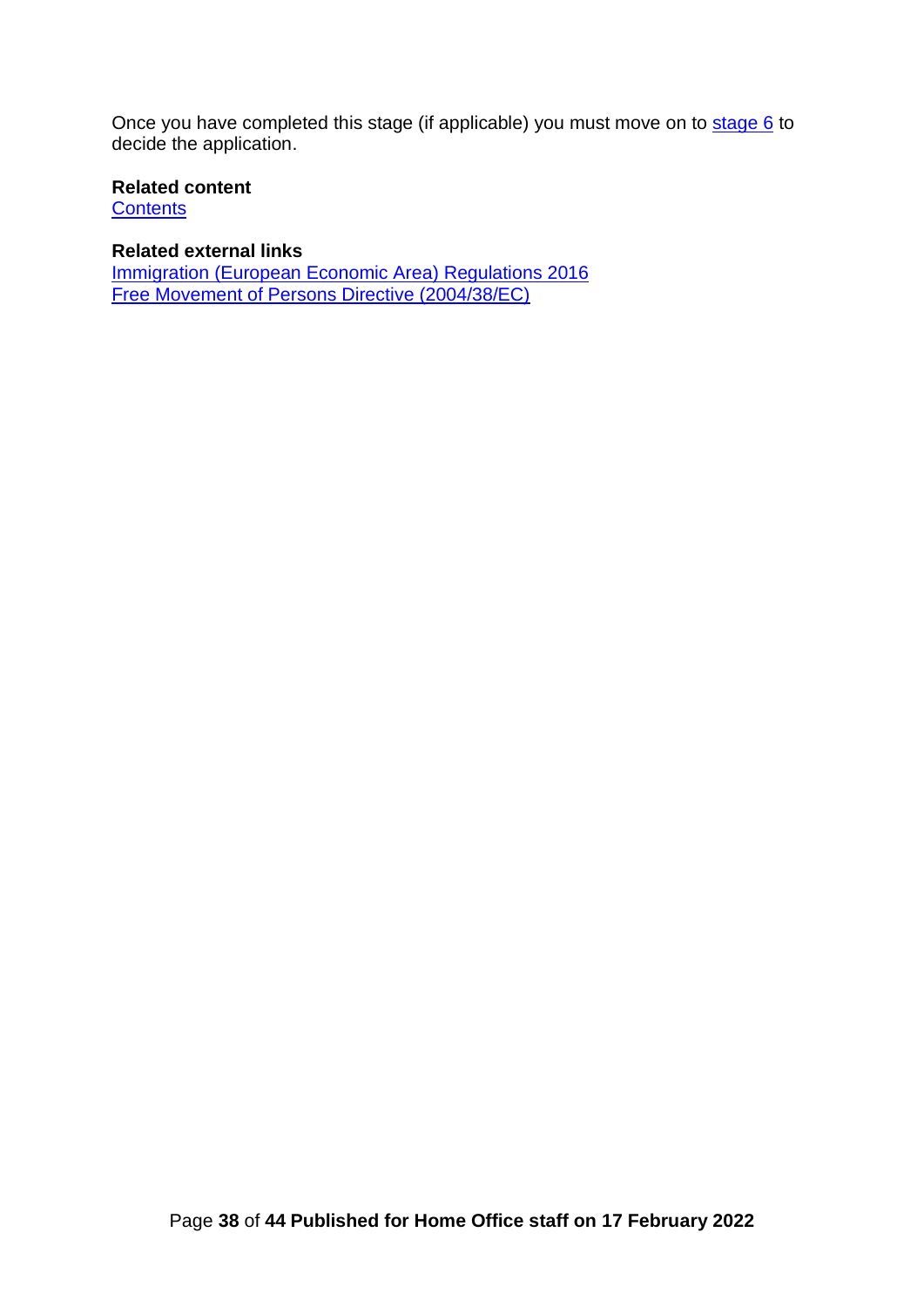# <span id="page-38-0"></span>Stage 6: decide the application

This section details the sixth stage of assessing whether the family member or extended family member of a British citizen would have been entitled to a residence card if the route had not closed after 30 June 2021.

The sixth stage of assessing the application is making the decision.

You must have considered the application under [stage 1,](#page-14-0) [stage 2,](#page-16-0) [stage 3,](#page-19-0) [stage 4](#page-27-0) and [stage 5](#page-33-0) before moving on to stage 6.

You must assess whether the applicant met the relevant requirements of regulation 9 of the EEA Regulations at 23:00 GMT on 31 December 2020 and whether there has been any material change in circumstances since then. In other words, you must be satisfied that the requirements were met before the end of the transition period and would continue to be met at the date of decision, had the route not closed after 30 June 2021.

# <span id="page-38-1"></span>**Restriction of rights**

If you conclude that the requirements of regulation 9 are met, you must be certain there are no reasons to refuse the application either:

- On the grounds of public policy, public security or public health in relation to conduct committed before 23:00 on 31 December 2020. For further information, see: EEA decisions on grounds of public policy and public security
- On the ground that the applicant's presence in the UK is not conducive to the public good in relation to conduct committed after 23:00 GMT on 31 December 2020. For further information, see: Deporting foreign nationals on conducive grounds

If the requirements of regulation 9 are not met, then any criminality or other adverse conduct will be considered under the UK's purely domestic immigration laws.

## <span id="page-38-2"></span>**Issuing a residence card**

If the conditions are met to the civil law standard (the balance of probabilities), and there are no grounds of public policy, public security or public health, or nonconducive grounds, justifying refusal, then the applicant would have had a right to reside under the [Immigration \(European Economic Area\) Regulations 2016](http://www.legislation.gov.uk/uksi/2016/1052/contents/made) (the EEA Regulations) and, had the route not closed after 30 June 2021, you would have been obliged to issue a residence card.

However, it is no longer appropriate to issue a residence card. Where, following this guidance, an application for residence documentation is assessed as meeting the relevant requirements, please see EU Settlement Scheme: family member of a qualifying British citizen for guidance on how to implement that decision.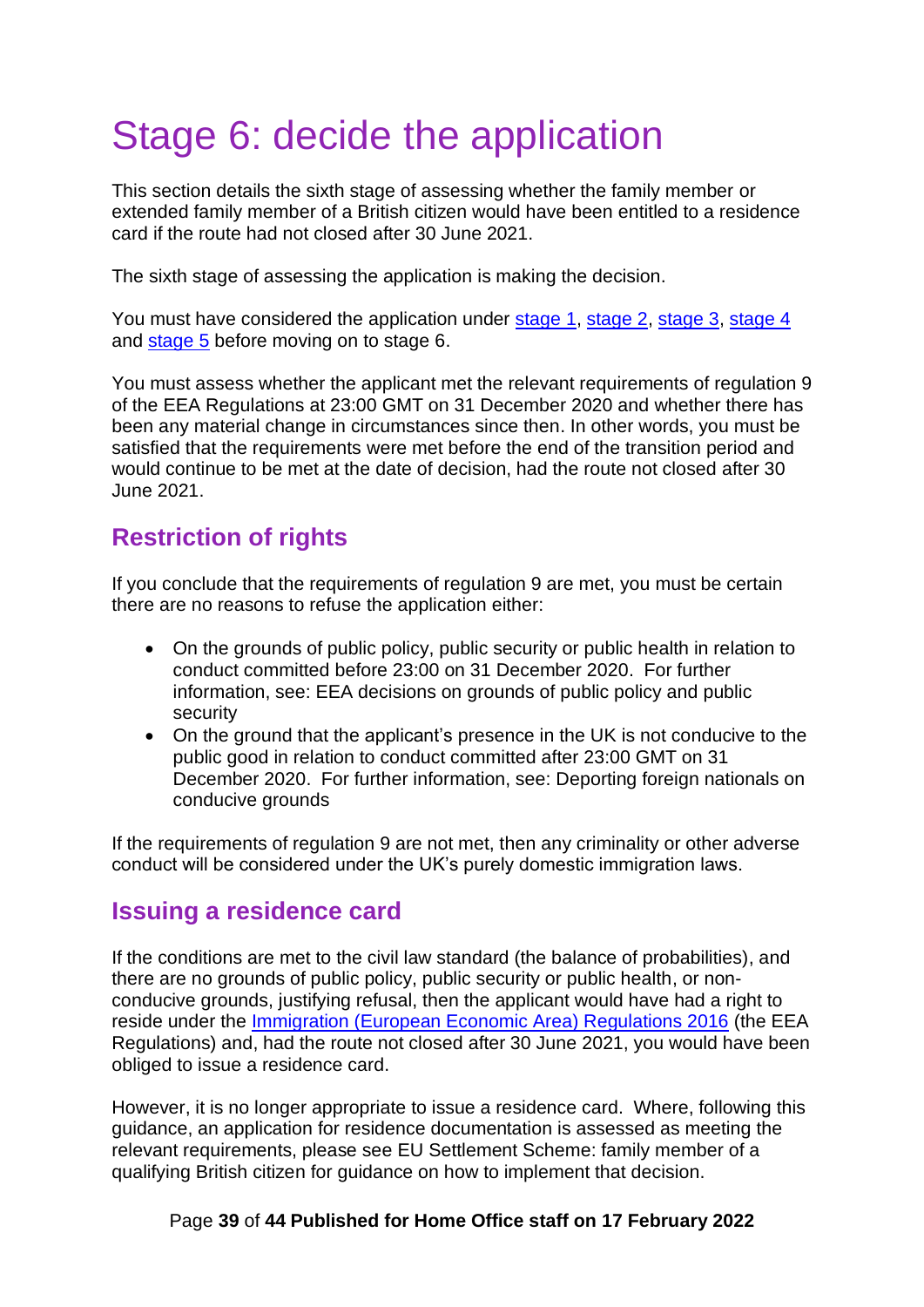## <span id="page-39-0"></span>**Refusing to issue a residence card**

If the conditions are not met to the civil law standard (the balance of probabilities), or there are grounds of public policy, public security or public health in relation to conduct committed before 23:00 on 31 December 2020 or non-conducive grounds for conduct committed thereafter, justifying refusal, then you must refuse the application. You must not make a separate or additional decision under the [EEA](http://www.legislation.gov.uk/uksi/2016/1052/contents/made)  [Regulations](http://www.legislation.gov.uk/uksi/2016/1052/contents/made) based on the abuse of a right to reside (because there cannot be an abuse of a right which does not exist).

# <span id="page-39-1"></span>**Right of appeal**

The applicant can appeal against a decision to refuse to issue a residence card if the conditions of regulation 36 are met. For guidance see: [Rights of appeal: European](https://assets.publishing.service.gov.uk/government/uploads/system/uploads/attachment_data/file/1041393/rights-of-appeal.pdf)  [decisions.](https://assets.publishing.service.gov.uk/government/uploads/system/uploads/attachment_data/file/1041393/rights-of-appeal.pdf)

Where there is a right of appeal, it is not suspensive of removal. See: Ahmed, R (on [the application of\) v SSHD \(EEA / s.10 appeal rights: effect \(IJR\) \[2015\] UKUT 436](https://tribunalsdecisions.service.gov.uk/utiac/2015-ukut-436)  [\(IAC\) \(24 July 2015\).](https://tribunalsdecisions.service.gov.uk/utiac/2015-ukut-436)

## <span id="page-39-2"></span>**Consequences of a refused application**

The applicant will be liable to removal under section 10 of the Immigration and Asylum Act 1999, on the basis that they require leave to enter or remain in the UK but do not have it. For further guidance see: Detention and removals (chapters 46 to 62).

If and when removal is enforced, the applicant will be subject to a bar on entering the UK under the [Immigration Rules](https://www.gov.uk/guidance/immigration-rules) for 10 years. This is in accordance with [paragraph](https://www.gov.uk/guidance/immigration-rules/immigration-rules-part-9-grounds-for-refusal)  9.8.1. of [the rules.](https://www.gov.uk/guidance/immigration-rules/immigration-rules-part-9-grounds-for-refusal)

### **Related content**

**[Contents](#page-1-0)** 

#### **Related external links**

[Immigration \(European Economic Area\) Regulations 2016](http://www.legislation.gov.uk/uksi/2016/1052/contents/made) [Free Movement of Persons Directive \(2004/38/EC\)](http://eur-lex.europa.eu/LexUriServ/LexUriServ.do?uri=OJ:L:2004:158:0077:0123:EN:PDF) [Immigration Rules](https://www.gov.uk/guidance/immigration-rules) EEA decisions on grounds of public policy and public security Deporting non-EEA foreign nationals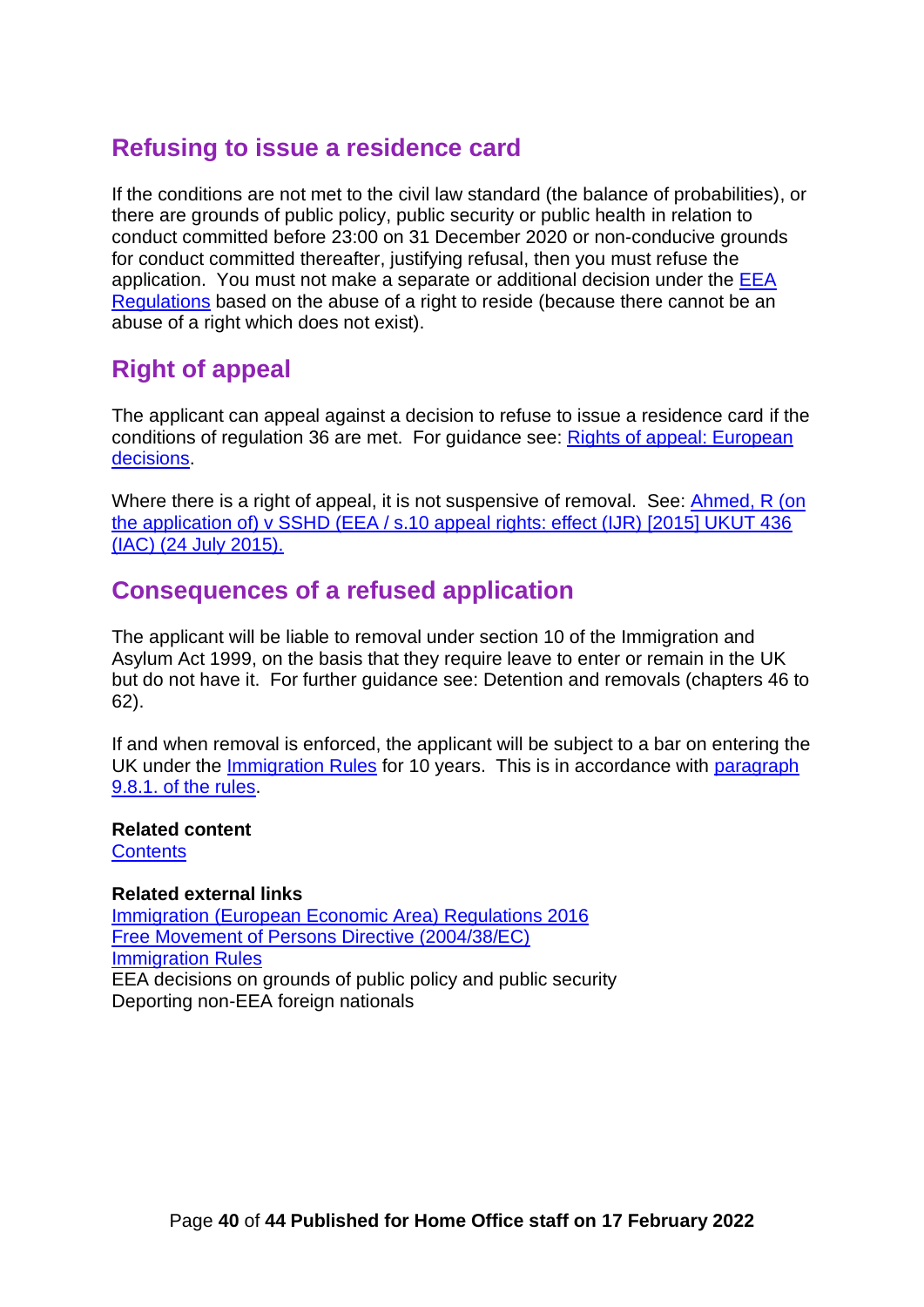# <span id="page-40-0"></span>Retained rights of residence

This section tells you how to assess an application from a family member of a British citizen (or a person who was the family member of a British citizen) for a residence card in cases where the applicant claims to have retained a right of residence in the UK (had the route not closed after 30 June 2021).

You must first consider if a person previously had a right of residence in the UK as a family member of a British citizen. You should consider whether the evidence shows they meet the requirements. See: [Assessing the application.](#page-12-1) If they meet the requirements, they may be able to retain a right of residence in certain circumstances. See: Free Movement Rights: retained rights of residence.

See also [Residence under the 2006 Regulations](#page-43-0) for guidance on whether residence in the UK prior to 25 November 2016 was in accordance with the Immigration (European Economic Area) Regulations 2006.

## <span id="page-40-1"></span>**Domestic violence**

If the applicant tells you they cannot provide evidence about their British citizen sponsor because their relationship broke down due to domestic violence, you must take a pragmatic approach. For more information, see: the domestic violence section in the Direct family members of EEA nationals guidance.

## <span id="page-40-2"></span>**Restriction of rights**

If you conclude that the requirements of regulation 9 are met, you must be certain there are no reasons to refuse the application either:

- On the grounds of public policy, public security or public health in relation to conduct committed before 23:00 on 31 December 2020. For further information, see: EEA decisions on grounds of public policy and public security
- On the ground that the applicant's presence in the UK is not conducive to the public good in relation to conduct committed after 23:00 GMT on 31 December 2020. For further information, see: Deporting non-EEA foreign nationals

If the requirements of regulation 9 are not met, then any criminality or other adverse conduct will be considered under the UK's purely domestic immigration laws.

### **Related content**

**[Contents](#page-1-0)** 

### **Related external links**

[Immigration \(European Economic Area\) Regulations 2016](http://www.legislation.gov.uk/uksi/2016/1052/contents/made) [Free Movement of Persons Directive \(2004/38/EC\)](http://eur-lex.europa.eu/LexUriServ/LexUriServ.do?uri=OJ:L:2004:158:0077:0123:EN:PDF) EEA decisions on grounds of public policy and public security

Page **41** of **44 Published for Home Office staff on 17 February 2022**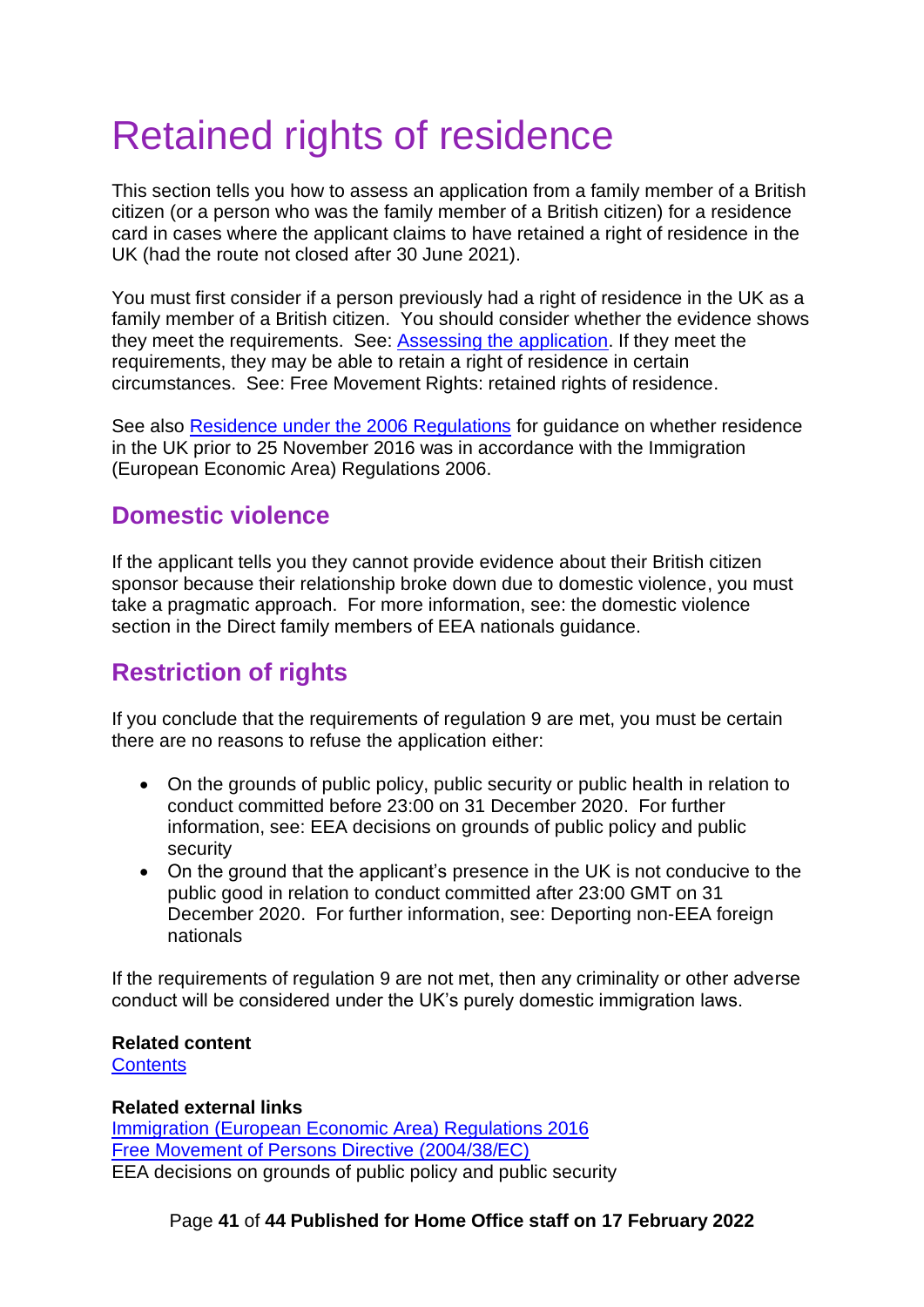Deporting non-EEA foreign nationals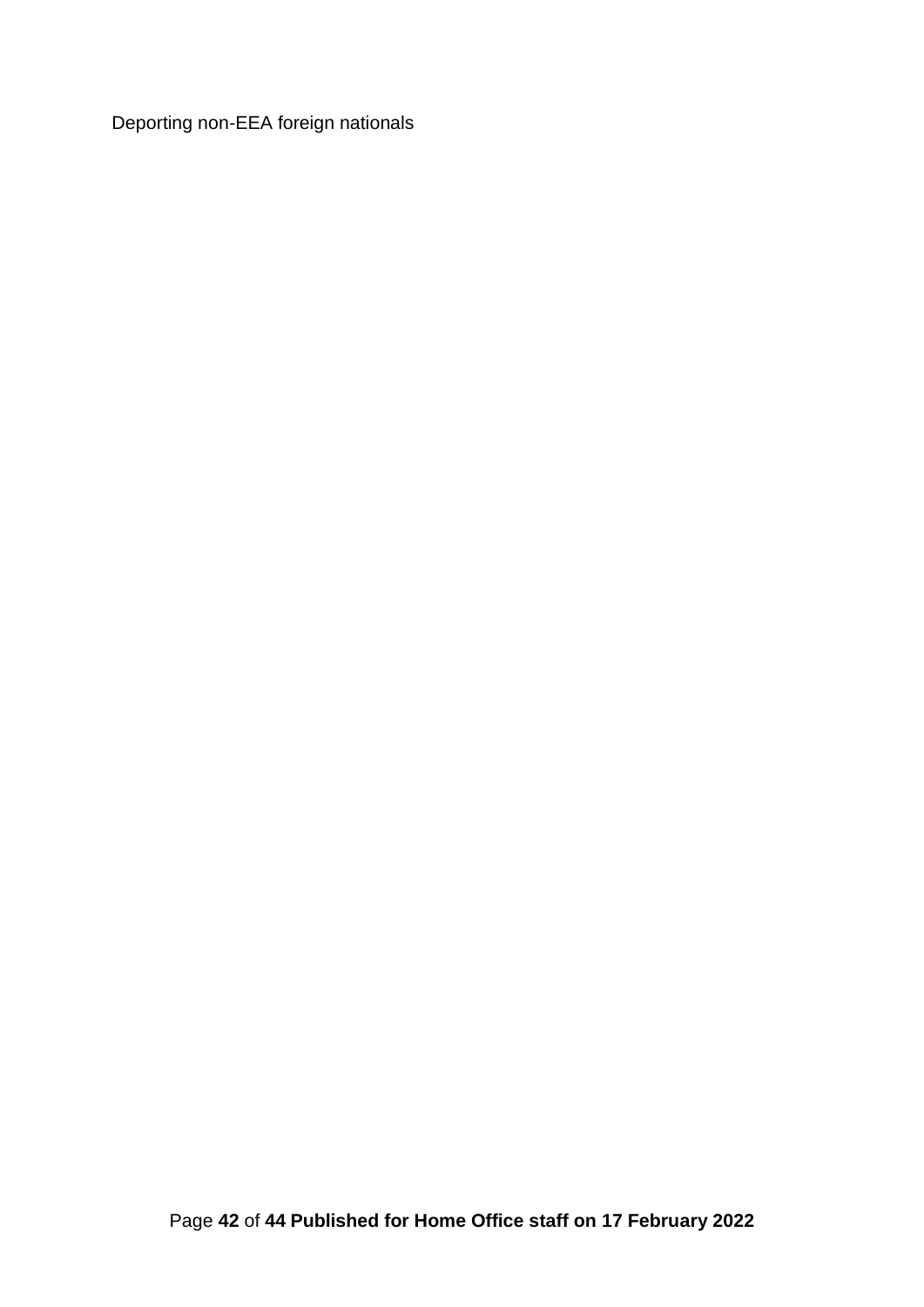# <span id="page-42-0"></span>Permanent residence

This section tells you how to assess an application from a family member of a British citizen, made by 23:00 GMT on 31 December 2020, for a document confirming their right of permanent residence.

You must first consider if a person meets the requirements showing they are a family member of a British citizen, in circumstances where the British citizen is treated as though they were an EEA national. See: [Assessing the application.](#page-12-1)

## <span id="page-42-1"></span>**Continuous residence in the UK for 5 years**

You must make sure the applicant, their British citizen sponsor and any family members included in the application had been lawfully resident in the UK for a continuous period of 5 years. A person can only continue to accrue time towards their continuous period of 5 years until 30 June 2021, unless they have made an application to the EUSS by the deadline of 30 June 2021 in which case they can continue to accrue time after this date because they have saved residence rights.

Family members of British citizens who are claiming a right of permanent residence on the basis that the British citizen is a worker or self-employed person who has ceased activity are not required to have completed 5 years' residence in the UK. Where family members are not relying on the British citizen having ceased activity, you must not consider whether or not the British citizen has been the equivalent of a 'qualified person' or a person with a right of permanent residence whilst residing in the UK.

For information on calculating the continuous residence period, see the assessing continuous residence section of: European Economic Area nationals: qualified persons.

See also [Residence under the 2006 Regulations](#page-43-0) for guidance on whether residence in the UK prior to 25 November 2016 was in accordance with the Immigration (European Economic Area) Regulations 2006.

### <span id="page-42-2"></span>**Domestic violence**

If the applicant says they cannot provide evidence about their British citizen sponsor because their relationship broke down due to domestic violence, you must take a pragmatic approach. For more information, see: the domestic violence section in the Direct family members of EEA nationals guidance.

## <span id="page-42-3"></span>**Restriction of rights**

If you conclude that the requirements of regulation 9 are met, you must be certain there are no reasons to refuse the application either: